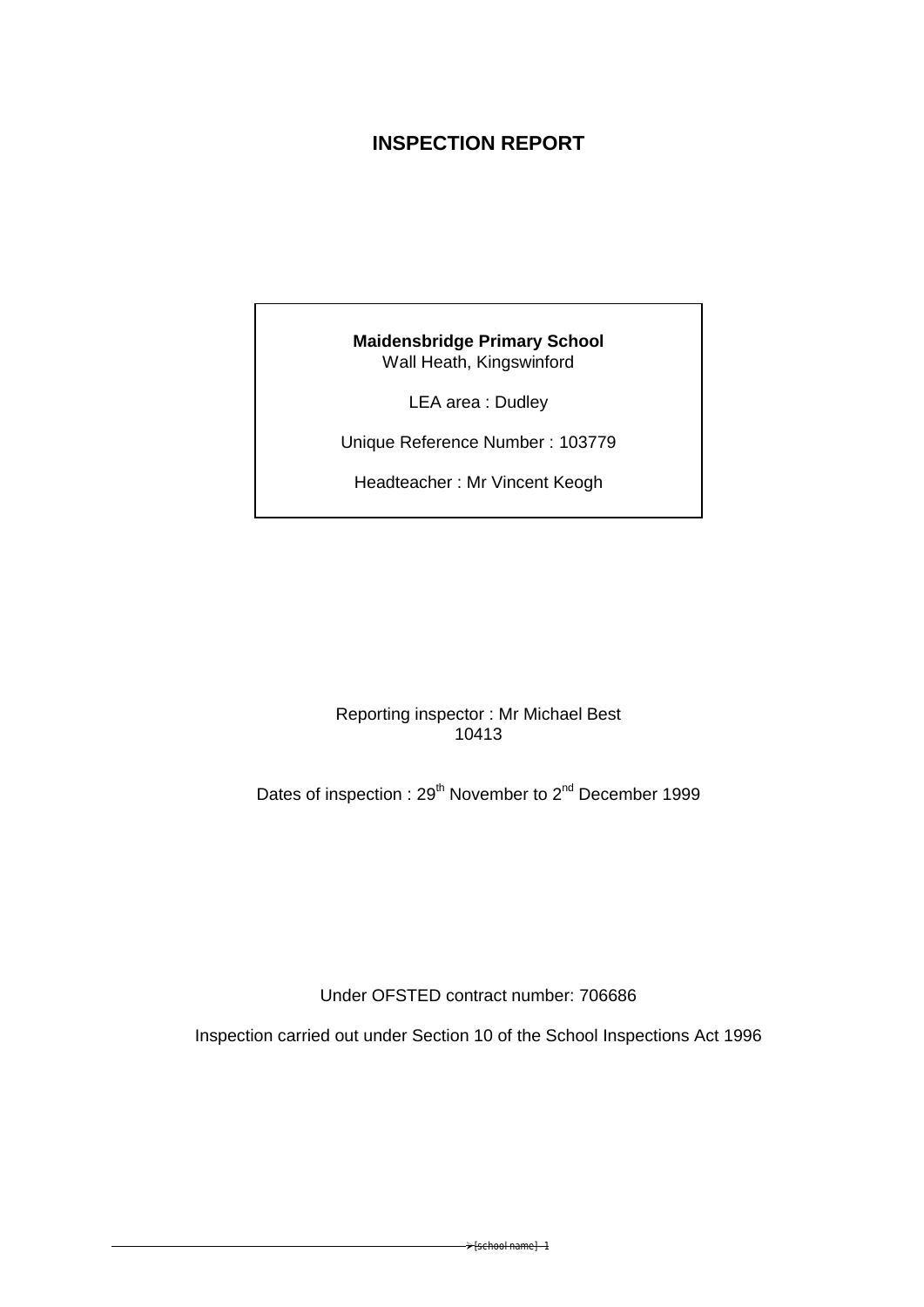# © Crown Copyright 1999

 This report may be reproduced in whole or in part for non-commercial educational purposes, provided that all extracts quoted are reproduced verbatim without adaptation and on condition that the source and date thereof are stated. Further copies of this report are obtainable from the school.

Under the Education (Schools) Act 1992 and the Education Act 1993, the school must provide a copy of this report and/or its summary free of charge to certain categories of people. A charge not exceeding the full cost of reproduction may be made for any other copies supplied.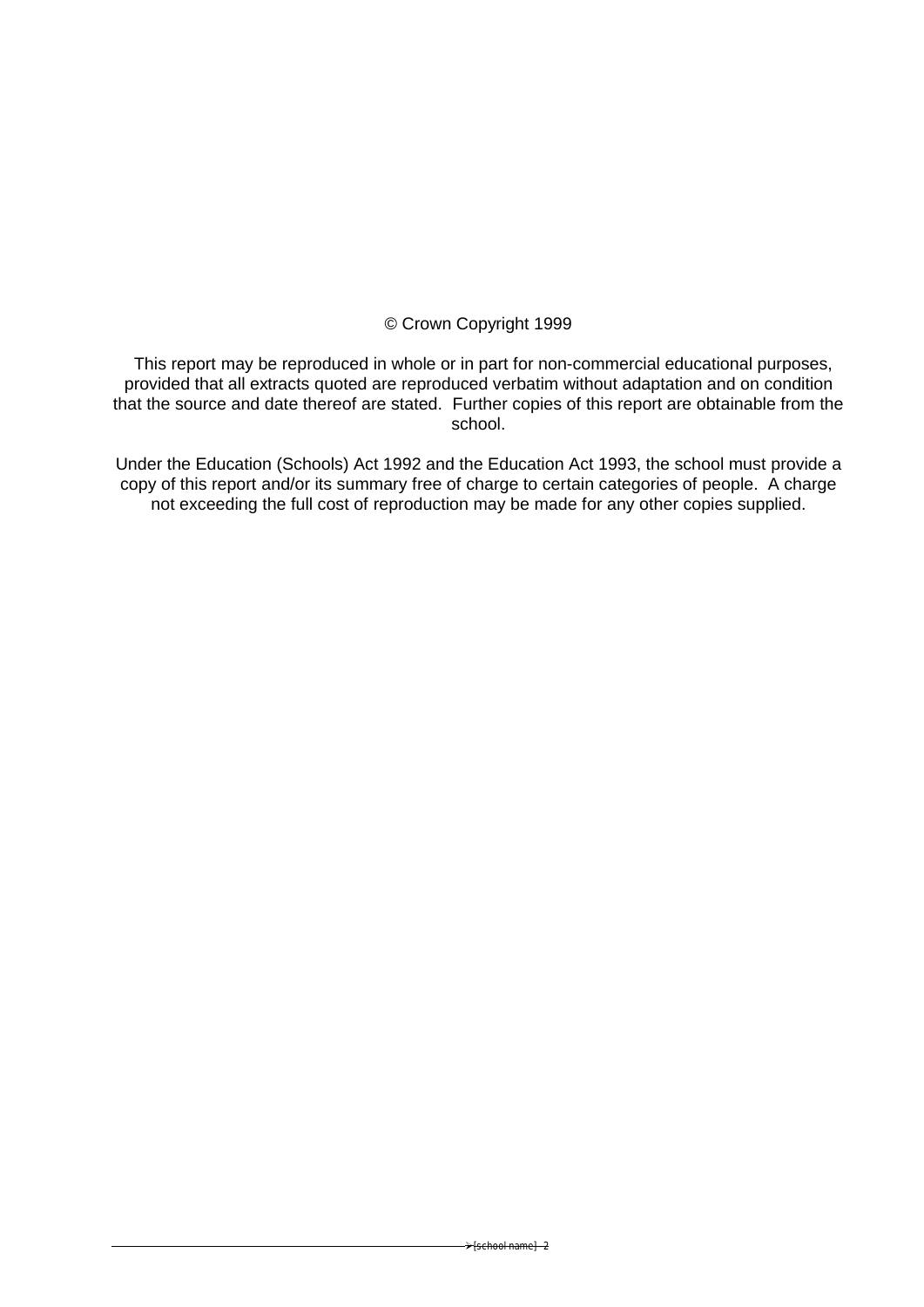# **INFORMATION ABOUT THE SCHOOL**

| Type of school:                                                                         | Infant and junior      |
|-----------------------------------------------------------------------------------------|------------------------|
| Type of control:                                                                        | Community              |
| Age range of pupils :                                                                   | 4 to 11 years          |
| Gender of pupils :                                                                      | Mixed                  |
| School address:<br><b>Wall Heath</b><br>Kingswinford<br><b>West Midlands</b><br>DY6 0HX | <b>Beachcroft Road</b> |
| Telephone number:                                                                       | 01384 818405           |
| Fax number:                                                                             |                        |
| Appropriate authority:                                                                  | Governing body         |
| Name of chair of governors :                                                            | Mr David Tyler         |
|                                                                                         |                        |

Date of previous inspection : December 1995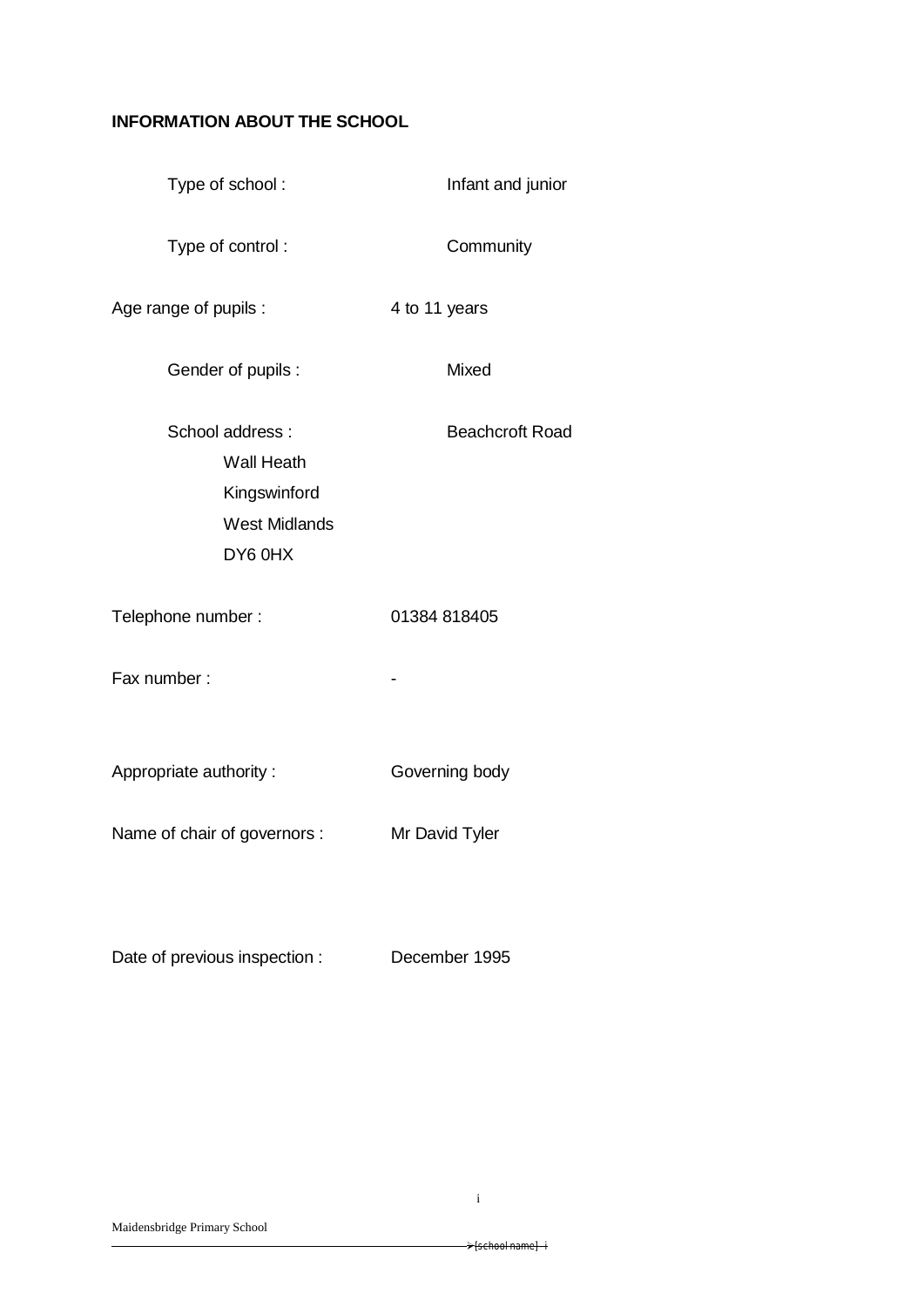## **INFORMATION ABOUT THE INSPECTION TEAM**

| <b>Team members</b> | <b>Subject responsibilities</b>      | <b>Aspect responsibilities</b>                |
|---------------------|--------------------------------------|-----------------------------------------------|
| Michael Best, RgI   | Science                              | Attainment and progress                       |
|                     | Design and technology                | Teaching                                      |
|                     | Information technology               | Leadership and management                     |
|                     | <b>Music</b>                         | Staffing, accommodation and learning          |
|                     | Equal opportunities                  | resources                                     |
|                     | French                               |                                               |
| Alan Kemp, Lay      |                                      | Attitudes, behaviour and personal development |
| Inspector           |                                      | Support, guidance and pupils' welfare         |
|                     |                                      | Partnership with parents and the community    |
|                     |                                      | The efficiency of the school                  |
| Sharon Brown        | English                              | Curriculum and assessment                     |
|                     | Religious education                  |                                               |
|                     | Physical education                   |                                               |
|                     | Special educational needs            |                                               |
| <b>Trudy Cotton</b> | <b>Under fives</b>                   | Spiritual, moral, social and cultural         |
|                     | <b>Mathematics</b>                   | development                                   |
|                     | Art                                  |                                               |
|                     | History                              |                                               |
|                     | Geography                            |                                               |
|                     | English as an additional<br>language |                                               |

The inspection contractor was: TWA *Inspections* Ltd 5 Lakeside Werrington Peterborough Cambs PE4 6QZ Telephone: 01733 570753

Any concerns or complaints about the inspection or the report should be raised with the inspection contractor. Complaints which are not satisfactorily resolved by the contractor should be raised with OFSTED by writing to:

The Registrar The Office for Standards in Education Alexandra House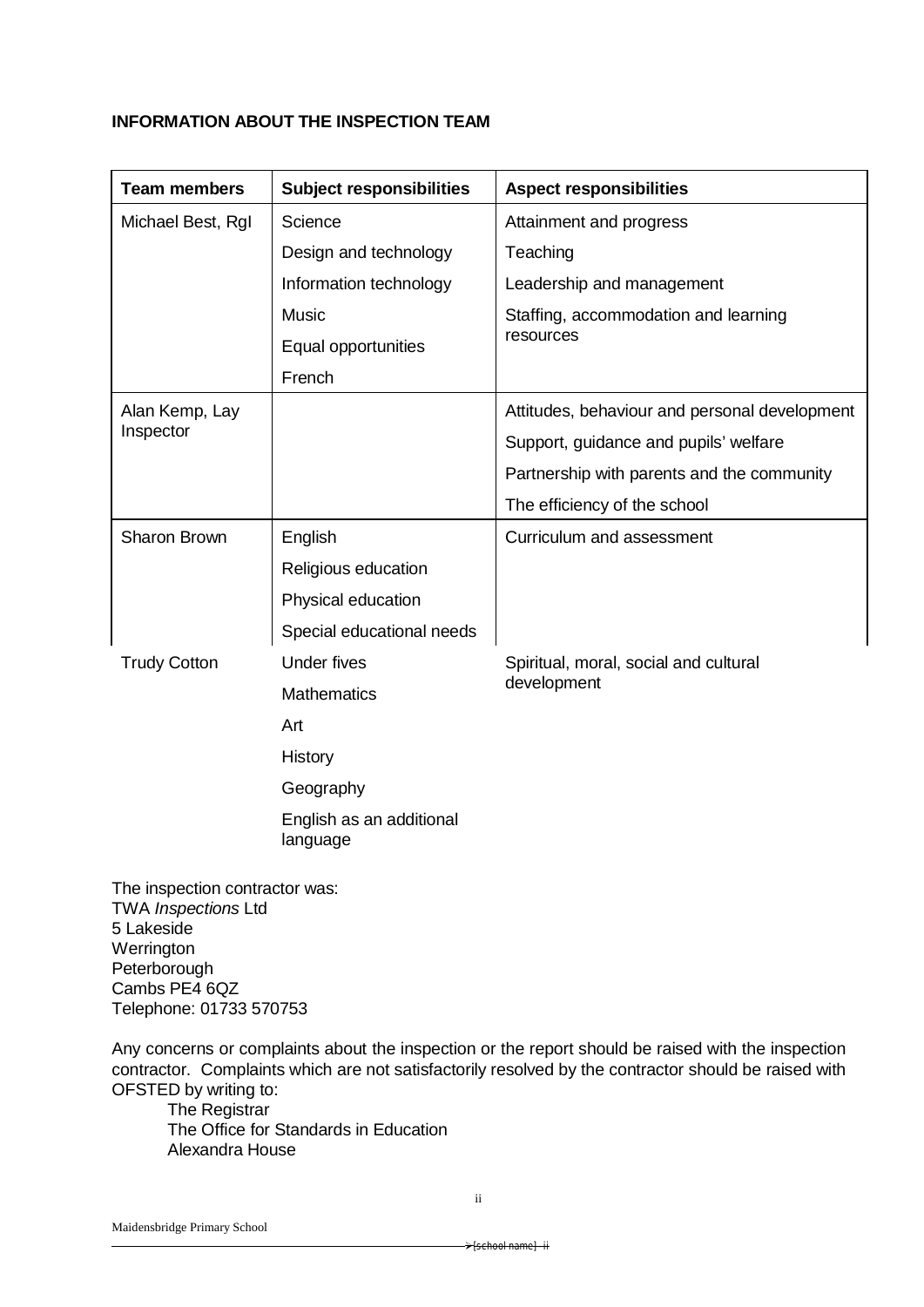33 Kingsway London WC2B 6SE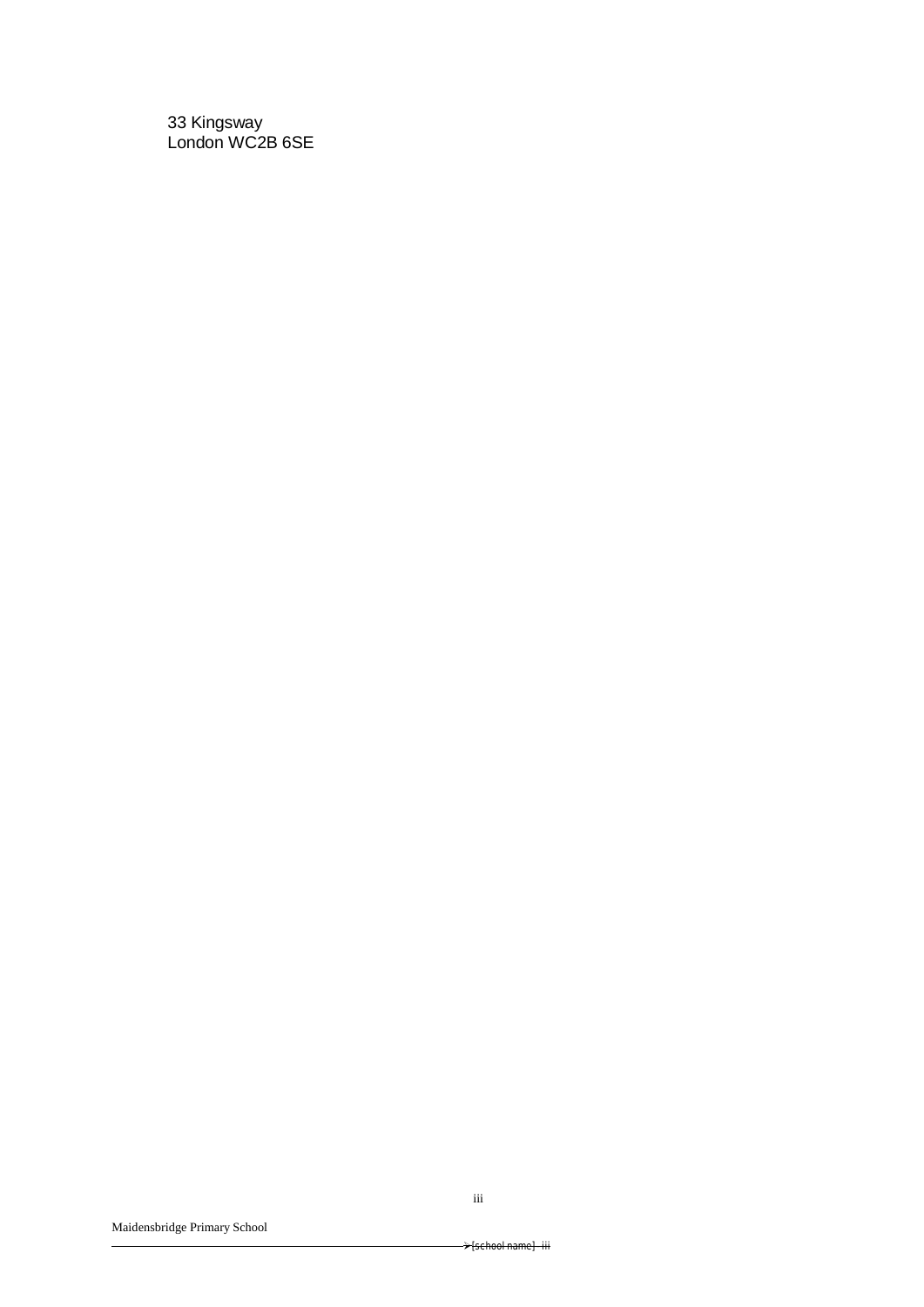# **REPORT CONTENTS**

# **Paragraph**

| <b>MAIN FINDINGS</b>                                      |     |
|-----------------------------------------------------------|-----|
| What the school does well                                 |     |
| Where the school has weaknesses                           |     |
| How the school has improved since the last inspection     |     |
|                                                           |     |
| Standards in subjects                                     |     |
| Quality of teaching                                       |     |
| Other aspects of the school                               |     |
| The parents' views of the school                          |     |
|                                                           |     |
| <b>KEY ISSUES FOR ACTION</b>                              |     |
| <b>INTRODUCTION</b>                                       | 1   |
| Characteristics of the school                             |     |
| Key indicators                                            |     |
|                                                           |     |
| <b>PART A: ASPECTS OF THE SCHOOL</b>                      |     |
| Educational standards achieved by pupils at the school    | 8   |
| Attainment and progress                                   |     |
| Attitudes, behaviour and personal development             |     |
| Attendance                                                |     |
|                                                           |     |
| <b>Quality of education provided</b>                      | 33  |
| Teaching                                                  |     |
| The curriculum and assessment                             |     |
|                                                           |     |
| Pupils' spiritual, moral, social and cultural development |     |
| Support, guidance and pupils' welfare                     |     |
| Partnership with parents and the community                |     |
| The management and efficiency of the school               | 75  |
| Leadership and management                                 |     |
|                                                           |     |
| Staffing, accommodation and learning resources            |     |
| The efficiency of the school                              |     |
| PART B: CURRICULUM AREAS AND SUBJECTS                     |     |
| Areas of learning for children under five                 | 97  |
|                                                           |     |
| <b>English, mathematics and science</b>                   | 107 |
| Information technology and religious education            |     |
| Other subjects or courses                                 | 155 |
| <b>PART C: INSPECTION DATA</b>                            |     |
| <b>Summary of inspection evidence</b>                     | 197 |
|                                                           |     |
|                                                           |     |

# **Data and indicators**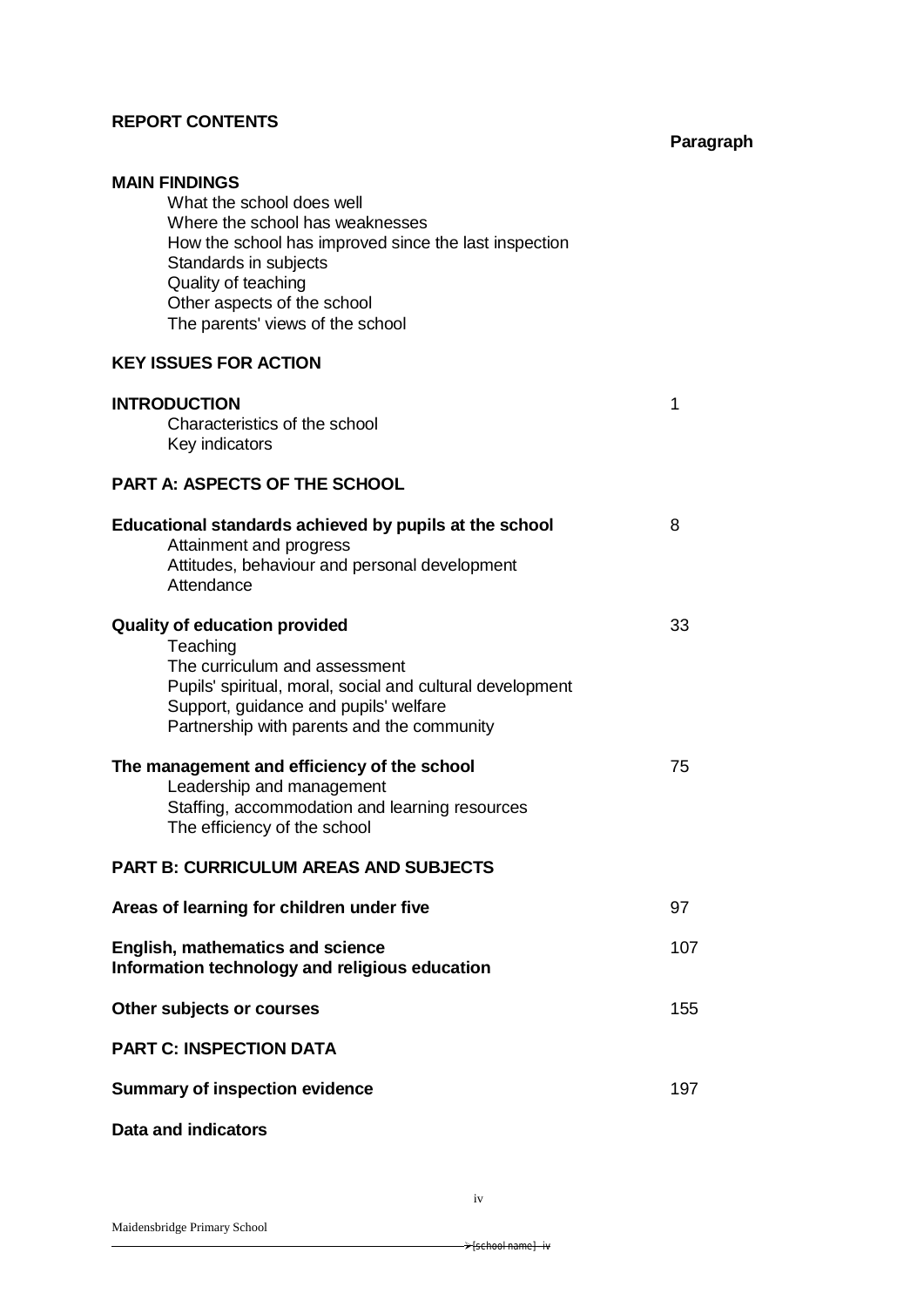# **Main findings**

## **What the school does well**

The school is well led, ably and very efficiently managed by the headteacher, management team and governing body.

Standards at the end of Key Stage 2 are above average in English and science and well above average in information technology.

The quality of teaching is good.

The provision for children under five is very good and children make good progress.

Very good use is made of assessment information to help raise standards in English, mathematics and science.

The provision for information technology is very good and high standards are being achieved. Pupils' attitudes to work are very good.

Relationships between pupils and between pupils and adults are very good.

### **Where the school has weaknesses**

Higher attaining pupils, in particular, are not consistently challenged to achieve the highest possible standards as they move through the school.

The quality, quantity and range of extended writing in English and across the curriculum lack consistency.

The development of pupils' independent study skills is not systematic.

This is a good school with many strengths and few weaknesses. **The weaknesses identified in the inspection form the basis of the governors' action plan, which will be sent to all parents and guardians of children in the school.**

## **How the school has improved since the last inspection**

The school has made good progress in addressing the key issues identified in the report of the previous inspection and in raising standards. A substantial investment has been made in resources and training in order to develop the use of information technology to support learning across the school. Good progress has been made in developing strategies to provide suitable work for pupils' needs within the classroom, particularly in literacy and numeracy, although higher attaining pupils are not consistently challenged. Assessment procedures have been successfully developed and the information gathered about pupils' attainment and progress in English, mathematics and science is being very well used to set targets in order to raise standards. There is some high quality marking evident at the end of Key Stage 2. Good progress has been made in improving the quality and quantity of information provided for parents about the curriculum. Satisfactory progress has been made in developing the school's provision for spiritual and cultural development. The statutory requirements not met at the time of the last inspection have all been addressed. The school's capacity for further improvement is good.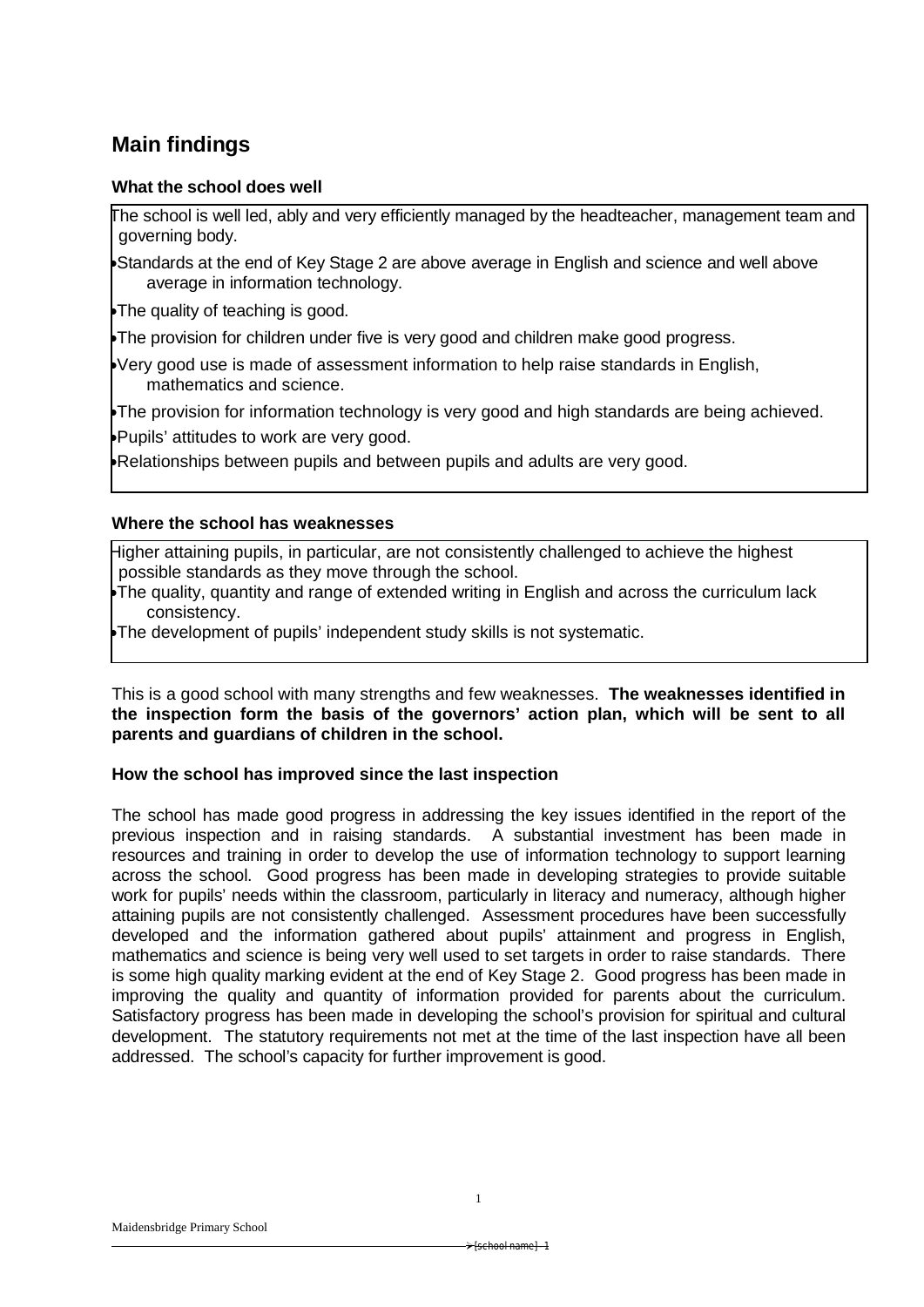## **Standards in subjects**

The table shows the standards achieved by 11 year olds in 1999 based on the National Curriculum tests:

| Performance in     | <b>Compared with</b><br>all schools | <b>Compared with</b><br>similar schools |
|--------------------|-------------------------------------|-----------------------------------------|
| English            | A*                                  |                                         |
| <b>Mathematics</b> | A*                                  |                                         |
| Science            |                                     |                                         |



The table above shows that standards achieved by pupils at the end of Key Stage 2 in the summer of 1999 were very high in relation to national averages in English and mathematics and well above the national average in science. Compared with similar schools, standards were well above the average in each of these subjects.

Standards at the end of Key Stage 1 National Curriculum tests and assessments in the summer of 1999 were very high compared with the national averages in science, above the national average in reading and mathematics and in line with the national average in writing. Standards were similar to those found in similar schools in reading and mathematics but below those found in similar schools in writing.

The findings of this inspection indicate that, by the age of five the majority of children achieve above the expected levels in their personal and social education, language and literacy, mathematics, knowledge and understanding of the world, and creative development. Children in the reception class make good and often very good progress in these areas of learning. In their physical development they make satisfactory progress and achieve the expected level by the age of five.

In Year 2, at the end of Key Stage 1, inspection information indicates that attainment is above the national average in English and in line with the national average in mathematics. In science and information technology it is above the expectations for pupils of this age. In Year 6, at the end of Key Stage 2, attainment is above the national averages in English and science and similar to the national average in mathematics. Attainment is well above the national expectation in information technology. In religious education at both key stages attainment is similar to that prescribed in the locally agreed syllabus.

At Key Stage 1 pupils make satisfactory progress over time in English, mathematics and science. At Key Stage 2 pupils make satisfactory progress over time in English, mathematics and science with progress accelerating at the end of the key stage in each of these subjects. In information technology pupils at both key stages have made rapid progress in the development of skills since the commissioning of the new computer suite. At both key stages progress is satisfactory in religious education, art, design and technology, geography and music.

Progress in history is good at both key stages. In physical education it is satisfactory at both key stages with some good progress evident at the end of Key Stage 2. Pupils with special educational needs and those for whom English is an additional language make good progress. Teachers at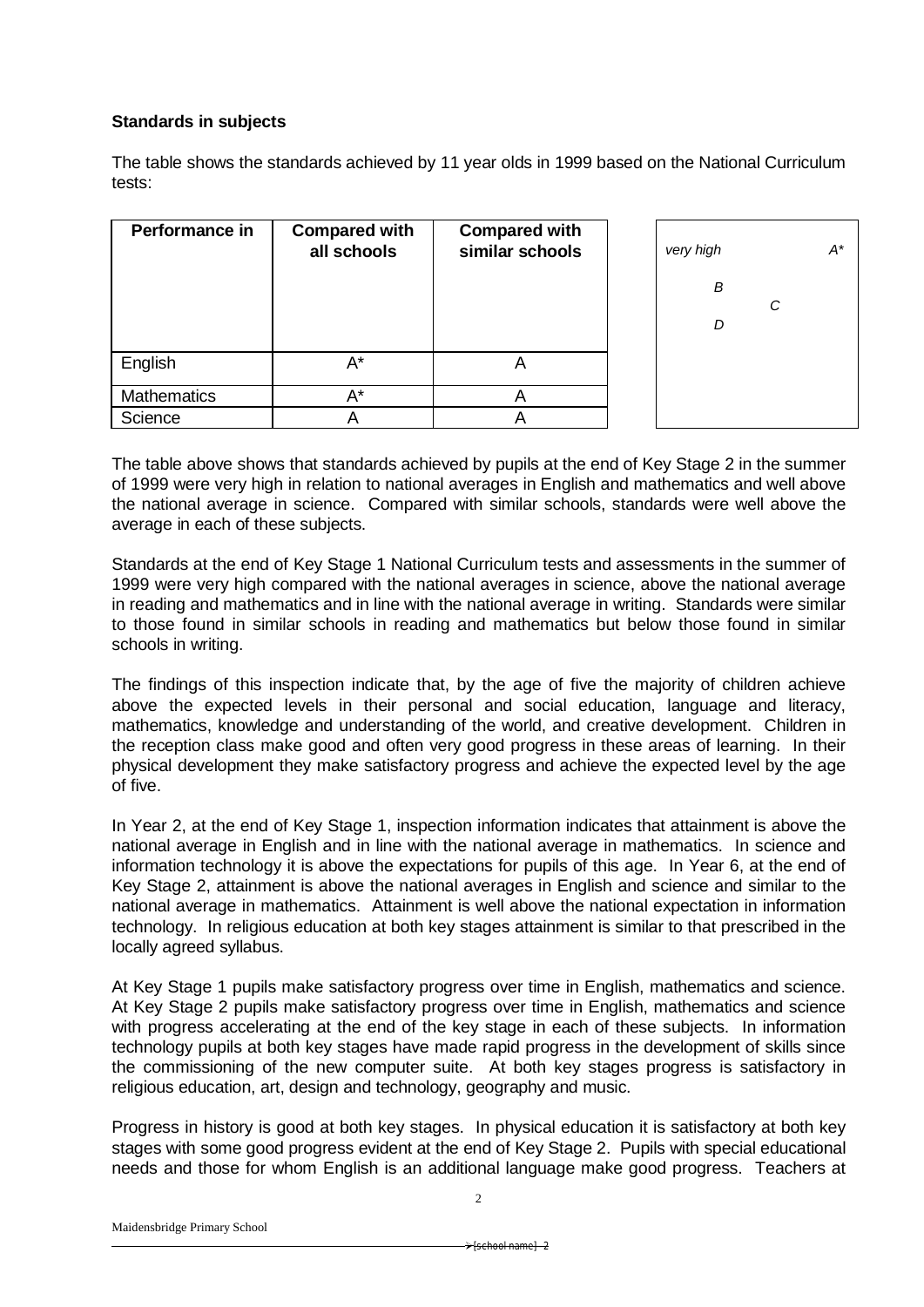both key stages plan for pupils who learn at different rates but pupils with the potential for higher attainment are not consistently challenged. In particular, they have limited opportunities for independent study or to develop their thinking skills.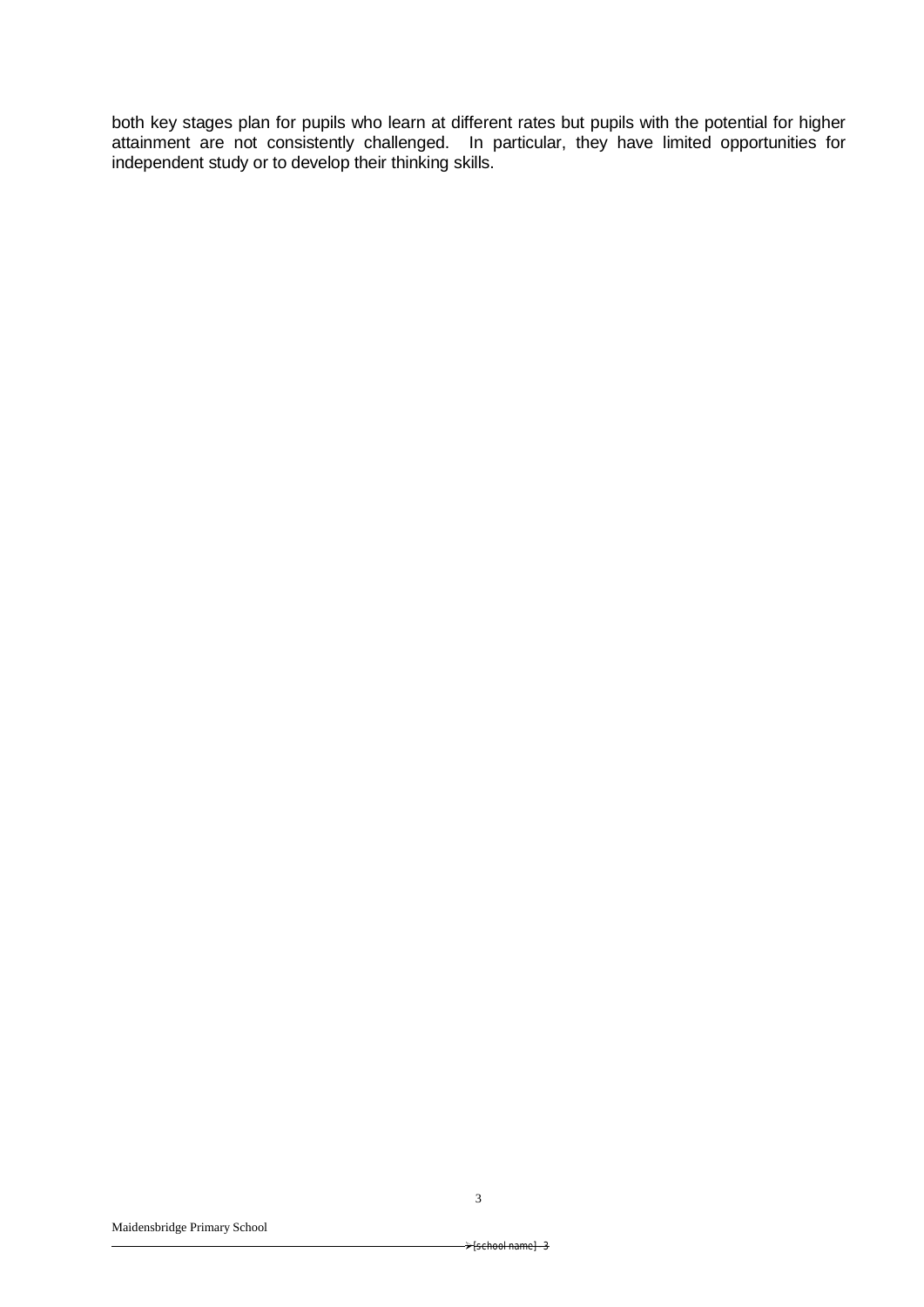#### · **Quality of teaching**

| Teaching in:           | <b>Under 5</b> | $5 - 7$ years | 7 - 11 years |
|------------------------|----------------|---------------|--------------|
| English                | Very good      | Satisfactory  | Good         |
| <b>Mathematics</b>     | Very good      | Satisfactory  | Good         |
| Science                |                | Good          | Good         |
| Information technology |                | Good          | Good         |
| Religious education    |                | Satisfactory  | Satisfactory |
| Other subjects         | Very good      | Satisfactory  | Satisfactory |

*Inspectors make judgements about teaching in the range: excellent; very good; good; satisfactory; unsatisfactory; poor; very poor. 'Satisfactory' means that strengths outweigh any weaknesses.*

The quality of teaching throughout the school is good. In 100 per cent of lessons observed during the inspection the quality of teaching is satisfactory or better. Teaching is good or better in 72 per cent of lessons and very good or better in 18 per cent of lessons. No unsatisfactory, poor or very poor lessons were seen.

The teaching of children under five is consistently very good with some excellent practice observed. At Key Stage 1 teaching is satisfactory in all lessons and good or better in nearly 40 per cent of lessons. In science, information technology and history teaching is good. At Key Stage 2 teaching in three-quarters of lessons is good or better. Teaching is good in English, mathematics, science, information technology, French, history, geography and physical education. The results of this inspection show an improvement in the quality of teaching since the last inspection when teaching was satisfactory in 98 per cent of lessons and good or better in 60 per cent.

There is a close match between the quality of teaching and the rate of progress made by pupils in lessons. In the best lessons, particularly in the under fives and in older classes at Key Stage 2, learning objectives are clearly identified and teachers' planning builds successfully on what pupils already know and can do. Pupils are actively involved in the learning process and they are encouraged to ask questions of each other and of the teacher, and shape their ideas. Examples of such involvement are evident in lessons in literacy, numeracy, science and information technology.

Examples of very good teaching were seen in lessons with the under fives and in Key Stage 2 in lessons in literacy and numeracy in particular. In these lessons teachers' subject knowledge is good, learning objectives are well formulated and are shared with pupils. Lessons are carefully planned and conducted at a brisk pace with the active participation of all pupils. As seen in a number of under fives and Year 6 lessons, high expectations of what pupils can achieve, coupled with the positive reinforcement and development of teaching points, lead to the achievement of high standards.

Many teachers have a thorough knowledge of a particular subject area and use this well. Specialist teaching is being used well in Year 6. This good use of expertise makes a significant contribution to standards in this year group.

Teachers' expectations of what pupils know and can do, and of what they are capable, vary between subjects as well as between classes. Expectations are high in the under fives. They are more variable at Key Stage 1. At Key Stage 2 expectations are higher in the older classes. Although lower attaining pupils, and those pupils for whom English is an additional language, are appropriately provided for and supported in class lessons, higher ability pupils are not consistently challenged at both key stages.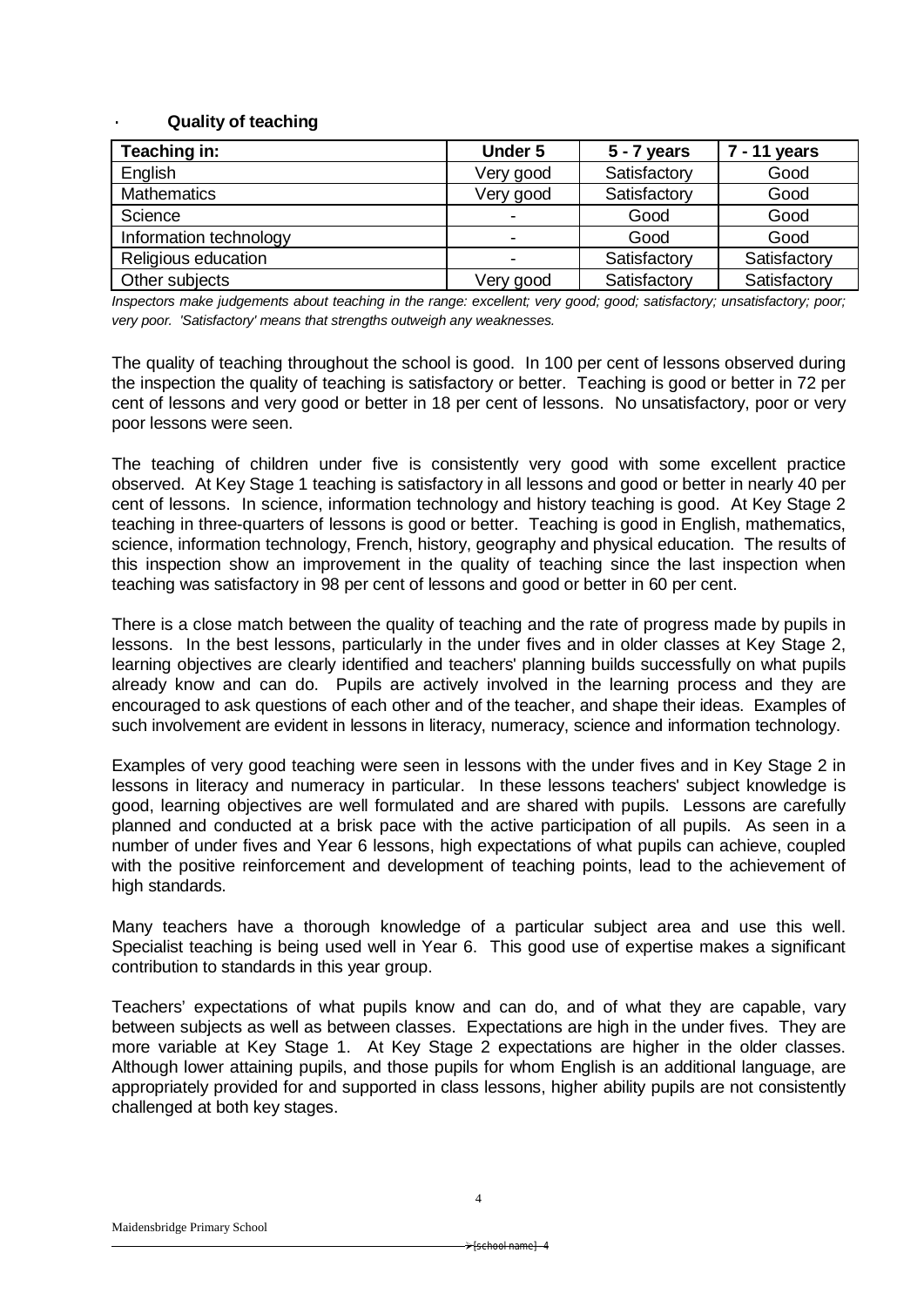# · **Other aspects of the school**

| <b>Aspect</b>                                      | <b>Comment</b>                                                                                                                                                                                                                                                                                                                                                                                          |
|----------------------------------------------------|---------------------------------------------------------------------------------------------------------------------------------------------------------------------------------------------------------------------------------------------------------------------------------------------------------------------------------------------------------------------------------------------------------|
| <b>Behaviour</b>                                   | Good. The immature behaviour of a small number of pupils at both<br>key stages is noticeable when set against the otherwise very good<br>behaviour of the majority.                                                                                                                                                                                                                                     |
|                                                    |                                                                                                                                                                                                                                                                                                                                                                                                         |
| Attendance                                         | Good. There was no unauthorised absence in the last reporting<br>period. Pupils are happy to come to school. Punctuality is good.                                                                                                                                                                                                                                                                       |
| Ethos*                                             | Very good. Pupils' attitudes to work and relationships are very good.<br>There is a good climate for learning. The school is strongly<br>committed to raising standards and is responding positively to the<br>challenge.                                                                                                                                                                               |
| Leadership and<br>management                       | Very good. The school is well led and ably managed. Very good<br>arrangements for monitoring and supporting teaching and curriculum<br>development are in place. The aims and values of the school are<br>well implemented. High quality development planning enables the<br>school to respond promptly to new initiatives but evaluation criteria<br>are not consistently linked to learning outcomes. |
| Curriculum                                         | The curriculum provision for children under five is very good and<br>prepares them well for the National Curriculum. At both key stages<br>the curriculum is good. It is broad, balanced and enriched by a wide<br>range of extra-curricular activities. It prepares pupils well for the next<br>stage of learning.                                                                                     |
| Pupils with special<br>educational needs           | Provision for pupils with special educational needs is good. It is well<br>managed and pupils make good progress in relation to the targets<br>set them. Pupils for whom English is an additional language are also<br>well supported and make good progress.                                                                                                                                           |
| Spiritual, moral, social &<br>cultural development | Provision for spiritual development and cultural development is<br>satisfactory. Provision for moral development is good and that for<br>social development is very good.                                                                                                                                                                                                                               |
| Staffing, resources and<br>accommodation           | Good. There is a good range of staff experience and expertise.<br>Well-qualified and effective support staff. The accommodation<br>allows the curriculum to be delivered effectively. Learning resources<br>are good.                                                                                                                                                                                   |
| Value for money                                    | The school is very efficiently managed and provides good value for<br>money.                                                                                                                                                                                                                                                                                                                            |

*\* Ethos is the climate for learning: attitudes to work, relationships and the commitment to high standards.*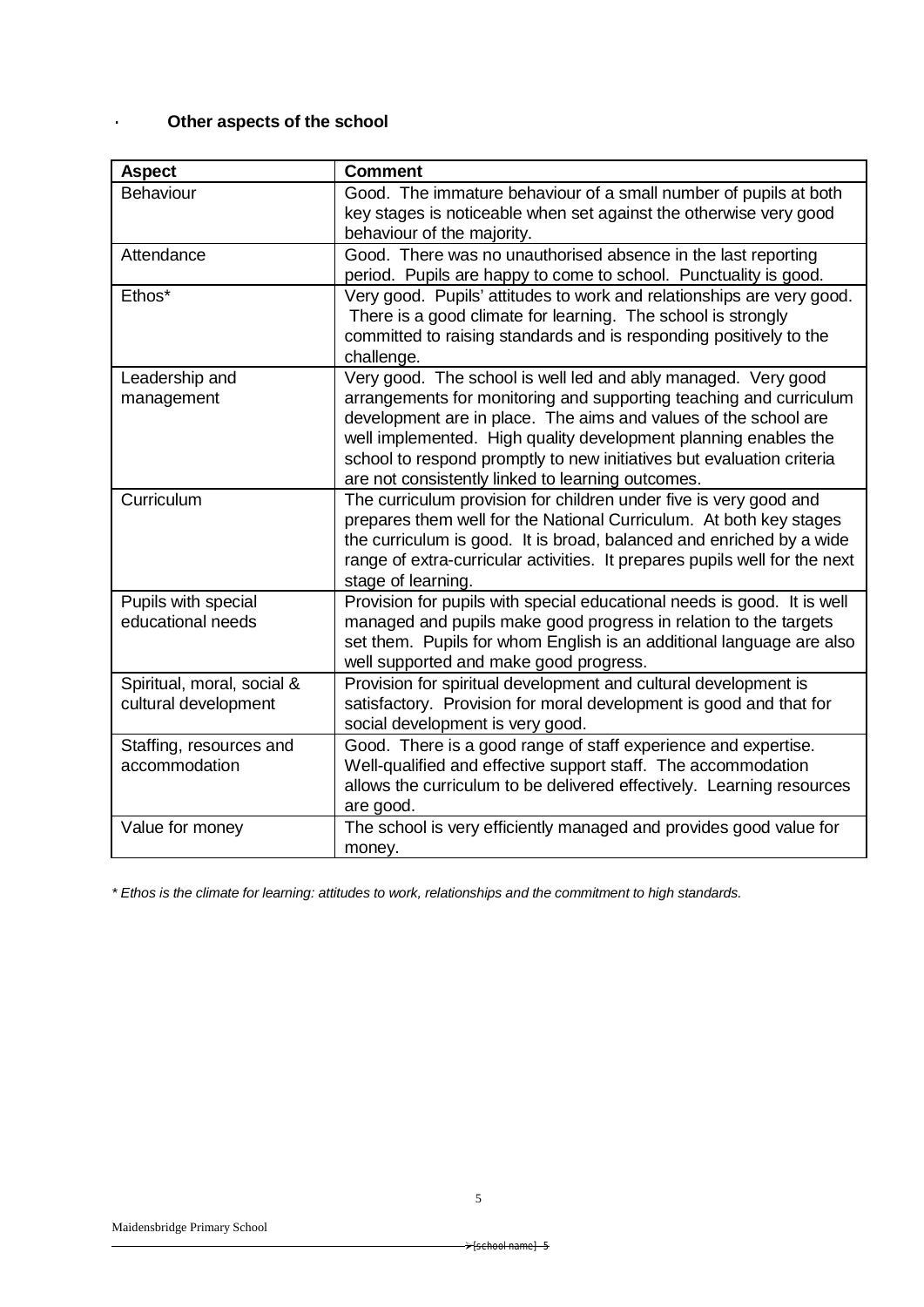## **The parents' views of the school**

Fifteen parents attended a meeting with the Registered Inspector and 38 parents (20 per cent) returned Ofsted questionnaires. Other parents spoke to inspectors during the inspection.

| What most parents like about the school                                                                                              | What some parents are not happy about |
|--------------------------------------------------------------------------------------------------------------------------------------|---------------------------------------|
| •The specialist teaching for Year 6 pupils.<br>. Pupils in younger classes having different<br>teachers.<br>•Staff are approachable. | ers.                                  |
| •The school keeps parents well informed<br>about their children's progress.                                                          |                                       |
| •The values and attitudes promoted by the<br>school.                                                                                 |                                       |
| •Their children like coming to school.                                                                                               |                                       |

The comments in the above table represent the views of a small proportion of parents. The findings of the inspection concur with all the things most parents like about the school. Members of staff are approachable and children spoken to during the inspection confirm that they enjoy coming to school. The school successfully promotes good values and attitudes and the deployment of specialist teachers in Year 6 is having a positive effect on raising standards at the end of Key Stage 2. The team agrees that younger children benefit from being taught on a regular basis by other teachers.

The immature behaviour of a small number of pupils is evident at both key stages. The school has appropriate procedures in place to deal with these. Support staff are appropriately deployed to help pupils meet the targets that are set for improvement. Where necessary, outside agencies are involved in setting these targets and devising programmes for support.

The school has taken a number of steps to improve communication with parents and, in response to the questionnaire, 97 per cent of parents indicated that the school gives them a clear understanding of what is taught. Similarly, 87 per cent of parents feel they are kept well informed about their children's progress. The inspection team believe that parents are now better informed than at the time of the last inspection and that, whilst the school needs to rationalise the amount of paperwork it produces, it is fulfilling its obligations to parents.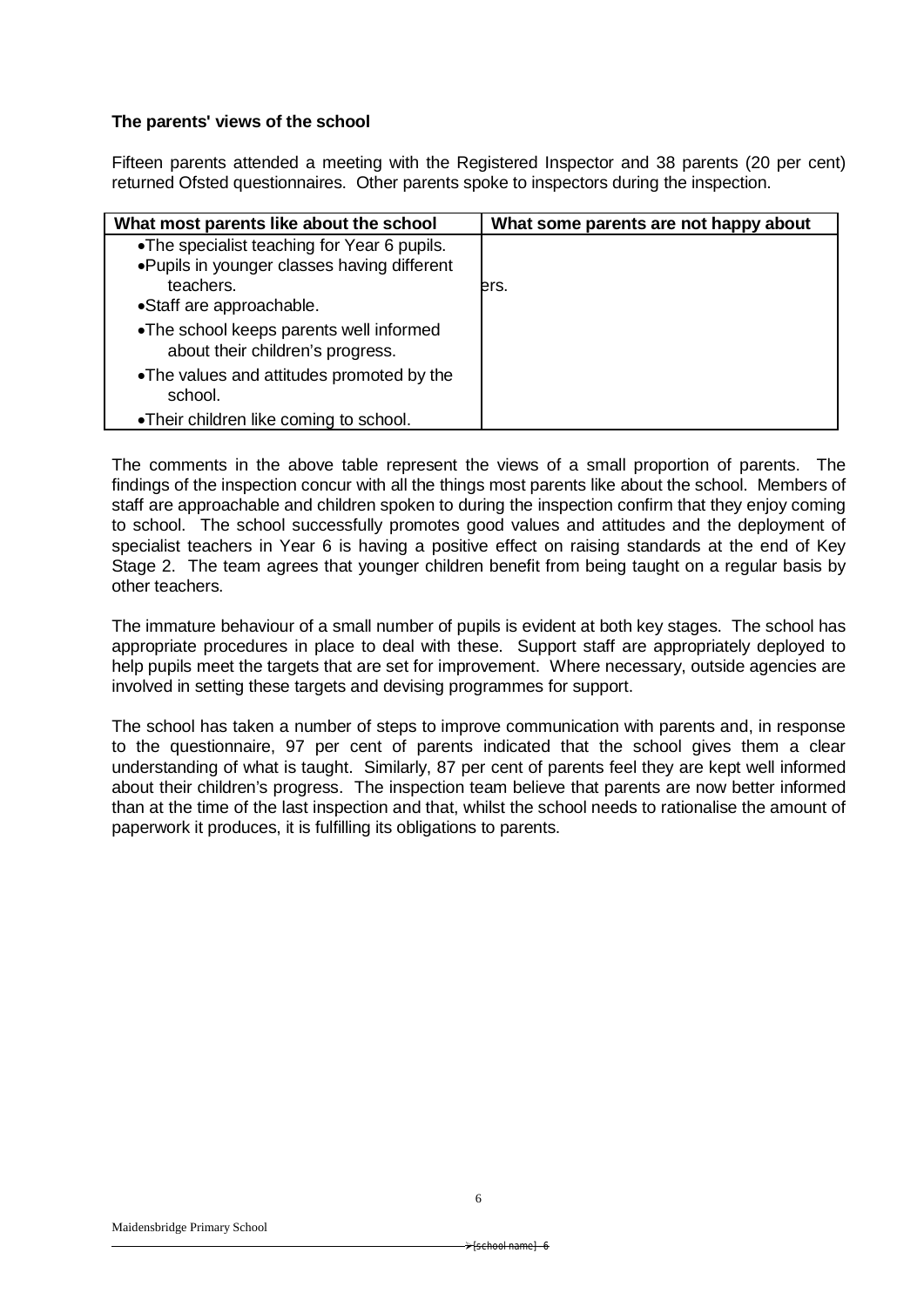# **Key issues for action**

The governing body, headteacher and staff should now:

- improve the quality, quantity and range of writing in English and across the curriculum; *(paragraphs 17-18, 111-115)*
- ensure that the highest standards of work are consistently expected from all pupils, particularly those who have the potential for higher attainment, so that the best progress possible is made as they move through the school; *(paragraphs 17, 20, 40, 50, 55, 65, 111, 133, 135, 142, 147, 154, 188, 192)*
- systematically develop pupils' independent study skills throughout the school by:
- (i) bringing together, building upon and extending existing provision;
- (ii) ensuring that regular opportunities are provided for these skills to be used across the curriculum.

 *(paragraphs 18, 22, 26, 114 and 118)*

In addition, consideration should be given to the following matters:

sharpening success criteria in the school development plan *(paragraph 79);*

- rationalising the amount of paperwork provided for parents, staff and governors *(paragraphs 71, 85 and 95);*
- making more consistent provision of time for reflection during acts of collective worship *(paragraph 61).*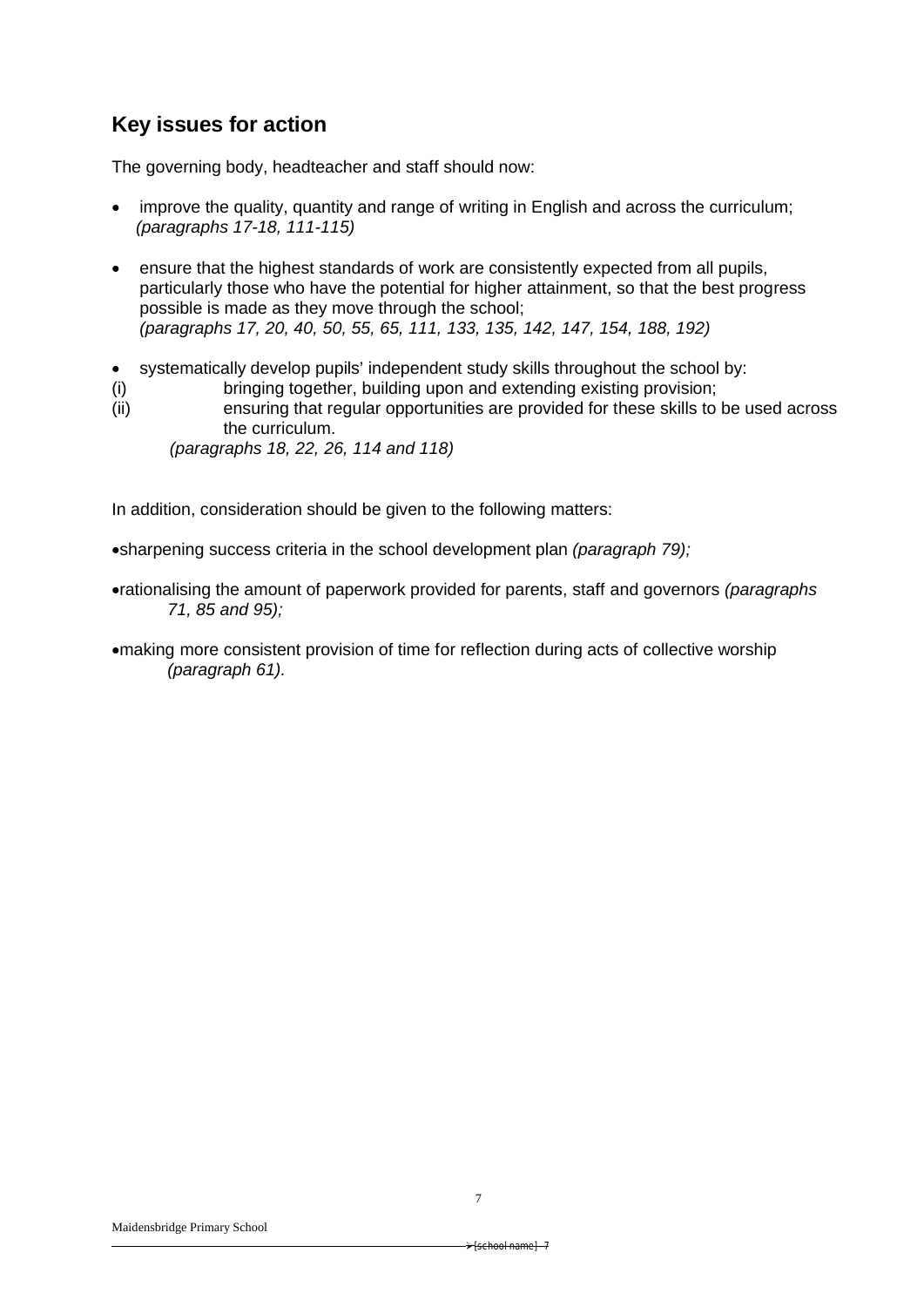# · **Introduction**

## **Characteristics of the school**

- 1.Maidensbridge Primary School serves a mature residential area on the west side of Wall Heath on the edge of the Metropolitan Borough of Dudley. The school, and much of the surrounding housing, dates from the 1950s but there are also some more recent developments. The majority of housing is privately owned and unemployment is low. The school admits a number of pupils from outside the immediate area.
- 2.There are 191 pupils on roll, 92 girls and 99 boys, all of whom attend on a full-time basis. The school is similar in size to other primary schools. Just under five per cent of pupils come from minority ethnic groups, which is above the national average, the majority of whom are from Bangladeshi or Chinese backgrounds. The school estimates that two per cent of pupils speak English as an additional language, which is above that found in schools nationally. Four per cent of pupils are known to be eligible for free school meals, which is below the national average. There are 25 pupils on the school's register of special educational need. At 13 per cent of the school population, this is below the national average. One pupil has a statement of special educational need; this is also below the national average.
- 3.The school admits four year old children in September and January. Baseline assessment information indicates that, overall, attainment on entry is largely similar to that found in the majority of schools. Pupils transfer from the junior school to local secondary schools in the September following their eleventh birthday. All the children in the reception class were four at the beginning of the term in which the inspection took place.
- 4.Through its mission statement and aims, the school seeks to promote a broad and balanced curriculum and provide a friendly and happy environment to ensure that children develop their physical, intellectual, spiritual, moral and aesthetic qualities. It seeks to develop children's awareness of their own cultural and religious heritage and for them to have greater knowledge and tolerance of the race, culture and religion of others. It also aims to promote a harmonious and open atmosphere between pupils, parents, staff, home-school association, governors and the local community.
- 5.The school seeks to enable pupils to live, learn and play peacefully with full equality of access and opportunity. It aims to develop the children's self-esteem and sensitivity to others and to encourage them to uphold the expected standards and values of their school. It seeks to promote recognition of the value and importance of working together towards common goals and ideals, thus enhancing their abilities to communicate, collaborate and consolidate knowledge and to be able to work independently.
- 6.The school development plan clearly outlines priorities for the current year. The raising of standards, through curriculum, management and resource development, is a priority. During the previous school year the school agreed targets with the local education authority for pupils to achieve in English and mathematics at the end of Key Stage 2 in 2002. While these were based on the assessment information available at that time, they are to be regularly reviewed and revised as further information becomes available.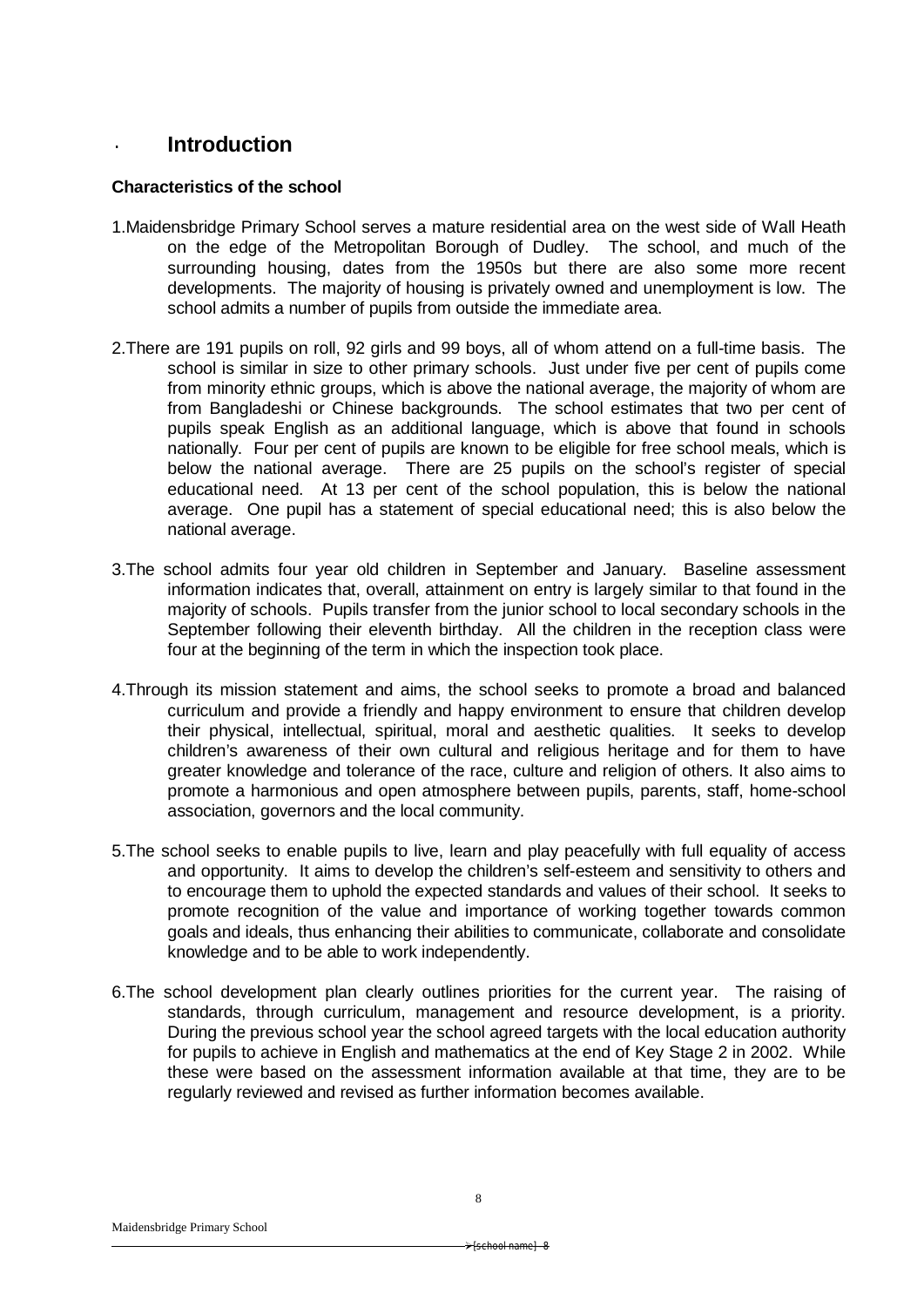- 7.The school was previously inspected in December 1995. Six key issues were identified for action:
- (i) review the way in which information technology is used to support learning across the school;
- (ii) encourage the further development of strategies to support differentiation within the classroom;
- (iii) build upon the success of the pupils' moral and social education which is well addressed by the school, and further develop the pupils' spiritual and cultural education within the curriculum;
- (iv) extend the policy for assessment and marking and ensure that current good practice, in the ways in which some teachers respond to pupils' work, is applied consistently across the school;
- (v) build on existing good relationships with parents to improve the quality and quantity of information available to them about the curriculum;
- (vi) ensure that the school complies fully with all relevant legislation (opt-out clause for sex education, special educational needs complaints procedure, marking of registers).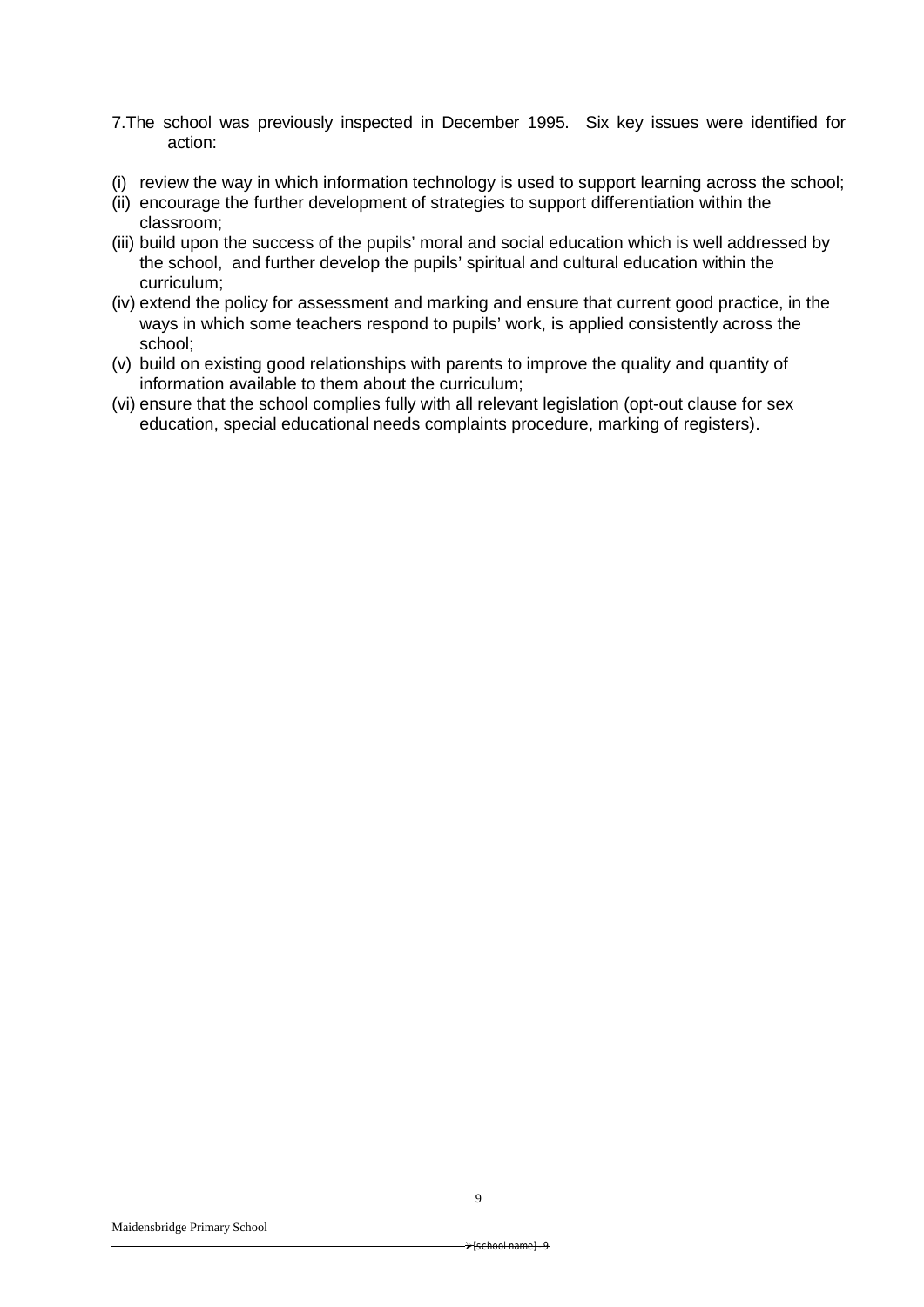**Key Indicators**

 **Attainment at Key Stage 1<sup>1</sup>**

**Number of registered pupils in final year of Key Stage 1**

**for latest reporting year:** 

| Year | <b>Boys</b> | <b>Girls</b> | <b>Total</b> |
|------|-------------|--------------|--------------|
| 1999 | 22          | 10           | 32           |

| <b>National Curriculum Test/Task Results</b> |             | Reading | Writing | <b>Mathematics</b> |
|----------------------------------------------|-------------|---------|---------|--------------------|
| Number of pupils                             | <b>Bovs</b> | 19      | 19      |                    |
| at NC Level 2 or                             | Girls       |         |         | 10                 |
| above                                        | Гоtal       | 29      | 29      | 31                 |
| Percentage at NC                             | School      | 91(94)  | 91(91)  | (94)               |
| Level 2 or above                             | National    | 82 (80) | 83 (81  | 86 (84)            |

| <b>Teacher Assessments</b> |             | English | <b>Mathematics</b> | Science   |
|----------------------------|-------------|---------|--------------------|-----------|
| Number of pupils           | <b>Boys</b> | 20      | つつ                 | 22        |
| at NC Level 2 or           | Girls       |         |                    | 10        |
| above                      | Total       | 30      | 32                 | 32        |
| Percentage at NC           | School      | 94(91)  | 100(97)            | 100 (100) |
| Level 2 or above           | National    | 82(81)  | 86 (85)            | (86)      |

1

**<sup>1</sup> Percentages in parentheses refer to the year before the latest reporting year**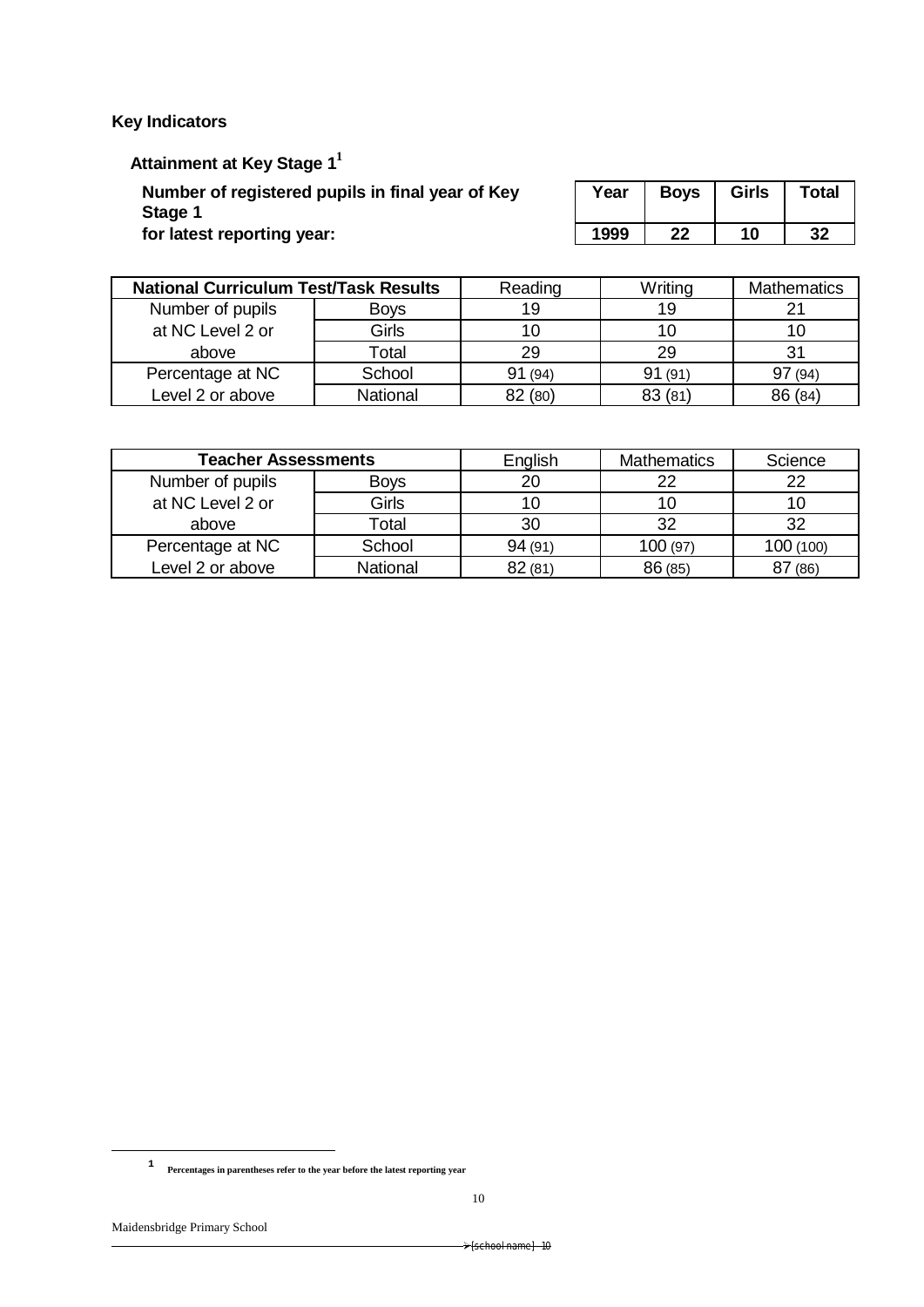# **Attainment at Key Stage 2<sup>2</sup>**

**Number of registered pupils in final year of Key Stage 2 for latest reporting year:** 

| Year | <b>Boys</b> | Girls | <b>Total</b> |
|------|-------------|-------|--------------|
| 1999 |             | 13    | 30           |

| <b>National Curriculum Test Results</b> |                  | English | <b>Mathematics</b> | Science |
|-----------------------------------------|------------------|---------|--------------------|---------|
| Number of pupils                        | <b>Boys</b>      | 16      |                    | 14      |
| at NC Level 4 or                        | Girls            | 12      |                    | 12      |
| above                                   | $\mathsf{Total}$ | 28      | 29                 | 26      |
| Percentage at NC                        | School           | 93(72)  | 97(84)             | 87(76)  |
| Level 4 or above                        | National         | 70 (65) | 69 (59)            | 78 (69) |

| <b>Teacher Assessments</b>      |          | English | <b>Mathematics</b> | Science |
|---------------------------------|----------|---------|--------------------|---------|
| Number of pupils<br><b>Boys</b> |          | 14      |                    |         |
| at NC Level 4 or                | Girls    | 13      |                    | 13      |
| above                           | Total    |         | 30                 | 30      |
| Percentage at NC                | School   | 90(76)  | 100(80)            | 97(84)  |
| Level 4 or above                | National | 68 (65) | 69(65)             | 75 (72) |

1

**<sup>2</sup> Percentages in parentheses refer to the year before the latest reporting year**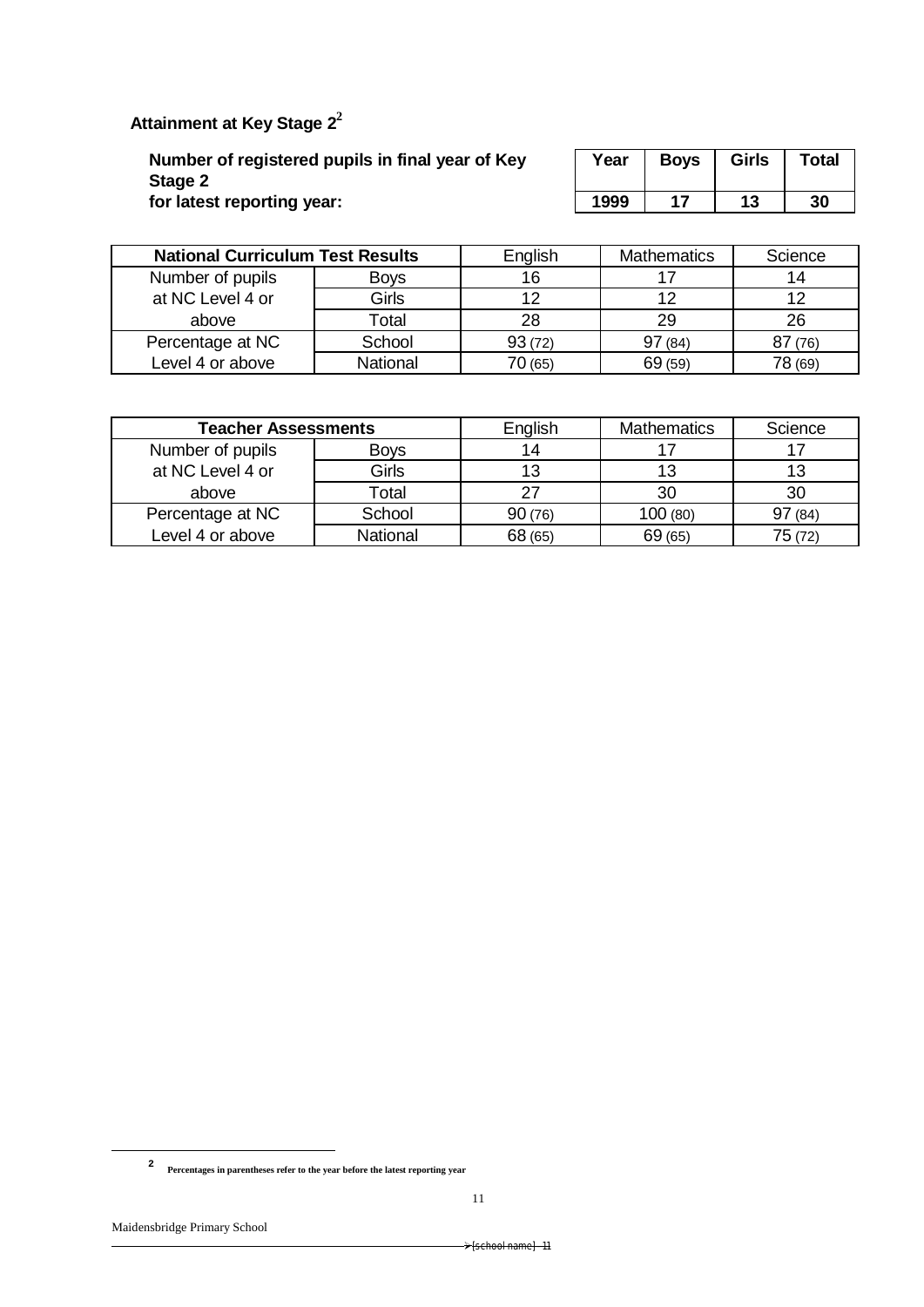## **Attendance**

Percentage of half days (sessions) missed through absence for the latest complete reporting year

|              |                           | %   |
|--------------|---------------------------|-----|
| Authorised   | School                    | 5.6 |
| Absence      | National comparative data | 57  |
| Unauthorised | School                    |     |
| Absence      | National comparative data |     |

## **Exclusions**

Number of exclusions of pupils (of statutory school age) during the previous year:

|                     | Number |
|---------------------|--------|
| <b>Fixed period</b> |        |
| Permanent           |        |

## **Quality of teaching**

Percentage of teaching observed which is :

| Very good or better    | 18  |
|------------------------|-----|
| Satisfactory or better | 100 |
| Less than satisfactory |     |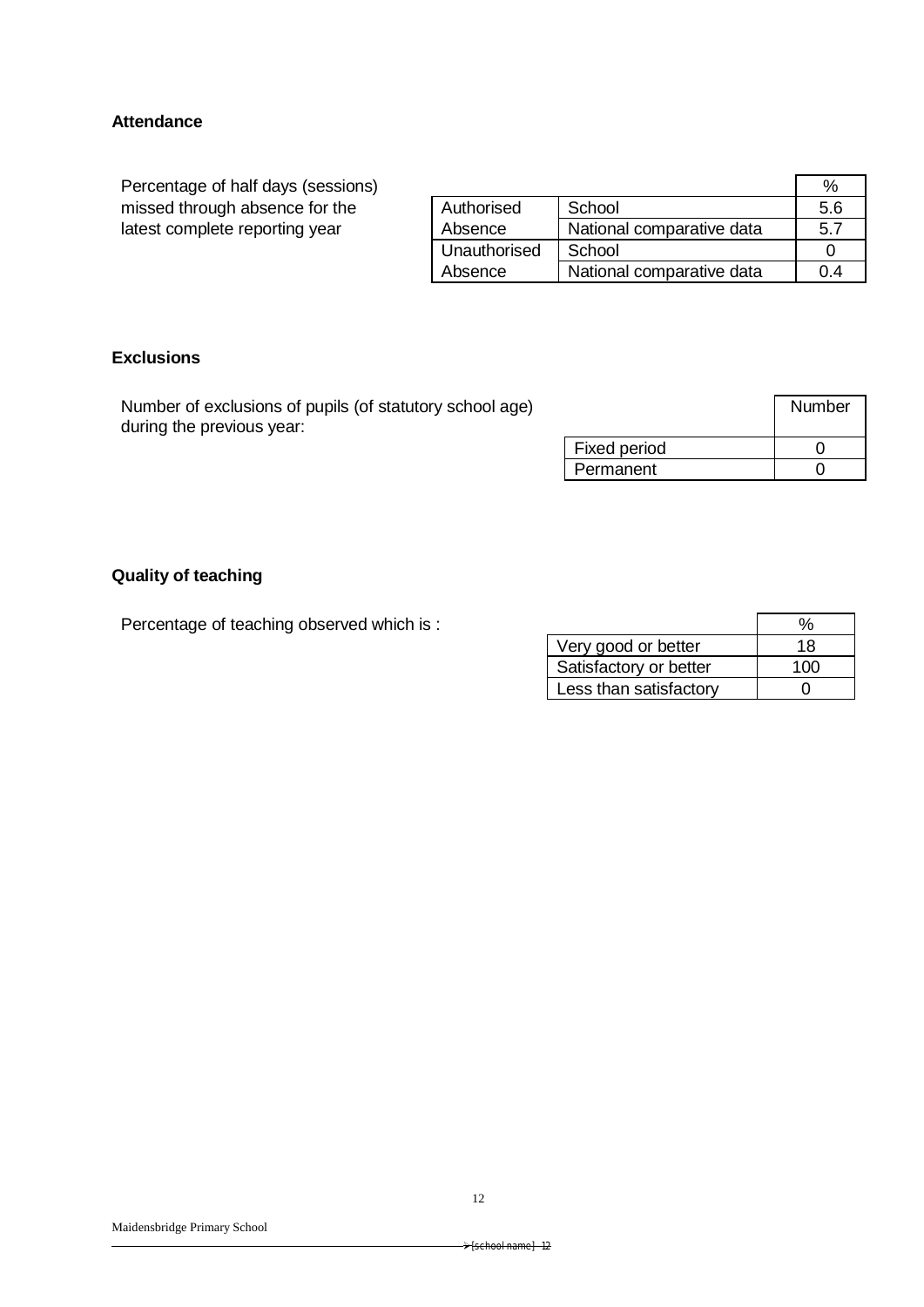# 7. **PART A: ASPECTS OF THE SCHOOL**

# **Educational standards achieved by pupils at the school**

## **Attainment and progress**

- 8.The majority of children start at the school as four year olds. Attainment on entry varies from year to year. Although children's speaking and listening skills and their social skills are generally above average, overall attainment on entry is largely similar to the average found across the country.
- 9.In the 1999 National Curriculum statutory tests and assessments at the end of Key Stage  $1^3$ , the proportion of pupils reaching the expected standards for their age was very high in comparison with the national average in science, above the national averages in reading and mathematics and similar to the national average in writing. The proportion of pupils reaching standards above those expected for their age was in line with the national average in reading and similar to the national averages in writing and mathematics. Teacher assessments were broadly similar to the test results other than in mathematics where the number of pupils expected to gain higher levels was significantly over-estimated. Compared with similar schools, pupils' results were average in reading and mathematics and below average in writing.

10. In the 1999 National Curriculum statutory tests at the end of Key Stage  $2^4$ , the proportion of pupils reaching the expected standards for their age was very high in comparison with the national averages in English and mathematics and well above the national average in science. The proportion of pupils reaching standards above those expected for their age was well above the national averages in English and mathematics and similar to the national average in science. Teacher assessments were broadly similar to the test results. Compared with similar schools, pupils' results were well above the averages in English, mathematics and science.

11.In the report of the last inspection, conducted in December 1995, the provision for children under five was judged to be good and the standards achieved high. Standards were satisfactory in speaking and listening, writing and history in Key Stage 1 and in English and geography in Key Stage 2. In both key stages standards were satisfactory in mathematics, science, art, design and technology, information technology and physical education. In Key Stage 1 they were above national expectations in geography and very good in reading. In religious education standards were judged sound or good. No judgement was made on history at Key Stage 2. In the 1996 National Curriculum statutory tests attainment at the end of Key Stage 1 the proportion of pupils gaining Level 2 or above was well above the national average in reading and writing and below the national averages in mathematics and science. In tests at the end of Key Stage 2 the

1

<sup>&</sup>lt;sup>3</sup> By the end of Key Stage 1 pupils are expected to attain Level 2 in all National Curriculum subjects. Those who achieve Level 3 are therefore attaining above nationally expected levels.

<sup>&</sup>lt;sup>4</sup> By the end of Key Stage 2 pupils are expected to attain Level 4 in all National Curriculum subjects. Those who achieve Level 5 are therefore attaining above nationally expected levels.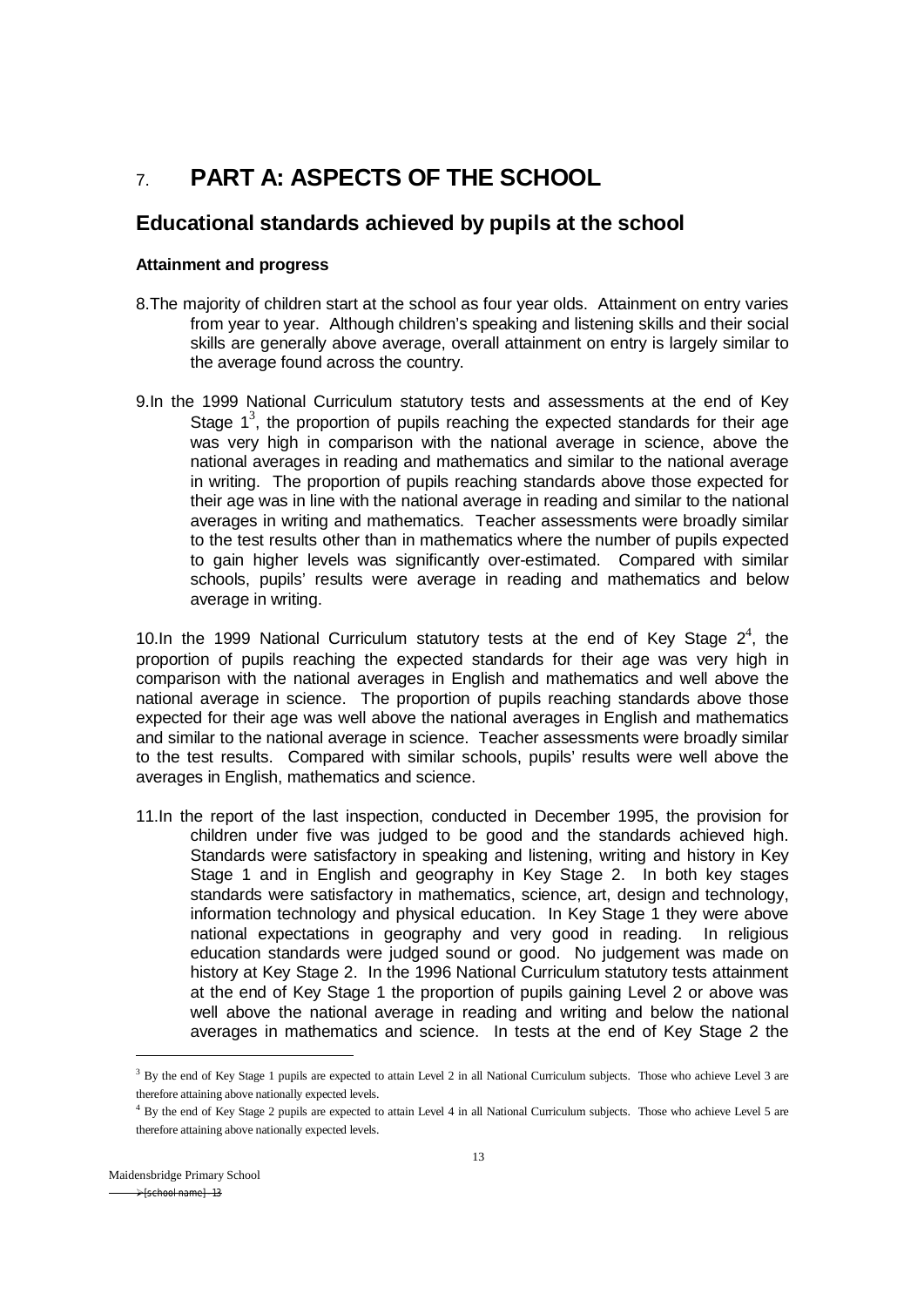proportion of pupils gaining Level 4 and above was above national averages in English, mathematics and science.

- 12.The 1999 test results at the end of Key Stage 1 indicate that, in comparison with previous years, standards have remained largely constant in reading and writing whilst those in mathematics and science have risen. At Key Stage 2 the 1999 test results were significantly better than in 1998. The school attributes this to the combination of an able year group, specialist teaching for English and mathematics and after-school revision classes. Standards at the end of Key Stage 2 rose during the period from 1996 to 1998. Targets for the current Year 6 pupils indicate that, whilst attainment may not reach the exceptional levels achieved in 1999, overall standards will follow this upward trend.
- 13.The findings of this inspection indicate that children under five make good progress overall. By the age of five the majority achieve above the expected levels in their personal and social education, language and literacy, mathematics, knowledge and understanding of the world, and creative development. In their physical development they make satisfactory progress and achieve the expected level by the age of five. Children who are not yet five are well on target to achieve similar standards to those who are already five. In lessons the high quality of teaching enables children in the reception class to make good progress in language and literacy, mathematical, and creative development. In their personal and social development and in the development of their knowledge and understanding of the world, children make very good progress. The children listen attentively, take turns and show initiative; they are kind to each other and show respect for living things. They successfully study their local environment and the wider world and develop a keen interest in, for example, changes in materials and in the living world.
- 14.Inspection evidence reflects the overall improvements over time at the end of Key Stage 1. Scrutiny of pupils' work and lesson observations during the inspection indicates that the proportion of pupils in Year 2 attaining the expected standards in speaking and listening, reading and science is above average. In writing and mathematics the majority are attaining the standard expected for this age. Standards in information technology are above those expected for this age. At the end of Key Stage 2 the majority of pupils are achieving standards above the national averages in English and science. In mathematics the majority of pupils are achieving standards similar to the national average. In information technology pupils are attaining standards well above those expected for this age.
- 15.The proportions of lower attaining pupils at both key stages are lower than found in the majority of schools. The proportions of higher attaining pupils are slightly higher than elsewhere but not all these pupils consistently achieve the highest standards in their work. Inspection evidence points to pupils' progress accelerating at the end of both key stages but particularly at end of Key Stage 2.
- 16.At the end of both key stages, standards in literacy are above average. In numeracy they are average. Specialist teaching in English, mathematics and science in Year 6, together with the good use of assessment information to set targets for pupils and inform teachers' planning, have made significant contributions to the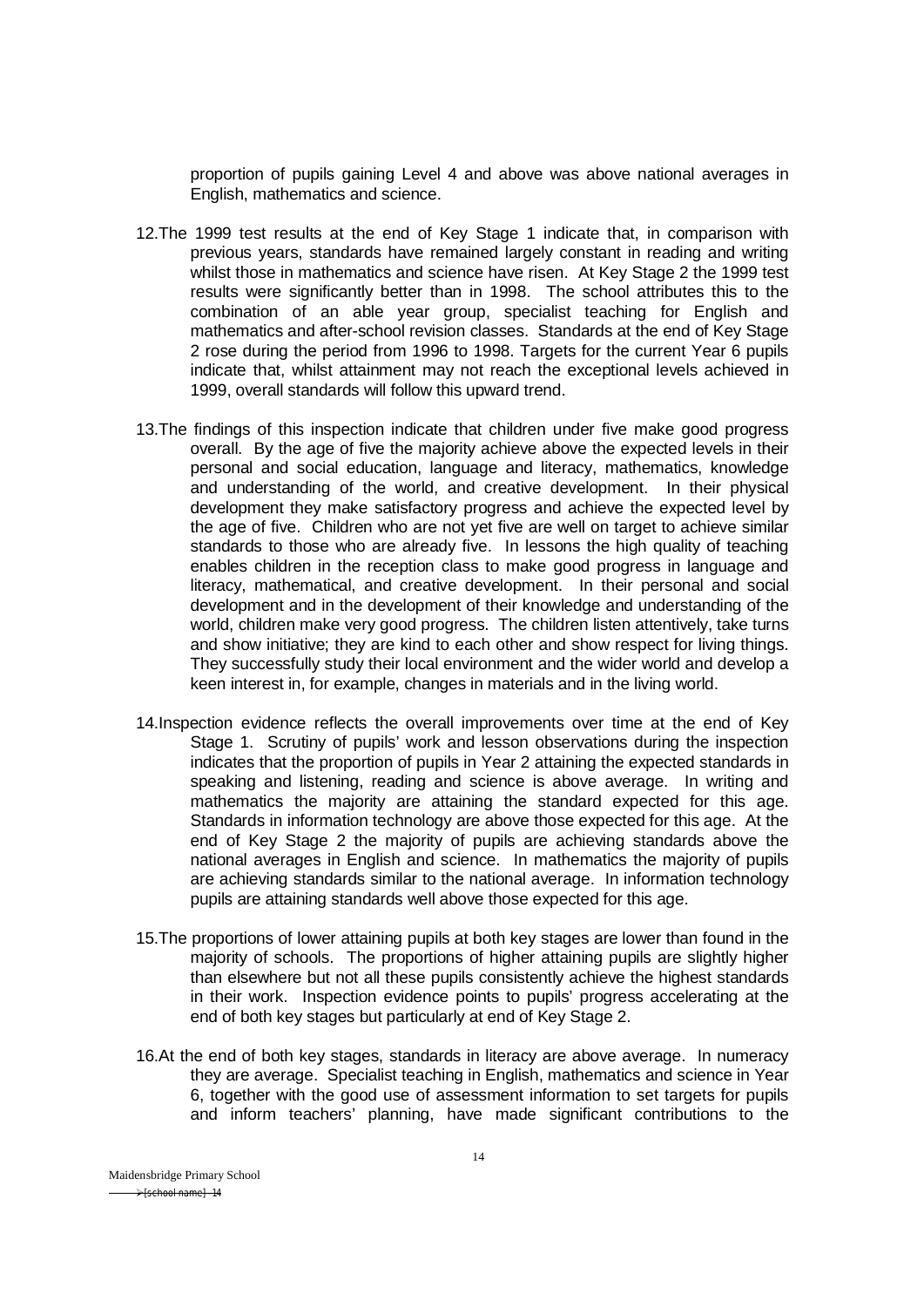improvement in standards. The recently completed computer suite has raised standards considerably at the end of both key stages over a relatively short period of time. Standards in religious education are similar to those outlined in the locally agreed syllabus at the end of both key stages. By the end of Key Stage 2 the school reports that the majority of pupils meet the requirements of the National Curriculum in swimming.

- 17.At the end of Key Stage 1 standards in speaking and listening are above average. Pupils make good progress as they move through the key stage, talking clearly and confidently. They listen carefully and are eager to contribute to oral discussions and respond to questions. Standards in reading are above average. Pupils make satisfactory progress. The majority demonstrate secure phonic skills but many lack fluency and expression in their reading. Higher attainers, in particular, have limited expression and are not always aware of the use of punctuation to enable fluency and meaning to be conveyed. They do not have sufficient opportunities for more demanding reading earlier in the key stage. Standards of attainment in writing are average but progress, though satisfactory overall, is uneven across the key stage. This is a weakness. There is an overreliance on work sheets for basic skills and, as a result, there is little opportunity for pupils to write at length. The range and purpose for writing are limited. Handwriting and presentation skills are not systematically developed. Imaginative writing for story and poetry is limited, particularly for the higher attaining pupils.
- 18.At the end of Key Stage 2 pupils' attainment is above average in speaking and listening. The good rate of progress has been maintained. Pupils listen attentively and with interest, replying thoughtfully to questions. Many demonstrate the ability to structure their responses and express themselves clearly and articulately. Attainment in reading is above average. Pupils read a varied range of literature, both fiction and non-fiction, many reading accurately and with good understanding. Higher attainers are able to skim and scan text to extract relevant information and are able to use inference and deduction. They have a good knowledge of different genres. However, although satisfactory overall, progress is uneven. Pupils are not being consistently challenged in their reading as they move through the school. Pupils in Year 6 are confident in their use of the library to locate and retrieve information but the development of independent study skills is not systematic, and the acquisition of library skills varies between classes. Standards in writing are just above average but progress is uneven across the key stage. Pupils are able to plan and redraft their work demonstrating well-developed skills. They make good use of information technology to help them improve the quality of their writing. However, the range and purpose for writing is limited. Few pupils are able to write at length. This is a weakness.
- 19.Overall progress in mathematics is satisfactory at both key stages but it accelerates well at the end of Key Stage 2. Numeracy skills are being effectively developed as pupils move through the school. Pupils are starting to develop speed and accuracy in the "short-burst" mental mathematics activities that are now a regular feature of mathematics lessons. By the end of the key stage the majority of pupils successfully develop their understanding of long multiplication and can multiply large numbers by fractions. They work well with two- and three-dimensional

Maidensbridge Primary School  $\rightarrow$ fschool namel -15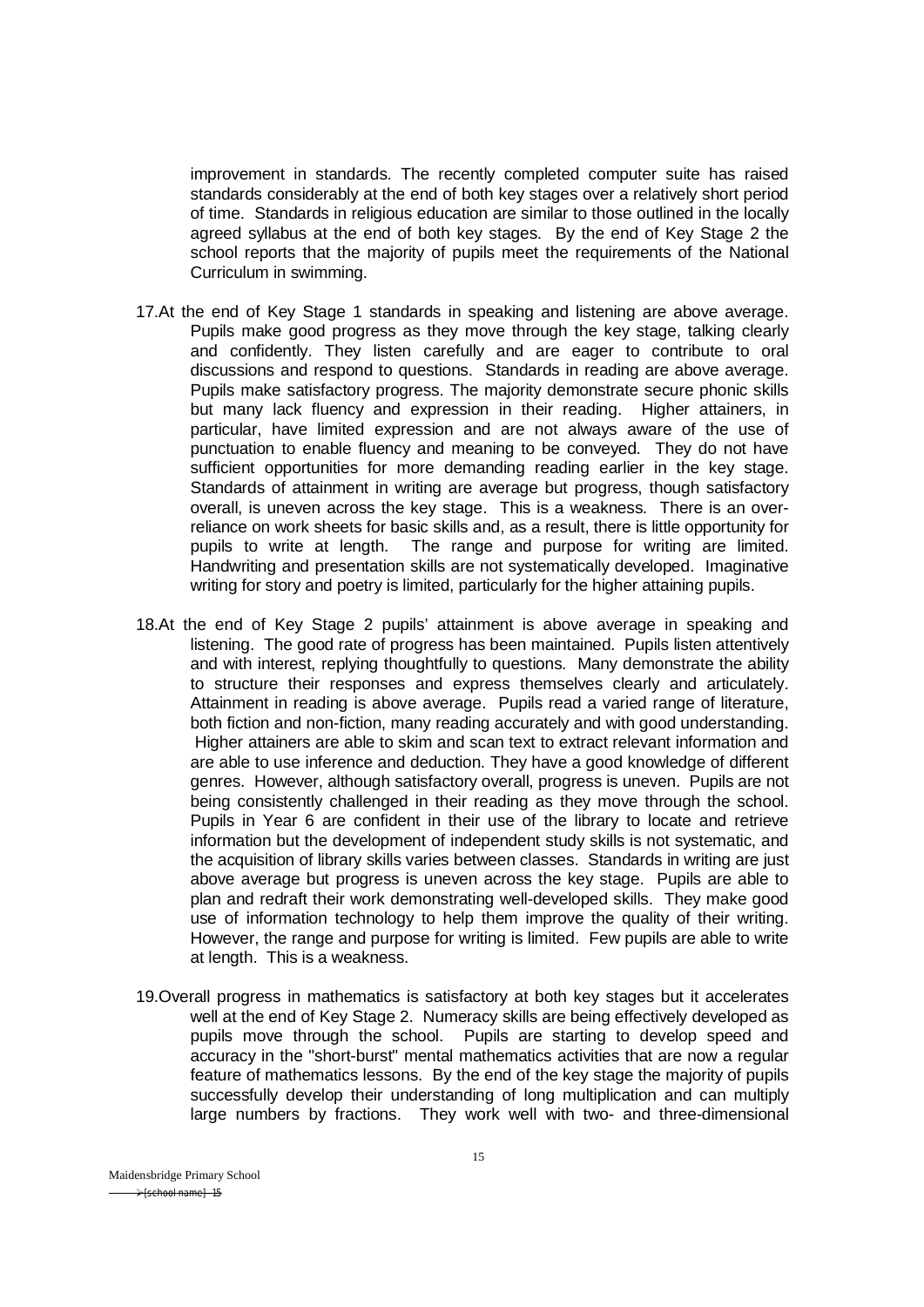shapes and can calculate perimeters. In some aspects of mathematics, such as when working out time duration, gaps in previous coverage mean that standards dip. However, thorough analysis of assessment results has identified these areas of weakness and steps are taken to address them. In such lessons pupils make good progress and quickly make good their knowledge and understanding.

- 20.In science pupils at both key stages make satisfactory progress in developing their knowledge and understanding of the curriculum. However, their progress in developing investigative and experimental skills is uneven. In lessons, it varies between classes at both key stages. Good progress is made in this aspect of science where specialist teaching is deployed. However, although the differing needs of pupils are planned for at both key stages, higher attaining pupils are not consistently challenged to further extend their thinking or given opportunities to further their knowledge and understanding through independent study.
- 21.Lessons in the computer suite provide pupils with a wide range of information technology skills, particularly in word-processing and data handling. Good progress is made in these lessons. Pupils at both key stages have made rapid progress since the suite became available last term. Information technology is being increasingly used in subjects across the curriculum. In religious education pupils at both key stages make satisfactory progress towards the end of key stage expectations of the locally agreed syllabus. In lessons they successfully develop their knowledge of world faiths and learn to make comparisons with their own.
- 22.In art, design and technology, geography, and music pupils at both key stages make satisfactory progress. In physical education pupils at Key Stage 1 make satisfactory progress whilst those at Key Stage 2 make satisfactory and, in the older classes, good progress. At both key stages pupils make good progress in history. In these subject areas, as in literacy and numeracy, teachers are working from appropriate schemes of work where the progressive development of skills and understanding is clearly outlined. Although library skills and information retrieval skills are being taught, there is no overall strategy in place. As a result, there are insufficient opportunities for pupils to systematically develop and apply independent study skills at both key stages.
- 23.Comparison of the latest end of Key Stage 2 results with those gained by pupils at the end of Key Stage 1 show that, over time, the majority of pupils make satisfactory and often good progress. In lessons, inspection findings show that, overall, progress is greater towards the end of both key stages where a greater focus is placed on end-of-key stage achievement.
- 24.Other than in the 1999 statutory test results in mathematics at Key Stage 1 where fewer than expected girls achieved higher levels, there are no significant differences in either the attainment or progress of boys and girls. The attainment of pupils for whom English is an additional language, and for those from minority ethnic groups, is similar to that of other pupils. The majority make good progress, especially when they receive additional support in lessons. The good classroom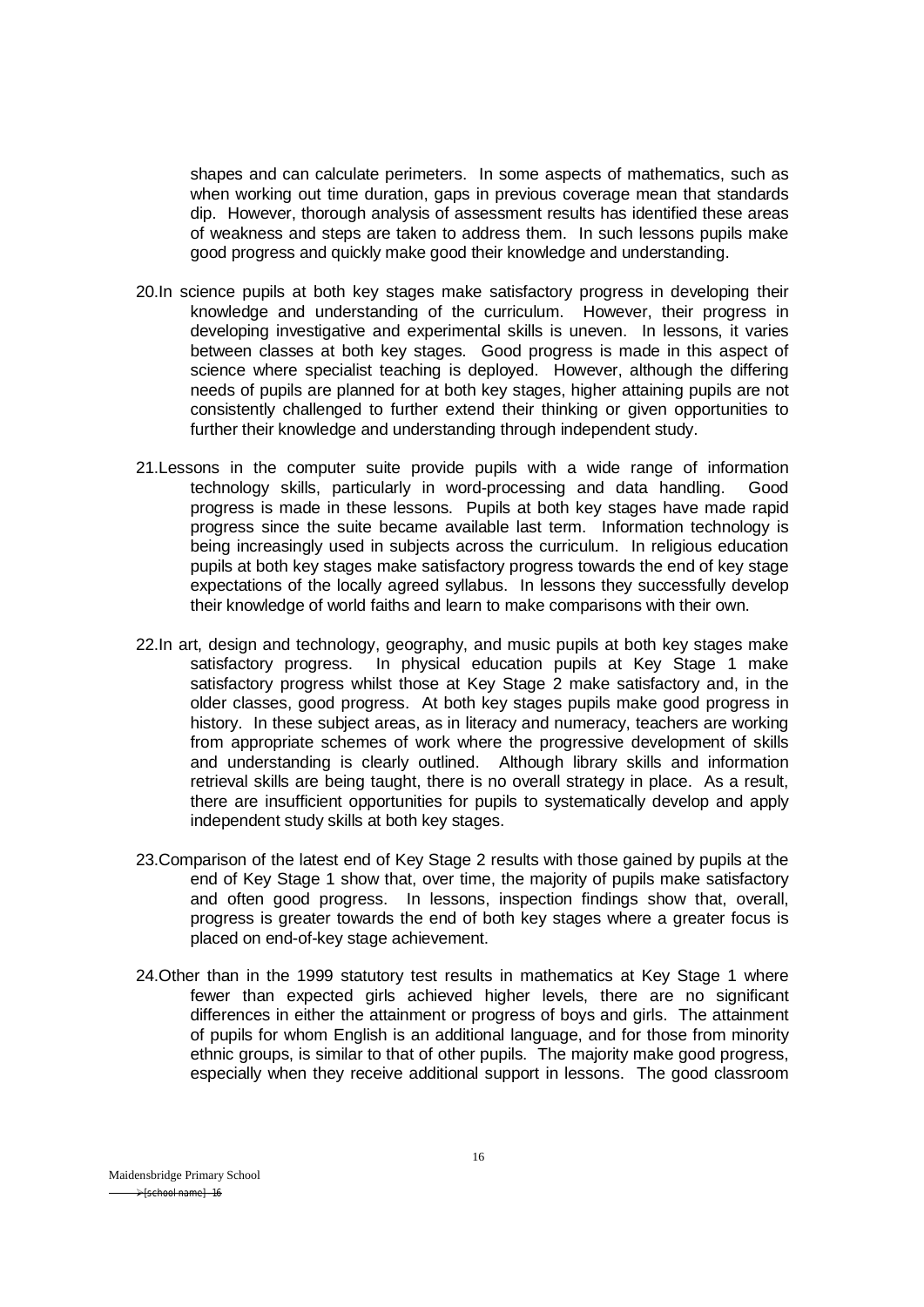support for pupils with special educational needs<sup>5</sup> enables them to make satisfactory progress at Key Stage 1 and good progress at Key Stage 2. Pupils have clear individual learning plans that are well targeted to meet their needs. Targets are specific, relating to behaviour as well as skills in literacy and numeracy. Pupils' attainment is in line with the targets set in their individual education plans.

25.The school analyses National Curriculum statutory test and assessment results together with information from other tests and assessments. The detail of this analysis, and the way it is presented, is of exceptionally high quality. From this, individual targets are identified for pupils and discussed with them and their parents at the beginning of each school year. The school has, in conjunction with the local education authority, set targets for improvement in English and mathematics by 2002. These targets have already been met. The school is planning to review and revise these as further assessment information becomes available for this year group.

#### **Attitudes, behaviour and personal development**

- 26.The behaviour of children under five is very good and they have a good understanding of right from wrong. The school's provision for their personal and social development is very good. They discuss what they want in their environment and make appropriate rules. They have very positive attitudes to work. There was not a single occasion during the inspection where children in the reception class were heard to say, "I don't want to do this".
- 27.At both key stages, pupils' attitudes to their work are very good. They enjoy schoolwork and are able to sustain their concentration. When carrying out investigations in science or mathematics, older pupils focus well on their task. Younger pupils making soft toys or purses in design and technology persevere at cutting and sewing their materials accurately. Pupils' capacity for personal study is good and some good practice in developing independent study skills is evident at the end of Key Stage 2. Here pupils are successfully researching information from library books, CD-Roms and the internet but, as yet, the school has not established a systematic approach to the development of this provision.
- 28.Behaviour is good overall and this is positively recognised by parents. The behaviour of the vast majority of pupils in and around the school is very good. They are courteous and trustworthy and show respect for persons and property. However, there is a small element at both key stages whose behaviour sometimes falls short of that of the majority. Pupils with special educational needs maintain a positive attitude and the majority concentrate on their work. Many are well motivated by good teaching. The behaviour of most pupils on register is good. There have been no exclusions during the last three years.

1

<sup>&</sup>lt;sup>5</sup> The Special Educational Needs Code of Practice gives practical advice to schools about their responsibilities and tasks to ensure that pupils who have special educational needs receive the most appropriate help to further their learning and personal development. This is a statutory duty under the 1993 Education Act.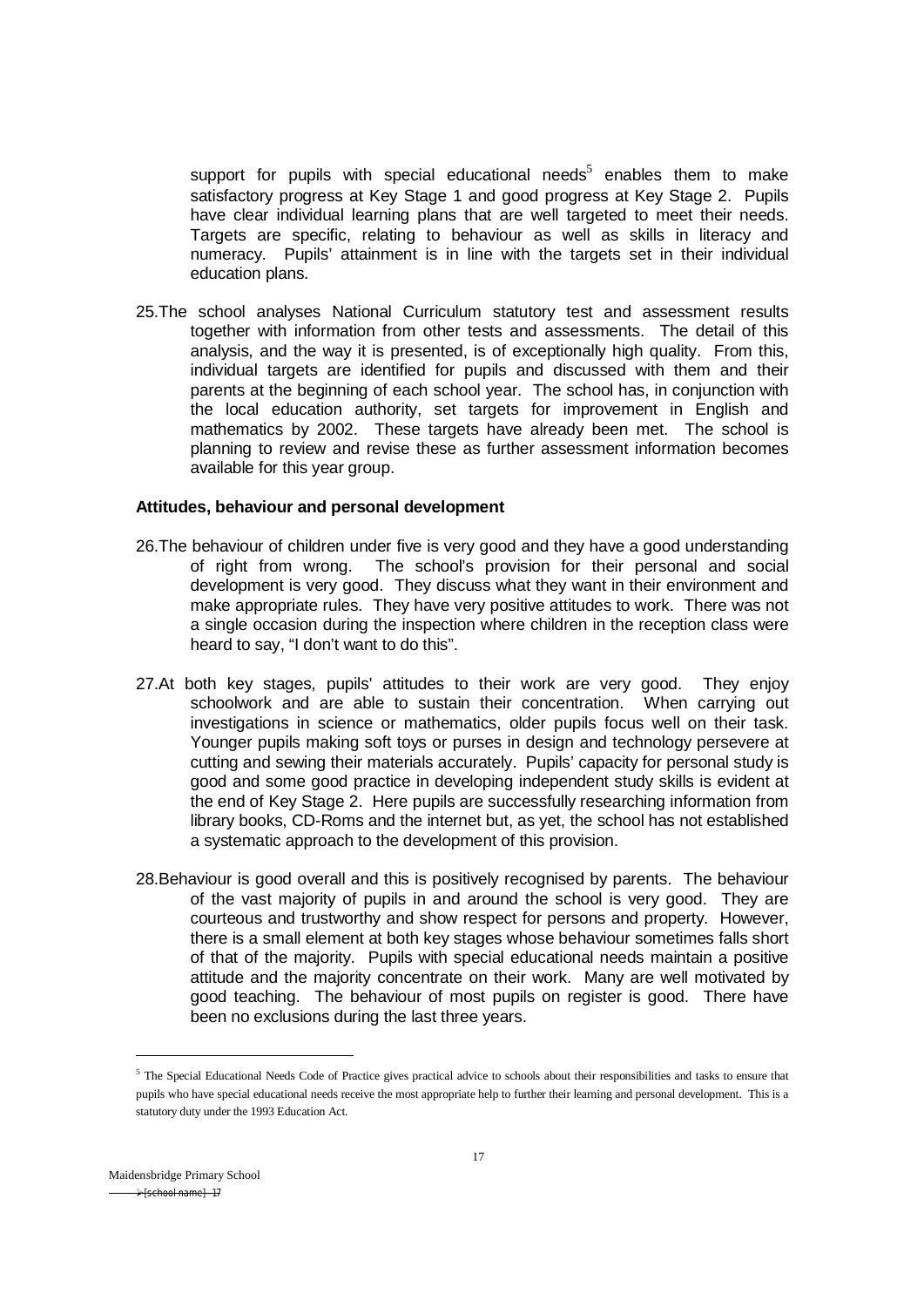- 29.The relationships between pupils and between pupils and adults are very good. Pupils work well together in the classroom in groups and in pairs and they play together happily and constructively. The school is a very harmonious community. Pupils are respectful and understanding of the values and beliefs of others within the experiences that the school affords them. Parents are very supportive of the values the school seeks to promote. Pupils are willing to take responsibility for day-to-day tasks around the school. When such opportunities are provided, they carry out their tasks conscientiously and efficiently.
- 30.The school has successfully maintained the standards reported at the time of the last inspection.

#### **Attendance**

- 31.Overall levels of attendance are good. At 94.4 per cent for the last reporting year, attendance is just above the average for all primary schools. This shows an improvement on the 92 per cent attendance reported at the time of the last inspection. There was no unauthorised absence during the last reporting period. However, in the current term the parents of one in four pupils in Years 4, 5 and 6 took them on term-time holidays. In the summer term of 1999, and despite plenty of notice from the school, the parents of some 10 per cent of Year 6 pupils took them on annual holidays during the mandatory National Curriculum attainment tests (SATs). The school is aware that standards are adversely affected by this practice and actively seeks the support of all parents in minimising the disruption to their children's education.
- 32.Punctuality is very good. Very few pupils arrive late for school and lessons start and finish promptly.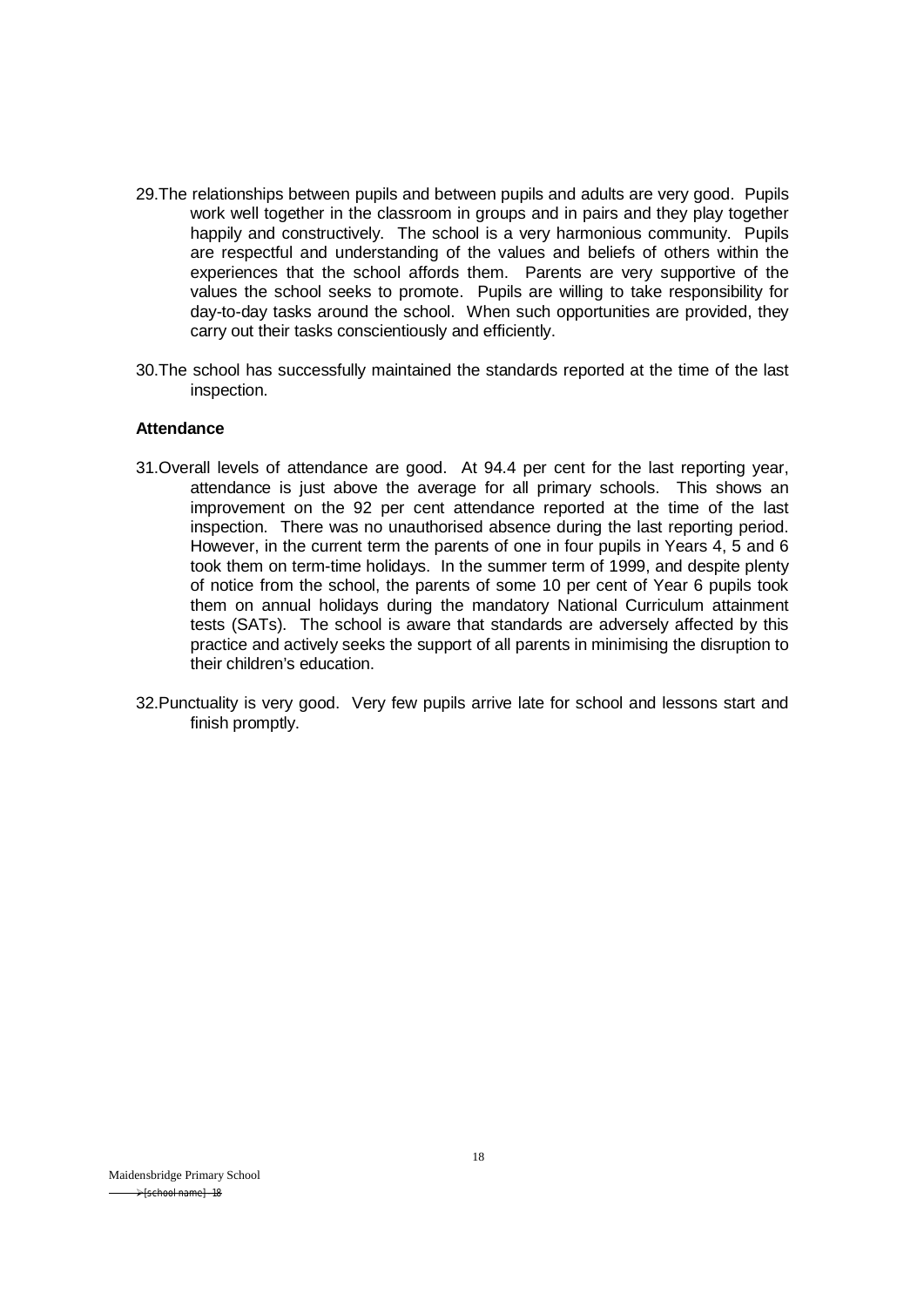# 32. **Quality of education provided**

## **Teaching**

- 33.Taking all available evidence into account, the quality of teaching throughout the school is good. It is a strength of the school. In 100 per cent of lessons observed during the inspection, the quality of teaching is never less than satisfactory. Teaching is good in 54 per cent of lessons, very good in 16 per cent and excellent in two per cent of lessons. No unsatisfactory, poor or very poor lessons were seen. The results of this inspection show an improvement in the quality of teaching since the last inspection when teaching was satisfactory in 98 per cent of lessons and good or better in 60 per cent. Factors contributing to this improvement and to the improvements in pupils' attainment and progress include the use of high quality assessment information to inform planning; the adoption of the literacy and numeracy strategies; implementation of the national guidelines for science, information technology and the foundation subjects; and regular monitoring by the senior management team and subject co-ordinators.
- 34.The teaching of children under five is very good. The quality of teaching is never less than good in all areas of learning with some excellent practice observed. At Key Stage 1 teaching is satisfactory. It is good or better in just under 40 per cent of lessons and one very good lesson was observed. The overall quality of teaching is good in science, information technology and history teaching at this key stage. At Key Stage 2 teaching is good or better in over three-quarters of the lessons seen and very good in a fifth. The overall quality of teaching is good in English, mathematics, science, information technology, French, history, geography and physical education.
- 35.There is a close match between the quality of teaching and the rate of progress made by pupils in lessons. In the best lessons, particularly in the under fives and in older classes at Key Stage 2, learning objectives are clearly identified and teachers' planning builds successfully on what pupils already know and can do. Pupils are actively involved in the learning process and they are encouraged to ask questions of each other and of the teacher, and shape their ideas. Examples of such involvement are evident in lessons in literacy, numeracy, science and information technology.
- 36.Examples of very good and excellent teaching were seen in lessons with the under fives. At Key Stage 2 very good teaching was regularly seen in lessons in literacy and numeracy, in particular. In these lessons, teachers' subject knowledge is very good, learning objectives are well formulated and they are shared with pupils. Lessons are carefully planned and conducted at a brisk pace with the active participation of all pupils. As seen in a number of under fives and Year 6 lessons, high expectations of what pupils can achieve, coupled with the positive reinforcement and development of teaching points, lead to high standards being achieved.
- 37.Examples of good teaching were seen in lessons in most subject areas and across both key stages. Where teaching is good, instructions are clear and steps in

Maidensbridge Primary School  $\rightarrow$  [school name] -19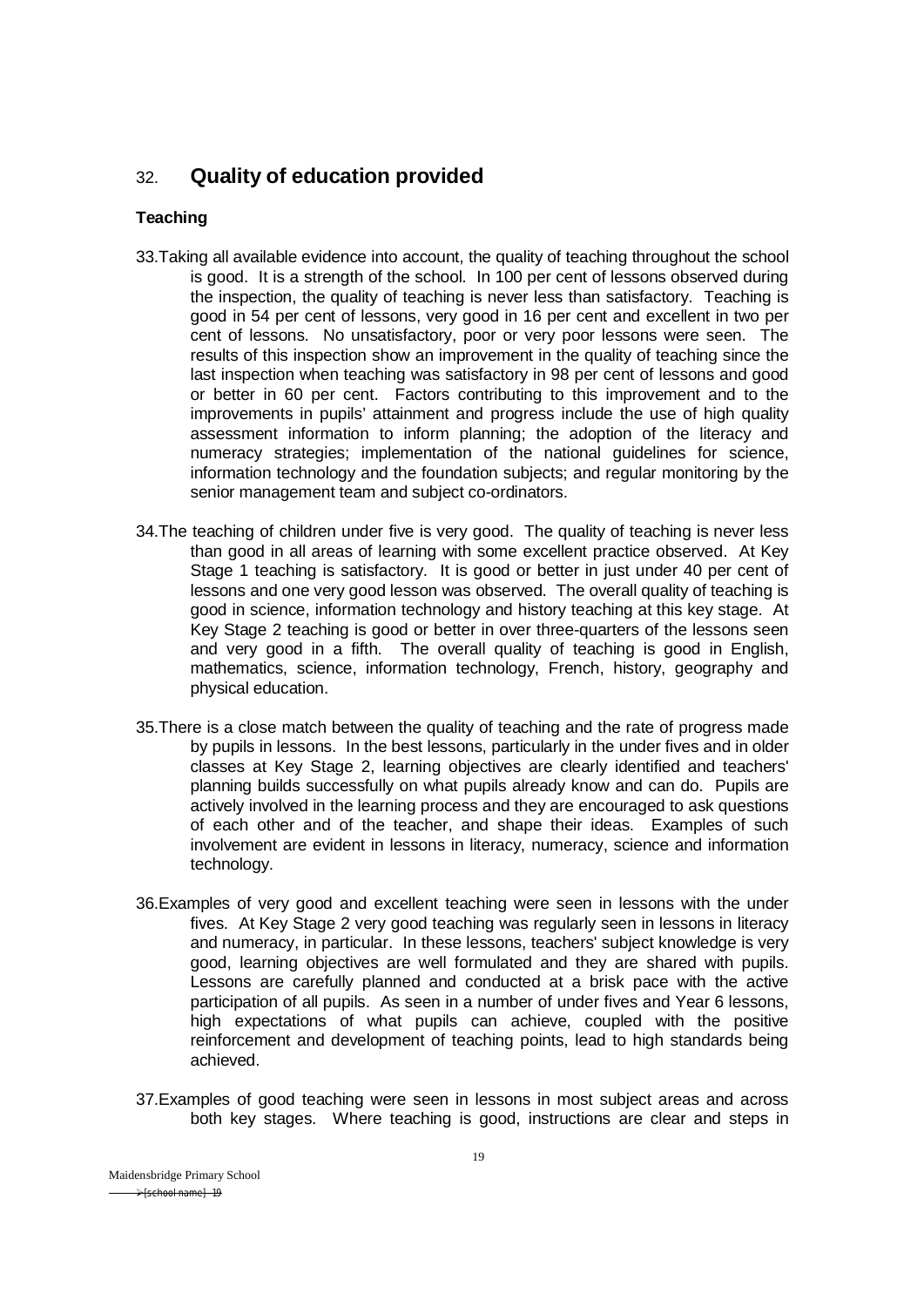learning are carefully planned. Lessons proceed at a good pace and opportunities are taken for pupils to share and discuss their work, as seen in science lessons in Years 3, 5 and 6. Tasks are interesting and well matched to the skills being taught. Good use is made of plenary sessions to focus pupils' achievements in lessons. This was particularly evident in a Year 5 information technology lesson where pupils' newly learnt skills were discussed and other areas where they could be used explored.

- 38.Teachers' knowledge and understanding is very good in the under fives, satisfactory at Key Stage 1 and good at Key Stage 2. Many teachers have a thorough knowledge of a particular subject area and use this well. Specialist teaching is deployed well in Year 6. This is a good use of expertise and makes a significant contribution to standards in this year group.
- 39.Teachers' planning is of good quality. The school has agreed formats for teachers' medium and short term planning. Detailed schemes of work and curriculum guidelines are available. Curriculum co-ordinators are involved with long and medium term plans. The monitoring of teaching and learning is well established. The school's arrangements have both consistency and rigour. Pupils who learn at different rates, including those with special educational needs and those pupils for whom English is an additional language, are appropriately provided for and supported in class lessons.
- 40.Teachers' expectations of what pupils are capable of vary between subjects as well as between classes. Expectations are high in the under fives' classes. They are satisfactory overall, but variable at Key Stage 1. At Key Stage 2 expectations are satisfactory overall, and higher in the older classes. Teachers' expectations of pupils, particularly of those with the potential for higher attainment, are not consistent enough. Some tasks, especially those involving worksheets or colouring, do not sufficiently challenge pupils at either key stage.
- 41.All teachers are made aware by the special educational needs co-ordinator of the targets set for pupils with special educational needs. They have copies of individual education plans and are familiar with the pupils' difficulties. In the best practice, activities in lessons are adjusted to match the prior learning of pupils, particularly in literacy and numeracy where pupils work in ability groups. Pupils get good support in the classroom and, when withdrawn, from classroom assistants and the special needs co-ordinator. Pupils for whom English is an additional language are appropriately provided for and well supported by teachers and support staff.
- 42.Throughout the school assessment information informs teachers' planning well in English, mathematics and science. In other subjects, the available information is generally well used to assist with planning. The quality of marking varies from satisfactory to very good. The best practice, seen at the end of Key Stage 2, clearly informs pupils how they can improve the standards of their work and is a model for all staff to follow.

43.In the vast majority of lessons pupils are well managed. In the best lessons crisp

Maidensbridge Primary School  $\rightarrow$  [school name] - 20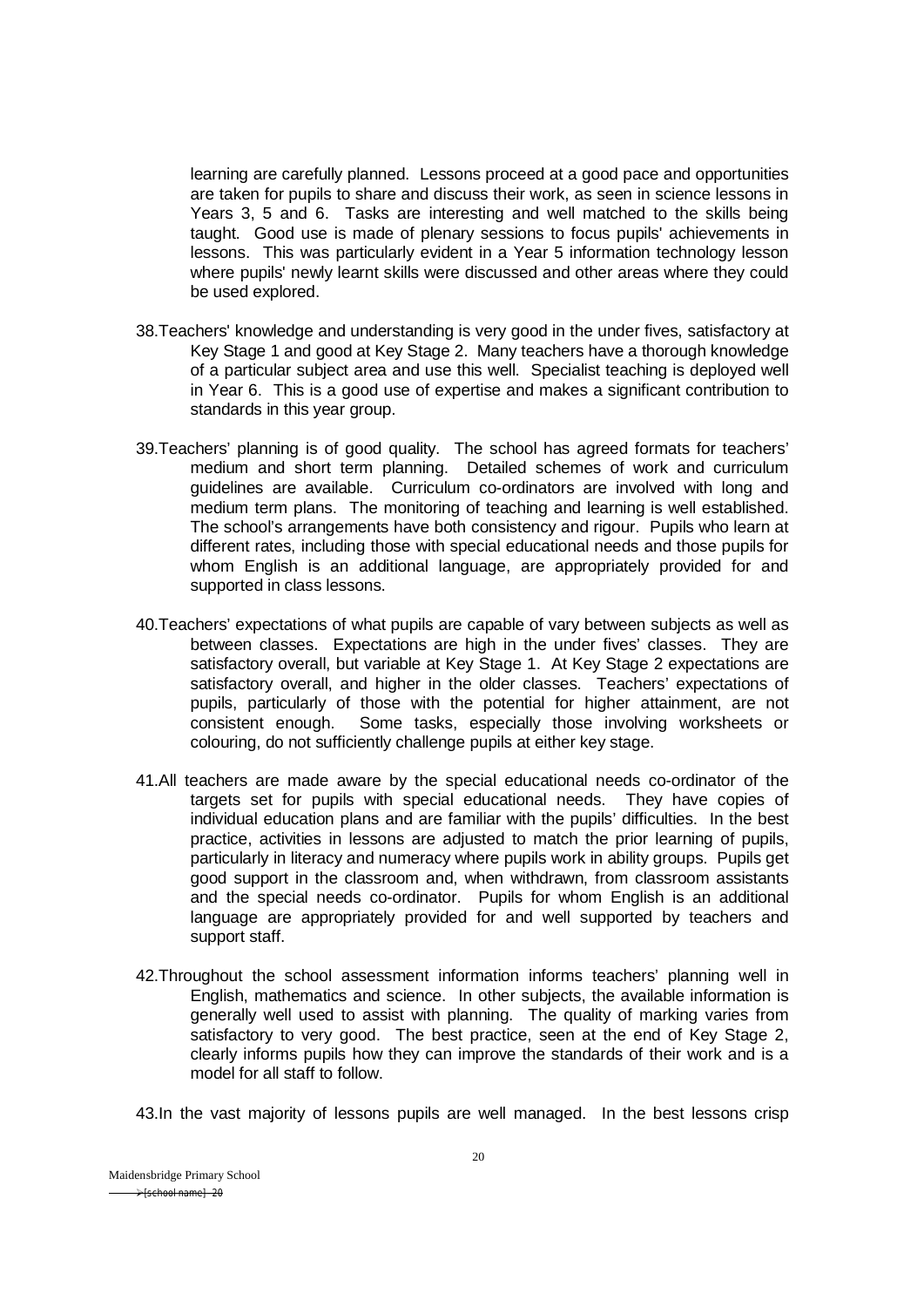introductions set a brisk pace. Pupils collaborate well in the learning process and co-operate readily with each other in the practical tasks they are set. This is most evident in the under fives and in Year 6. As seen in information technology lessons, plenary sessions are well used to bring together teaching points and to assess pupils' grasp of the skills they have been taught. Where the pace of the lesson slows, as seen in a small number of lessons at both key stages, some pupils lose interest and the quality of learning suffers.

- 44.In the majority of lessons resources are well used. Time is also well used in the majority of lessons although in some information technology lessons pupils completed their tasks more rapidly than anticipated.
- 45.Since the last inspection the school has revised its homework policy and the vast majority of parents are satisfied with the amount of work their children bring home to do. Teachers are making good use of homework to help raise standards.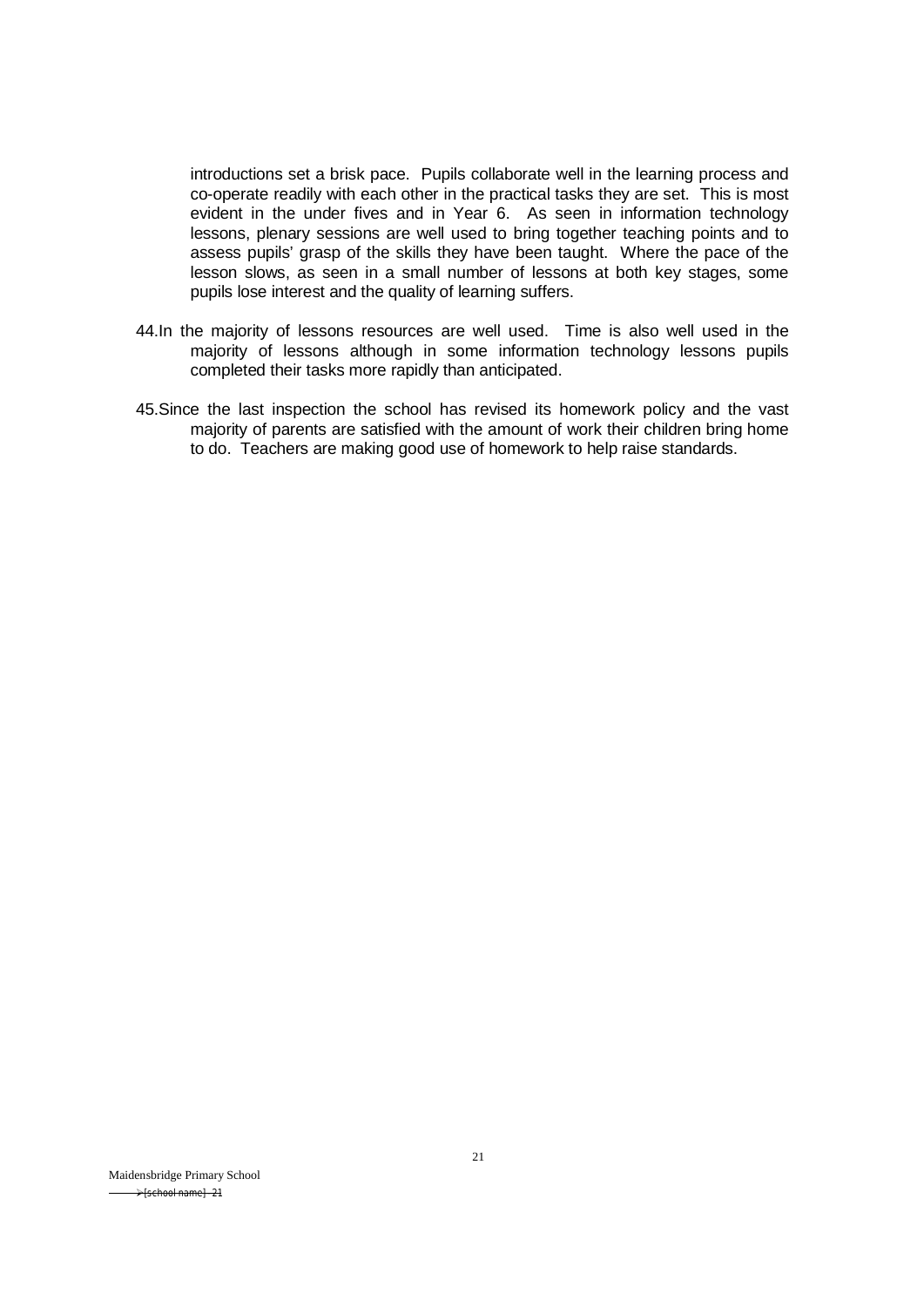#### **The curriculum and assessment**

- 46.The curriculum planned for children under five is broad, balanced and well organised. It is firmly based on all the areas of learning recommended for young children and prepares them well for the National Curriculum and the next stage of learning. At both key stages the school's curriculum is good. It is broad, balanced and relevant. It meets statutory requirements to teach all subjects of the National Curriculum and religious education and prepares pupils well for the next stage of their education. The school has reviewed the coverage of the foundation subjects in the light of the relaxation of the statutory orders.
- 47.Since the previous inspection a number of improvements and developments have taken place that have enhanced the good provision found at the time of that inspection. The successful implementation of the National Literacy Strategy has resulted in improving standards in English. The National Numeracy Strategy has recently been implemented and is starting to raise standards. As a result of these new initiatives the balance of time allocated to subjects has been reviewed. Overall, the school has successfully maintained a stimulating curriculum that is enhanced by a good range of extra-curricular activities. However, the amount of time allocated to religious education and music is low compared with the majority of primary schools. The school's curriculum successfully promotes intellectual, physical and social development, preparing pupils' well to become responsible and compassionate members of society. All pupils, including those for whom English is an additional language, have full access to the curriculum provided.
- 48.The school makes good provision for personal, social and health education, including sex education and raising awareness of drug misuse. Homework is set appropriately, supporting pupils' attainment and contributing towards their personal development.
- 49.Policies and schemes of work are in place for all subjects. These are of good quality. They cover the requirements of the National Curriculum and help teachers to plan effectively. Since the previous inspection they have been reviewed regularly to take account of new initiatives. The active governors' curriculum committee approves all policies and rigorously monitors the curriculum.
- 50.The effective planning format identified at the last inspection has been maintained and remains a strength of the school. Planning for literacy and numeracy follows the format identified in the Literacy and Numeracy Strategies. The curriculum is carefully planned to ensure that pupils are able to build on their prior learning. However, while teachers are aware of the need to challenge higher attaining pupils by, for example, the provision of extended tasks and independent study, this is not consistently planned for throughout the school.
- 51.The curricular provision for pupils with special educational needs is good. All pupils on the school's special educational needs register have full access to the whole curriculum. They work to targets set in their individual education plans. Effective procedures are in place for identifying the needs of such pupils. The extra help provided by classroom support assistants ensures that pupils with learning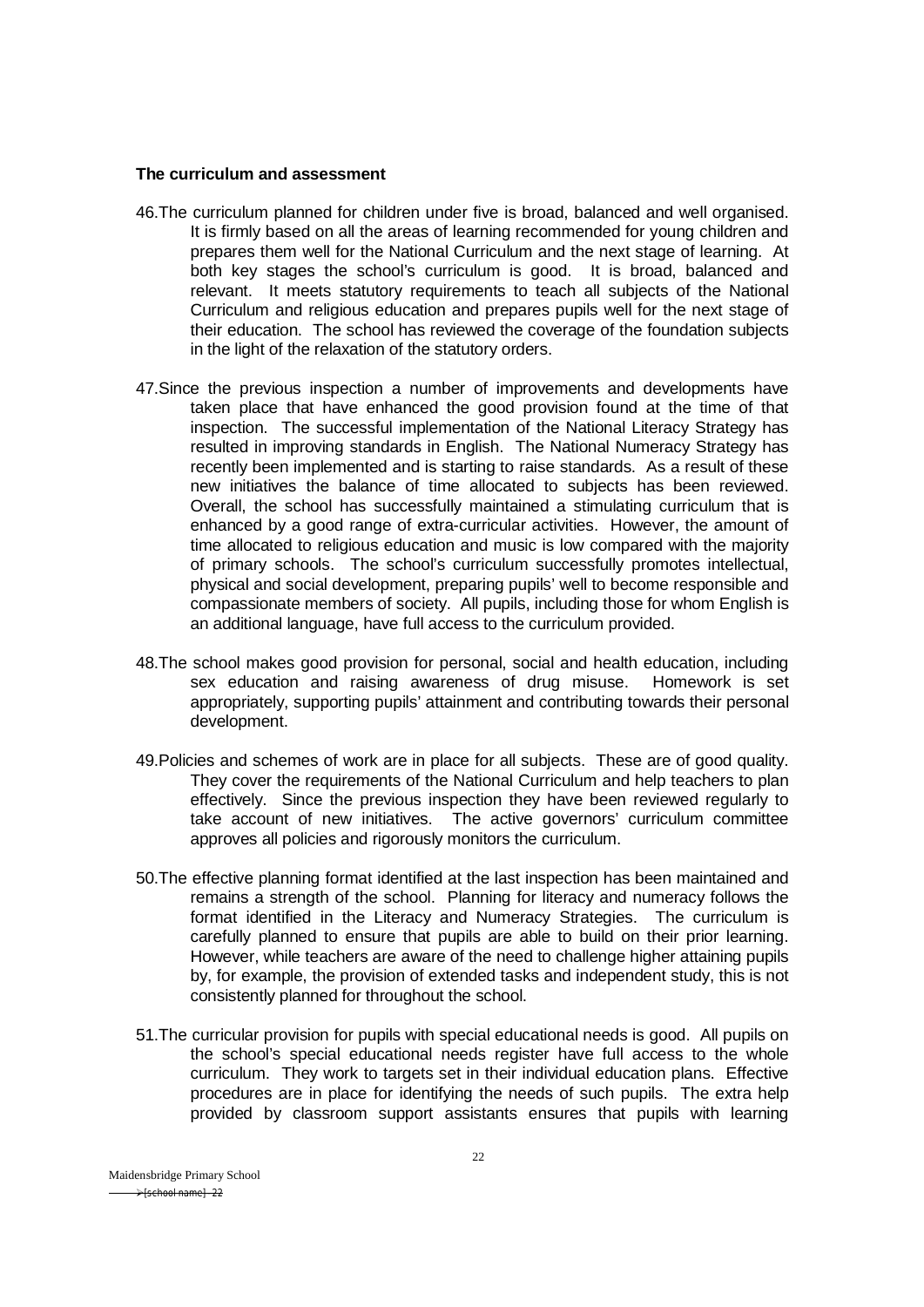difficulties or other special educational needs receive the same opportunities as others. Individual education plans are appropriate with specific targets set. They are regularly reviewed and updated to take account of changes in pupils' needs. The school's policy for special educational needs provides good guidance to staff and complies with the recommendations of the Code of Practice.

- 52.The curriculum is enhanced by a planned programme of educational visits. Visitors to the school also contribute positively to the curriculum, providing extension to such areas as literacy, music, geography and religious education. The broad range of extra-curricular activities includes choir, recorders, gymnastics, basketball, football, netball, cricket, information technology, two science clubs and a story club. In addition, instrumental tuition for music and a French club take place within curriculum time. All these activities, which are well supported, make a valuable contribution to pupils' personal and social development.
- 53.The school continues to monitor the curriculum vigorously. The headteacher, senior management team, subject co-ordinators and class teacher themselves are actively involved in the process. The governing body is closely involved through the curriculum committee and takes an active role in classroom observation of the literacy and numeracy lessons.
- 54.Assessment procedures for the children under five are very good. The local authority's early assessment procedures are carried out shortly after the children enter the reception class. Detailed individual records are maintained and this is used very effectively to inform teachers' planning and meet children's needs.
- 55.The assessment of pupils' attainment and progress in English, mathematics and science is thorough and consistent throughout the school. A comprehensive assessment policy helps teachers to gather a considerable amount of information about pupils' attainment in Key Stages 1 and 2. Standardised tests, together with National Curriculum and other tests, are used effectively to inform pupils' progress from Year 2 and throughout Key Stage 2. The headteacher, who is also the assessment co-ordinator, carries out a careful analysis of test results and information from this is used to set individual and year group targets. This practice is a strength of the school. Assessment procedures are used well to measure pupils' progress in order to inform curriculum planning and foster high attainment in these subjects. In some areas of the curriculum, such as religious education, the school has not yet developed a formal system of assessment. Although pupils make satisfactory progress, assessment information is not rigorously used to help teachers in their planning or to monitor the progress being made, particularly by higher attaining pupils.
- 56.Statutory assessment procedures are in place to assess pupils with special educational needs and set targets for them. In addition, regular reviews are held with parents to review existing targets and set new targets as required. The special educational needs co-ordinator keeps a continuous watch over the pupils' progress towards their targets and good records are maintained. Support also involves consultation with outside agencies as appropriate.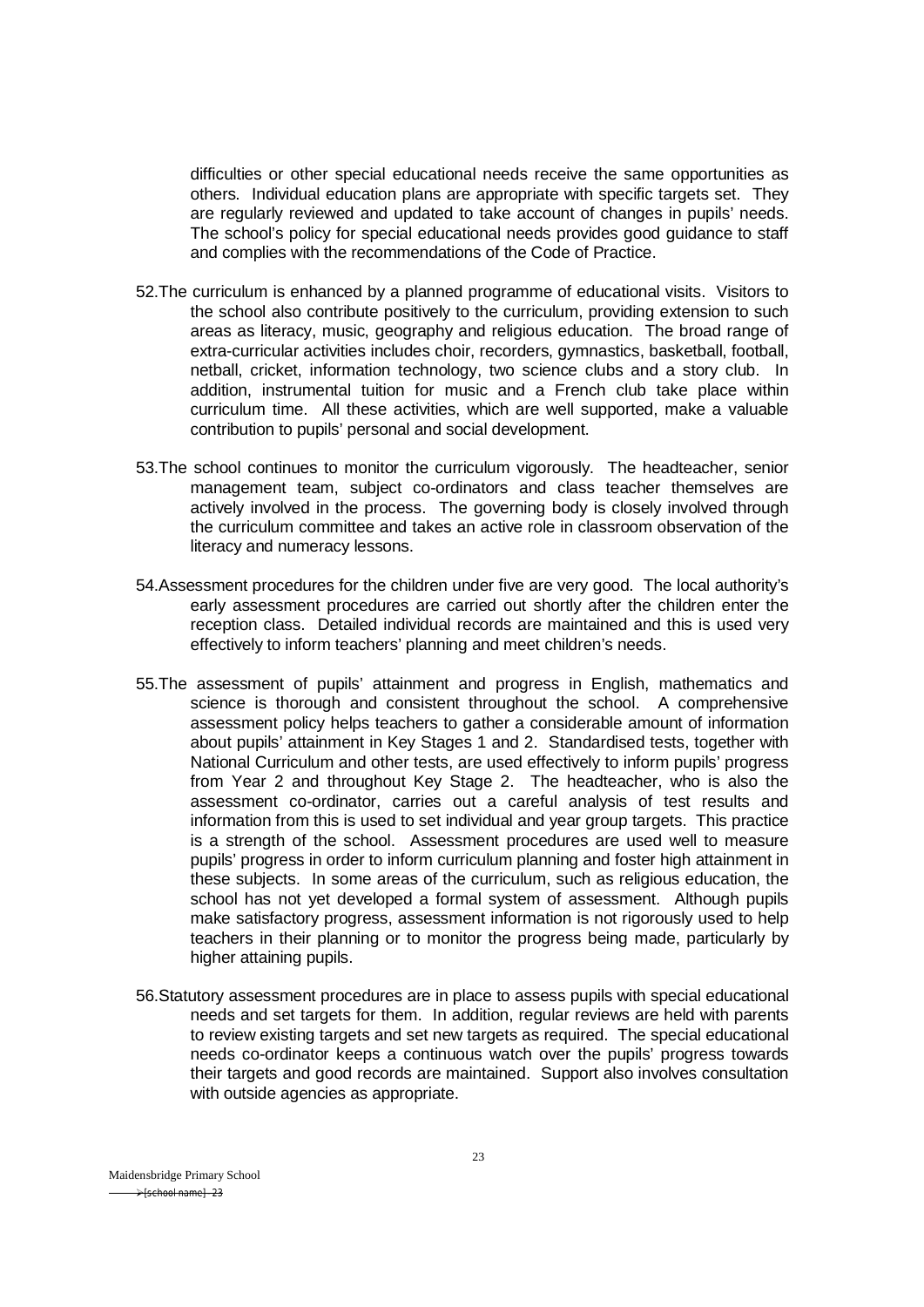- 57.The school meets its obligation for the administration of statutory assessment tasks and tests. Regular meetings, together with written reports, enable parents to be kept well informed of their children's progress.
- 58.Although the marking of pupils' work is satisfactory overall, the quality of practice varies. The best examples are thorough with a clear indication of what the pupils need to do to improve their work. This good practice has yet to be shared widely to ensure that all teachers meet the same high standards of marking.

#### **Pupils' spiritual, moral, social and cultural development**

- 59.For children under five and at both key stages the school's provision for pupils' moral development is good, and that for their social development very good. The provision for pupils' spiritual development and cultural development, both unsatisfactory at the time of the last inspection, has improved. Both are now satisfactory.
- 60.Spiritual development is satisfactory. Young children in the reception class find wonder in learning. Literature and music are used at both key stages to prompt pupils' awareness of the beauty and wonder of the world. In history, pupils in Year 6 reflect on the horrors of war and consider how they would cope with being evacuated. In science, pupils develop a sense of awe and wonder; they watch ice melt, solids dissolve and magnets attract and repel. However, such links are often incidental to, rather than an integral part of, the planned curriculum.
- 61.Planning for assemblies ensures that Christian traditions and beliefs are celebrated and that other cultural values and beliefs, such as Islam, are also included. There is a daily act of worship and statutory requirements are met. However, time for reflection is often limited. For instance, whilst pupils empathise with a story about friendship and illness, opportunities are missed to reflect and discuss personal thoughts and feelings that are evoked. To raise pupils' spiritual awareness further, the school has used music and poetry in assemblies to focus on wider world issues, such as Remembrance Day.
- 62.The school's provision for moral development is good. It is based on clear and consistent practice that supports good behaviour throughout the school. Pupils are encouraged to be responsible for their own actions and to know right from wrong. An example is when younger children in the reception class make posters about caring for their environment and write their own class rules. On occasions a small minority of pupils act in an immature way, but this is not generally detrimental to the learning of others. Pupils value the school's system of merit awards for good work and behaviour. Successes are shared in assemblies. Pupils are influenced by the good example set by adults within the school and are encouraged to be courteous and considerate to others.
- 63.Provision for social development is very good. Across the school there are many opportunities for pupils to collaborate and work in different social groups and to develop good relationships with each other. Younger children develop greater independence when, for example, dressing for physical activities or collecting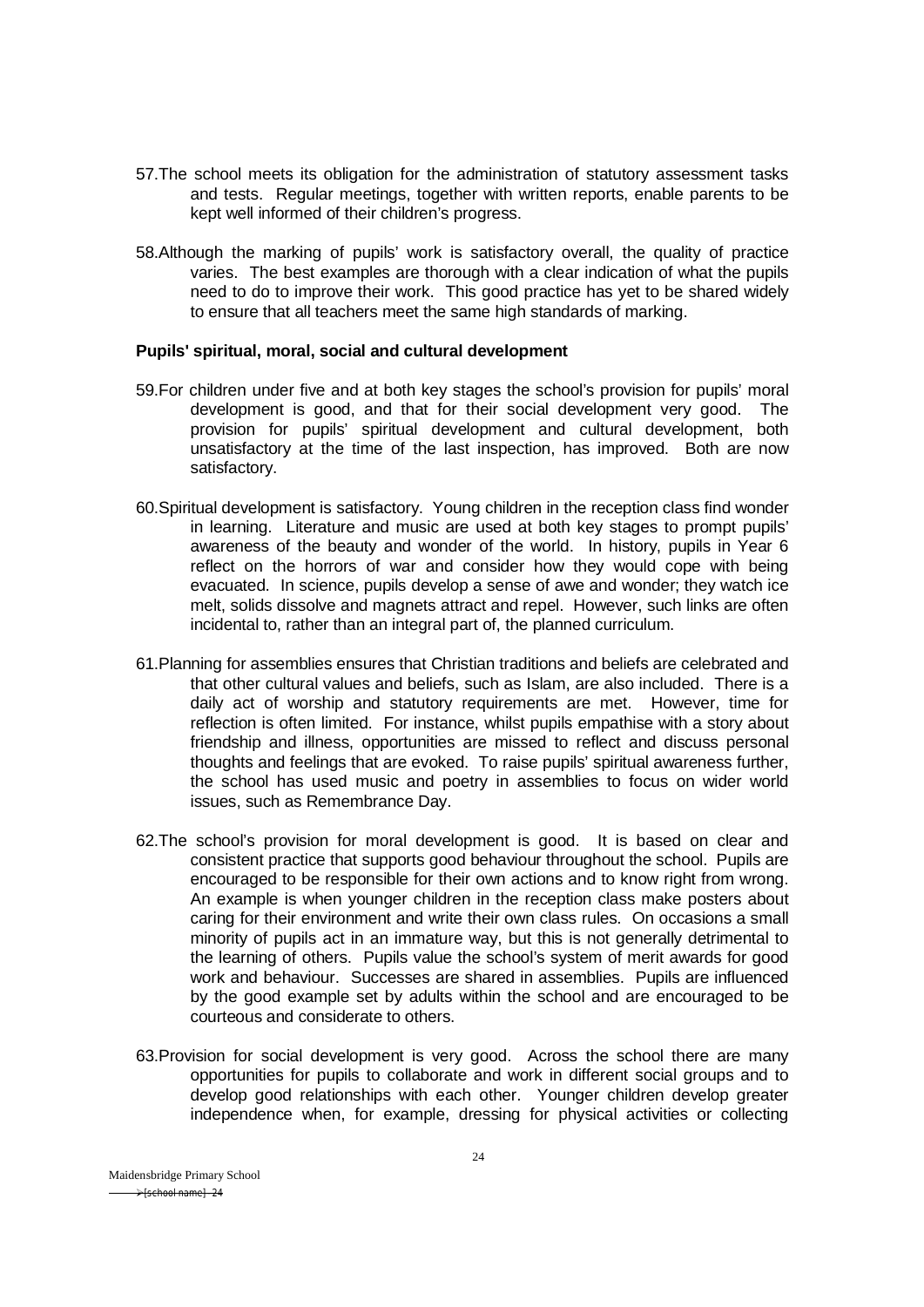finished work at home time. Older pupils begin to carry out personal study at greater depth and are confident in their dealings with visitors and adults. Monitorial duties, such as acting as librarians and preparing resources for assemblies, are carried out efficiently. After-school activities and educational visits to places of geographical and historical interest widen horizons. The school also promotes a sense of citizenship by taking part in the 'Young Persons Charter', creating a tapestry for the Millennium Dome and supporting a wide range of charitable causes, such as 'Age Concern' and 'Readathon', helps develop wider social awareness.

64.Provision for cultural development is sound, but opportunities are missed to study the cultural diversity of nearby communities in greater depth. There is also better provision for the appreciation of European art and literature than for other cultures. Whilst in some year groups work on famous artists and writers is used well as a stimulus for creativity, displays outside some classrooms lack the pupils' own personal response. Provision for the study of the local environment and the pupils' own cultural heritage is well identified in history and geography. Interesting work on Guy Fawkes and Holbeche House are examples. The school is building up a range of books that more accurately reflect the cultural make up of the school community.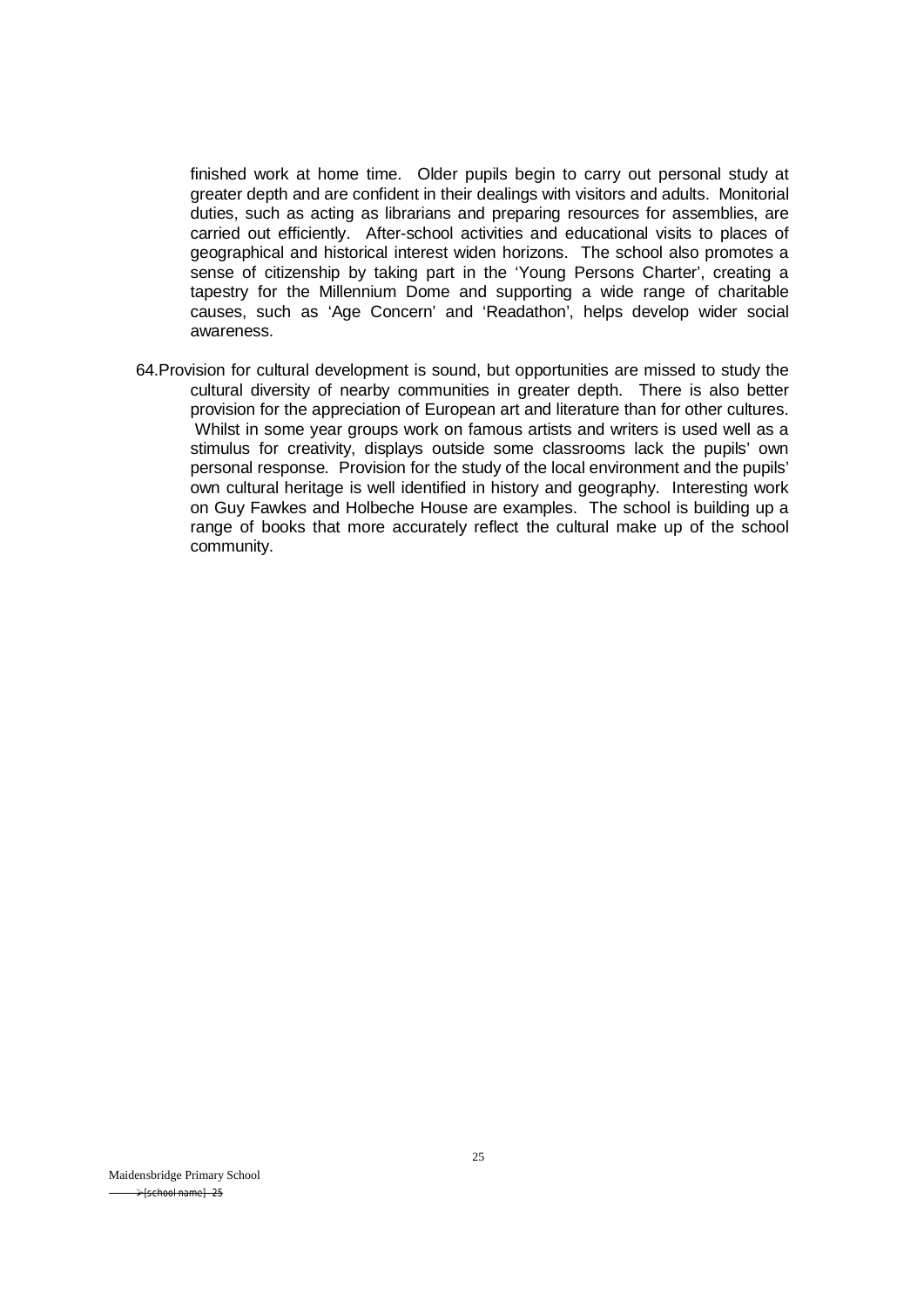#### **Support, guidance and pupils' welfare**

- 65.The school has successfully addressed a number of issues raised in the last inspection report. It provides very good support for its pupils in the way that it monitors academic and personal development. Teachers keep systematic records of pupils' personal development. There is a very good system for monitoring academic progress which is used to inform teachers' curriculum planning and to raise standards. However, teachers' expectations of what higher attaining pupils can achieve are not always high enough.
- 66.The school provides effective support for all pupils with special educational needs. Targets, set by the special educational needs co-ordinator and the class teachers, are reviewed regularly. There are good links with outside agencies such as speech therapy. At present, links with the educational psychology service are less secure due to circumstances beyond the school's control. There is good support for pupils for whom English is an additional language.
- 67.There are good procedures for promoting discipline and good behaviour and for eliminating bullying and other forms of unacceptable behaviour. These are effectively applied in dealing with the small number of pupils throughout the school whose behaviour falls short of that of the vast majority.
- 68.There are effective procedures for promoting good attendance. The school does what it can to discourage parents from taking their children on holiday during term time. All parents are made aware that such absences adversely affect standards. Parents of pupils in Years 2 and 6 are advised well in advance of the dates of National Curriculum statutory tests and assessments.
- 69.There is good provision for pupils' welfare, health and safety. Parents are happy with this provision. Health education is provided throughout the school. A new wholeschool policy on drugs awareness has been drafted recently and sound policies on other areas are already in place. There are good procedures for child protection. Members of staff are vigilant and sensitive to pupils' needs. The designated person undergoes regular training and effectively shares this with colleagues. First aid provision is good; a high number of staff have been trained and hold current first aid certificates. The school has recently spent significant sums of money to bring the toilet facilities up to modern standards. The interior of the school is maintained and cleaned to a very high standard by the caretaker and cleaning team. As reported at the time of the last inspection, parts of the exterior of the school building are in a poor state of repair. This is beyond the control of the school. The governing body is planning to commission a professional audit of the potential threat to personal safety posed by rotting window frames in order to gauge whether emergency action needs to be taken.

#### **Partnership with parents and the community**

70.The school's partnership with parents and the community is good and this makes a good contribution to pupils' learning. It has maintained the effective partnership with parents reported at the time of the last inspection. The vast majority of

Maidensbridge Primary School  $\rightarrow$  [school name] - 26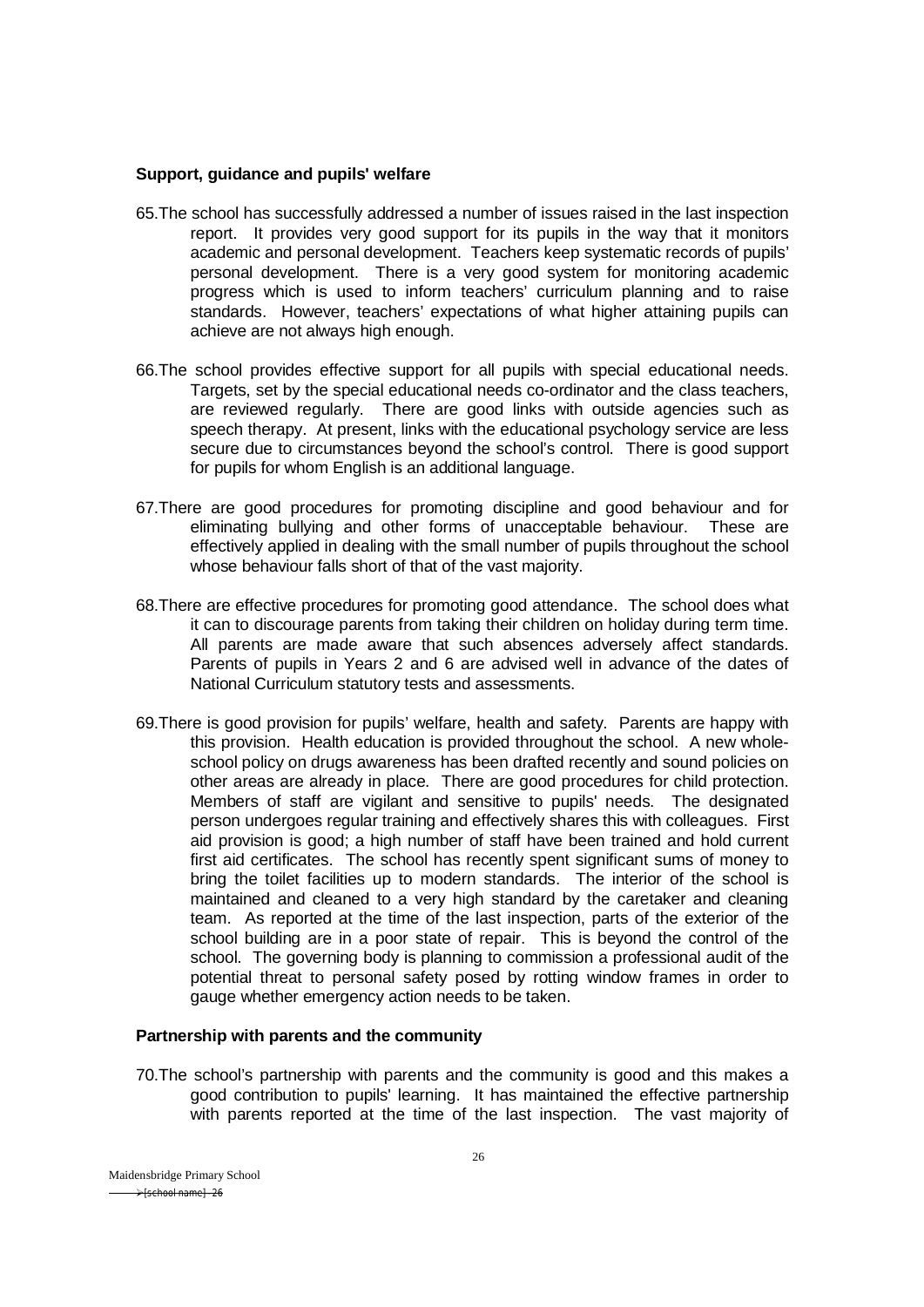parents feel the school is approachable. The systematic way in which the school seeks and obtains information from parents on their views and concerns is a strength. Three parents' evenings a year provide respectively for target setting, review of progress and end of year reporting. This is very good practice. However, although written end of year reports meet statutory requirements, they do not always comply with the school's policy by indicating how well a pupil is progressing in relation to other pupils of the same age.

- 71.The quality of information provided for parents is satisfactory with a number of good features. A key issue in the last inspection report was to improve the quality of information provided for parents about the school's curriculum. Parents now feel much better informed about the school's curriculum, some 94 per cent of respondents to the Ofsted parents' questionnaire indicating that they are given a clear understanding of what is taught. Ninety-two per cent of parents feel that the school is approachable. The school recognises that it needs to continue in its efforts to assist all parents to understand the requirements of the National Curriculum and the ways in which teachers deliver it.
- 72.The prospectus is very comprehensive but, in its present form, unwieldy. It contains a range of detailed policy statements rather than summaries with full documentation available for scrutiny as required. At present the aims of the school rank as document 13 in the prospectus package. Work has started on revising the prospectus with the aim of presenting it in a more user-friendly format. A significant number of the parents who met the Registered Inspector prior to the inspection felt that they would like more information about what was going on in the school but in fewer letters.
- 73.Parents' involvement in their children's learning is good. Homework is set regularly. A significant number of parents help voluntarily in the school. Parents of pupils with special educational needs are consulted and informed regularly through review meetings and parents' meetings. Targets for the children are shared and the results of reviews discussed fully. The school benefits from the expertise of parents and members of the local community who come to the school to talk about their work and experiences. The Home-School Association makes a very good contribution to the social life of pupils and adults, and raises valuable funds to enable the school to purchase additional books and equipment.
- 74.There are good links with the local community and commerce. These enrich pupils' learning. For example, the school is involved in environmental projects with local companies. Staff and students from a nearby technical college recently worked with Year 6 pupils on practical construction projects to improve the school's playground facilities.

# 74. **The management and efficiency of the school**

## **Leadership and management**

75.The school is well led and ably managed by the headteacher. He has a clear vision for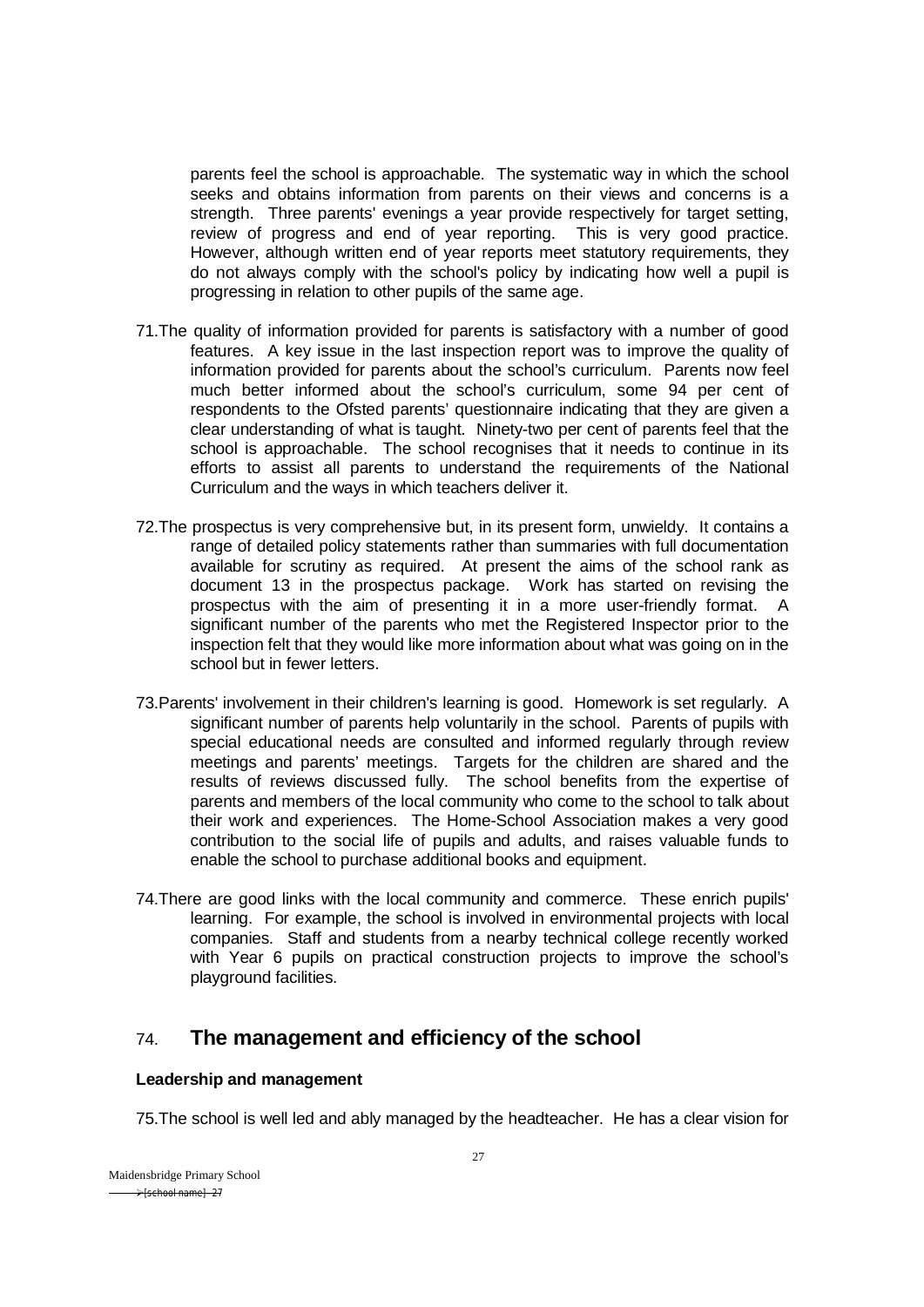the future educational direction of the school and plays a pivotal role in its realisation. This vision is successfully shared by the governing body, management team and staff and well supported by high quality developmental planning that enables the school to respond promptly to new initiatives. By taking responsibility for assessment throughout the school, the headteacher maintains a close watch on standards and the quality of education provided. Members of the management team undertake their specific responsibilities diligently and provide good exemplars of successful classroom practice. With good leadership, by working effectively as a team, and with the support of the governing body, the teaching and non-teaching staff have together successfully moved the school forward since the last inspection. Good progress has been made in addressing the key issues identified in the inspection report. The school's capacity for further improvement is good.

- 76.Very good provision is made for monitoring and supporting teaching and curriculum development. Subject co-ordinators have clearly defined responsibilities, including budgetary control. A planned programme of release time enables co-ordinators to monitor the delivery of their subject throughout the school. Teaching is monitored by the headteacher and management team and areas for development identified. Pupils' attainment and progress are monitored on a regular basis. Detailed analyses are made of test and assessment information and appropriate action planned to address shortcomings. One result of this process has been the establishment of specialist teaching in Year 6.
- 77.The governing body conducts its affairs effectively and efficiently. An appropriate committee structure is in place and decisions are carefully minuted. Although only recently elected to the chair, the chairman has been associated with the school for many years and has a good understanding of where the school has come from and where it is going. Whilst governors rely on the headteacher to keep them informed about detailed matters, they also maintain a good, independent view of the work of the school through visits and discussions with staff and parents. Good use is made of governors' individual strengths and experience. There is a purposeful and business-like relationship between the governing body and the headteacher and his staff.
- 78.The special educational needs co-ordinator carries out her responsibilities most effectively. She maintains an accurate register and ensures that all individual education plans are regularly reviewed. All members of staff are kept well informed of pupils' targets. There is a nominated governor for special educational needs. He is very interested in this area and takes every opportunity to visit the school, meet with the special educational needs co-ordinator and discuss progress and developments in this area.
- 79.Developmental planning is of high quality and is closely linked with the budget. Targets are clearly stated and the process by which they are achieved methodically thought through. Responsibilities, time-scales, funding and monitoring arrangements are systematically outlined and success criteria identified. A minor weakness is that some of these success criteria lack the sharp focus that would enable the governing body more readily to evaluate the achievement of the targets set.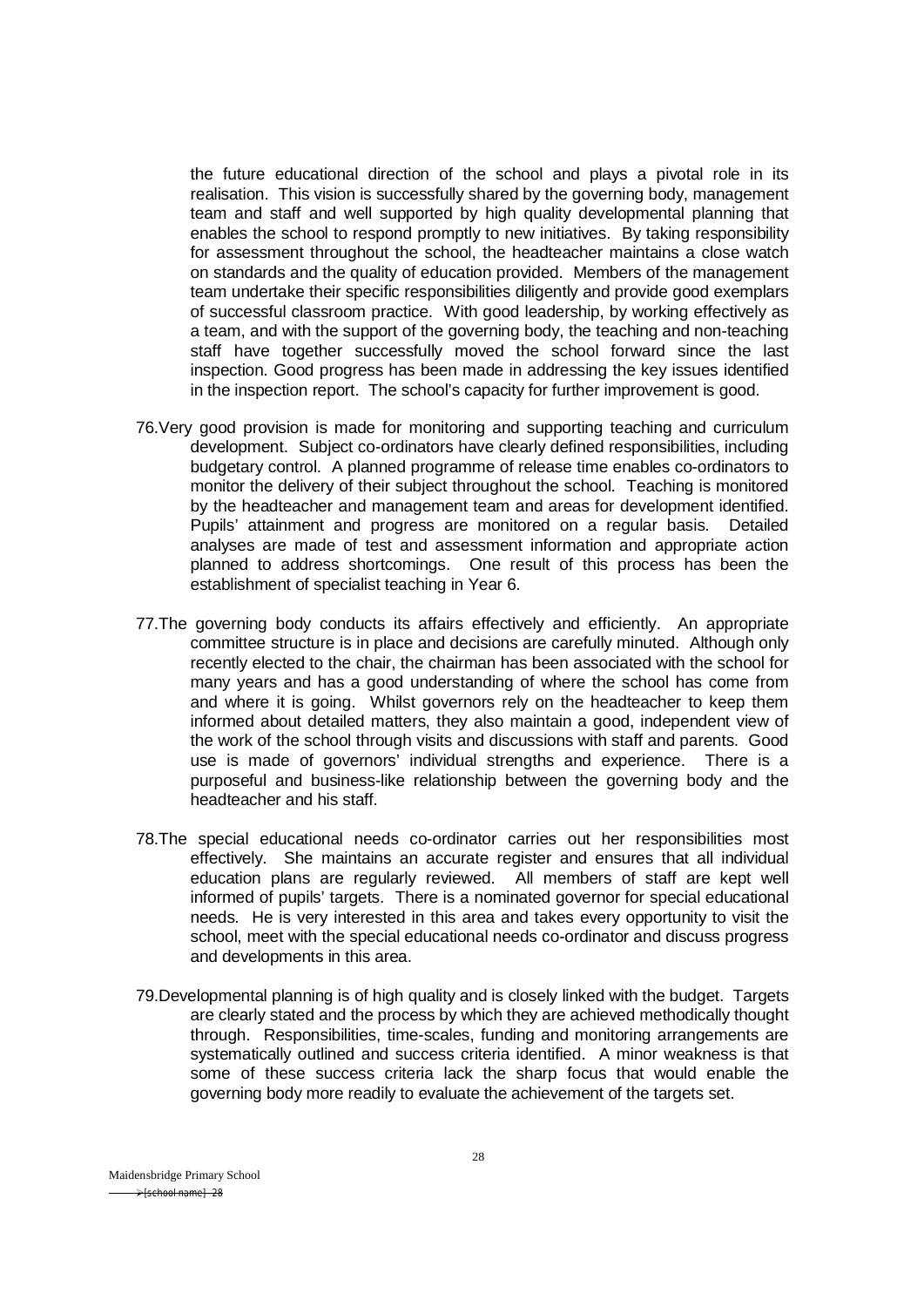- 80.The aims of the school are comprehensive and well suited to the age of pupils and location of the school. They are successfully implemented. Ninety-four per cent of respondents to the Ofsted parental questionnaire agreed or strongly agreed with the statement that the school's values and attitudes have a positive effect on their children.
- 81.The ethos of the school is very good and has a very positive impact upon the standards achieved. Pupils' attitudes to work are very good and there are very good relationships between pupils and between adults and pupils. The school provides a secure and stable learning environment.
- 82.At the time of the last inspection the leadership and management of the school was reported to be strong but there were some issues brought to the school's attention for action. These have been successfully addressed. The school's provision for the spiritual and cultural development of pupils has improved. Governors are now more knowledgeable about the school's curriculum and 97 per cent of the parents who responded to the Ofsted questionnaire indicated that the school gave them a clear understanding of what is taught. Clear planning formats and a very detailed staff handbook now enable supply teachers or new staff to become familiar with the school's routines and practices.
- 83.A major factor in the school's continued high standard of leadership and management has been the commitment to monitoring standards of attainment, progress and teaching and the detailed analysis of what is needed to bring about further improvement. A good example of this relates to standards of attainment. Whilst pupils were successful in achieving or exceeding the national averages in the National Curriculum statutory assessments and tests at Key Stages 1 and 2, the school became aware that, in comparison with similar schools across the country rather than in the immediate area, a lower proportion of pupils were achieving higher levels. As a result, specialist teaching was introduced in Year 6 and termly individual targets established for pupils. The school is now very responsive to ways in which standards can be raised.
- 84.At the time of the last inspection a number of minor statutory irregularities were identified. These have all been addressed and during this inspection all statutory requirements were met.

#### **Staffing, accommodation and learning resources**

85.There are sufficient and appropriately qualified teachers for children under five and for pupils at both key stages. The school's strategy of striking a balance between age, experience and subject specialisms is very effective, particularly for a school of this size. There is a good match between initial training and current responsibilities and good procedures are in place for the identification and provision of further training. Good arrangements are made for the induction of new staff and effective arrangements are in place for the appraisal of staff. Since the last inspection a staff handbook has been produced. Whilst this provides much valuable information, it is a very weighty document containing detailed policy documents that are readily available elsewhere in the school.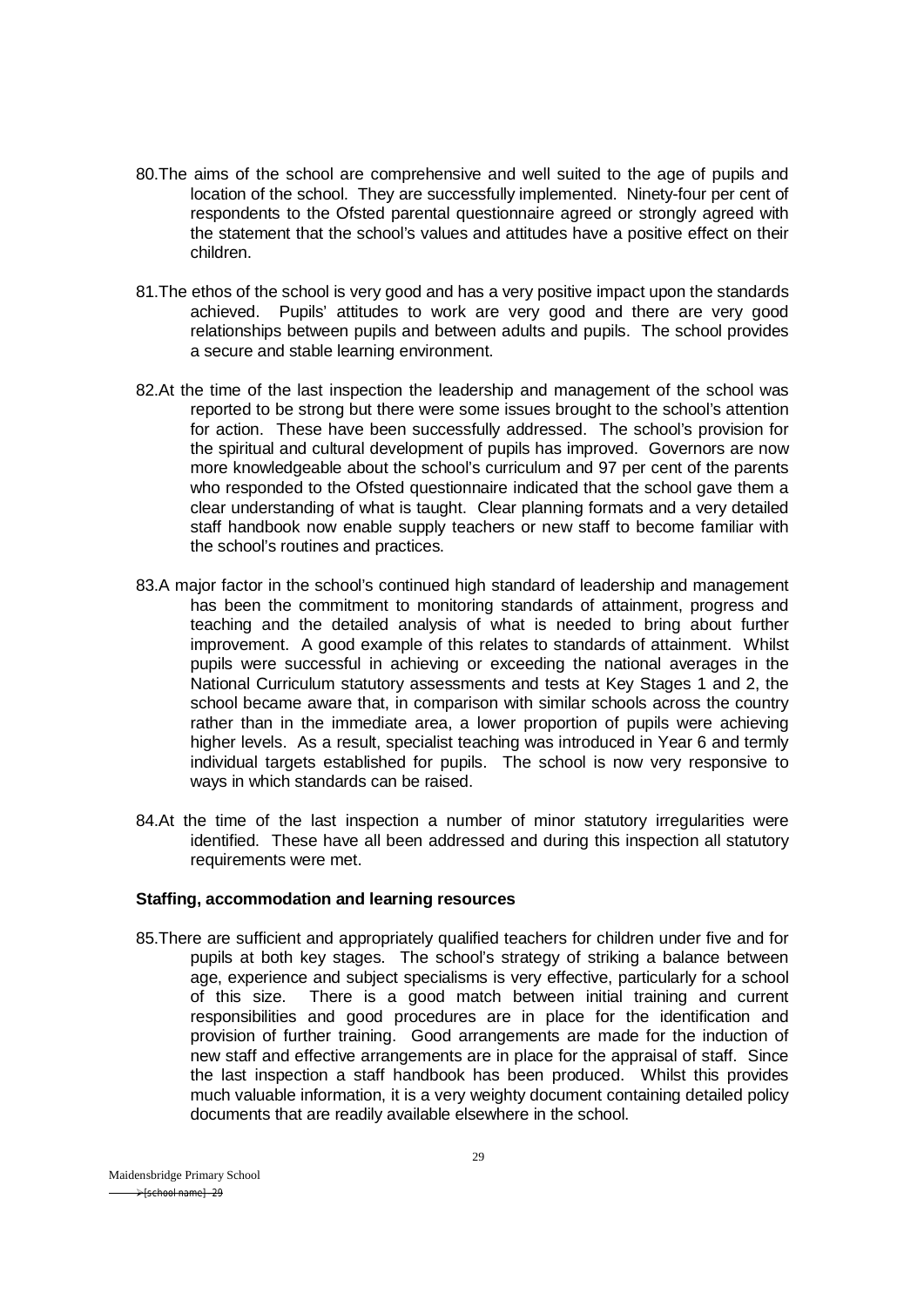- 86.The school has a good number of appropriately trained support staff. They work closely with teachers and make an important contribution to the standards achieved by pupils. The school actively encourages members of its support staff to undergo additional training and gain qualifications.
- 87.The adequacy of the accommodation for the effective delivery of the curriculum is good. The accommodation for children under five is good. Two of the original classrooms have been knocked into one and the reception class has easy access to its own toilets and outside area. Although the overall amount of teaching space is generous for the delivery of the National Curriculum and religious education at both key stages, classrooms are small and space is at a premium. The school is justly proud of its recently completed computer suite. The library is of sufficient size to enable groups of pupils to undertake independent study. Technology is well served by a well-equipped food area and a general working area.
- 88.Overall, the school is well resourced but there are some minor exceptions, such as the limited range of bibles available in religious education. The quality of resources is good. Since the last inspection the library provision has been reviewed and increased with the generous support of parents. The school has made a significant commitment to providing up-to-date information technology resources not only in the suite, but also in each classroom.
- 89.The school has addressed the under-resourcing in art and music raised in the last report. Information technology has been successfully established in the school and quality resources are now available. Concern was expressed at the time of the last inspection in respect of the poor state of repair of the external fabric. Little has changed since that time despite the best efforts of the governing body which does not have responsibility for this matter. Although this is not having an impact on the quality of education or the standards achieved, the governing body is aware of its responsibilities in regard to pupils' safety and welfare

#### **The efficiency of the school**

- 90.Financial planning is excellent and the budget is well managed. Allocation of the budget follows priorities identified in the school development plan. The standard of forward planning and provision by the governing body for items that cannot be funded from within a single year's allocation is first class. For example, the recent provision of a computer suite with individual workstations and the upgrading of the toilet facilities have required the use of budget surpluses and funding from two financial years.
- 91.Good use is made of teaching and support staff. In-service training is well managed and teachers' qualifications and expertise are well matched to the demands of the curriculum. Support staff receive training that leads to professional qualifications and voluntary helpers are well briefed on their duties.
- 92.The use of learning resources and accommodation is very good. The library is well used and there are dedicated facilities for information and communications

Maidensbridge Primary School  $\rightarrow$  [school name] - 30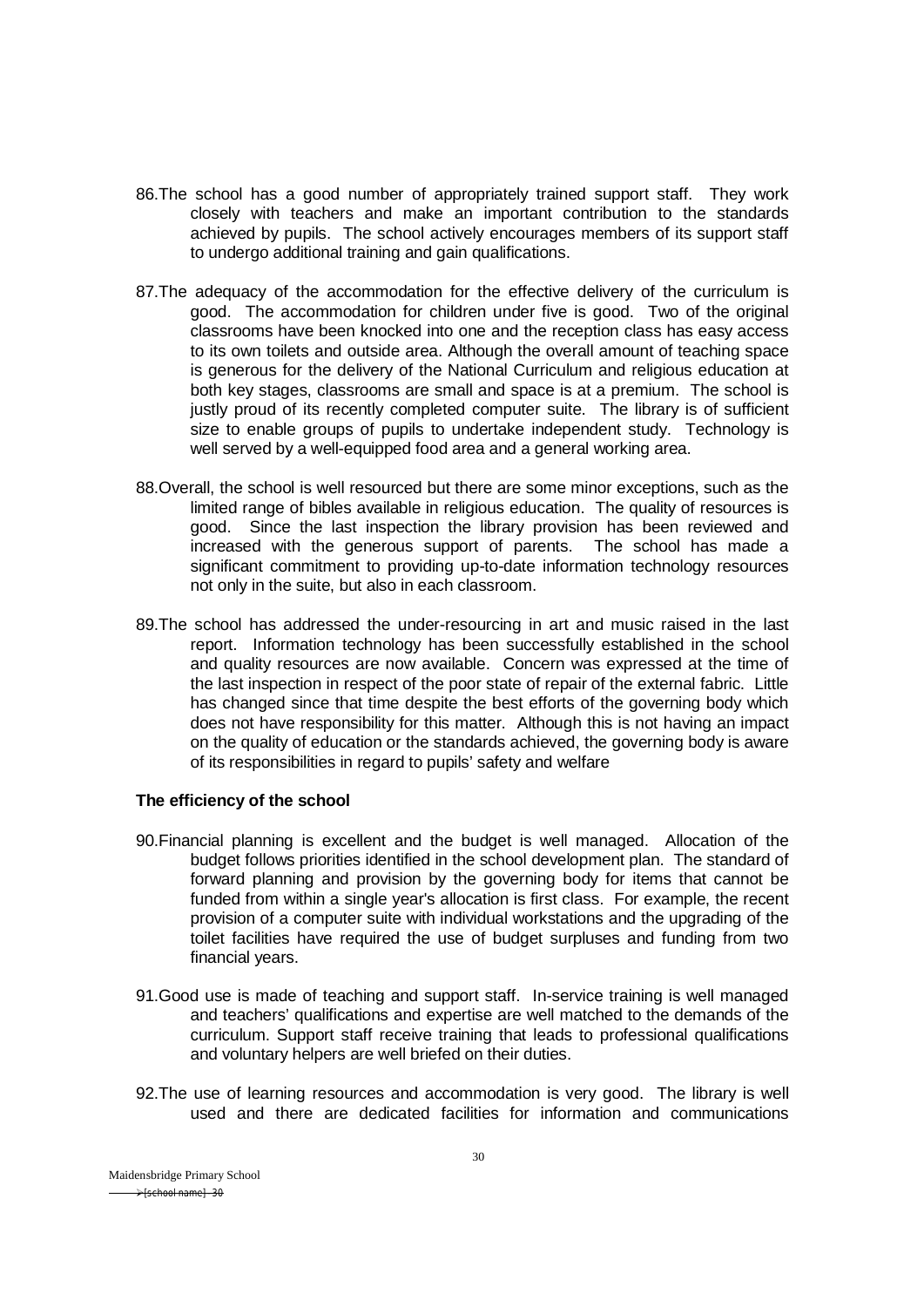technology, design technology and early years structured play. The space and equipment available for physical education is good.

- 93.Sufficient financial support is allocated for pupils with special educational needs and this is used wisely and effectively. Funds for supporting pupils for whom English is an additional language are well used. Other grants and specific funds are appropriately deployed.
- 94.The efficiency of financial control is very good. The school secretary provides the head- teacher and staff with very good support. School fund accounts are audited and presented to the governing body each year. The headteacher and the governor responsible for finance carefully check monthly returns. The issues raised in the latest auditor's report have been addressed
- 95.Day to day administration is good. There are well-established routines, which are fully understood by staff and pupils. Policies and documentation are thorough but there is a lot of unnecessary duplication. Paperwork needs to be rationalised and, where appropriate, reduced in volume.
- 96.The unit cost per pupil is broadly similar to that found nationally. Taking into account the attainment of the intake, the quality of the education provided and the standards attained, value for money is good. The high standard of efficiency reported at the time of the last inspection has been maintained.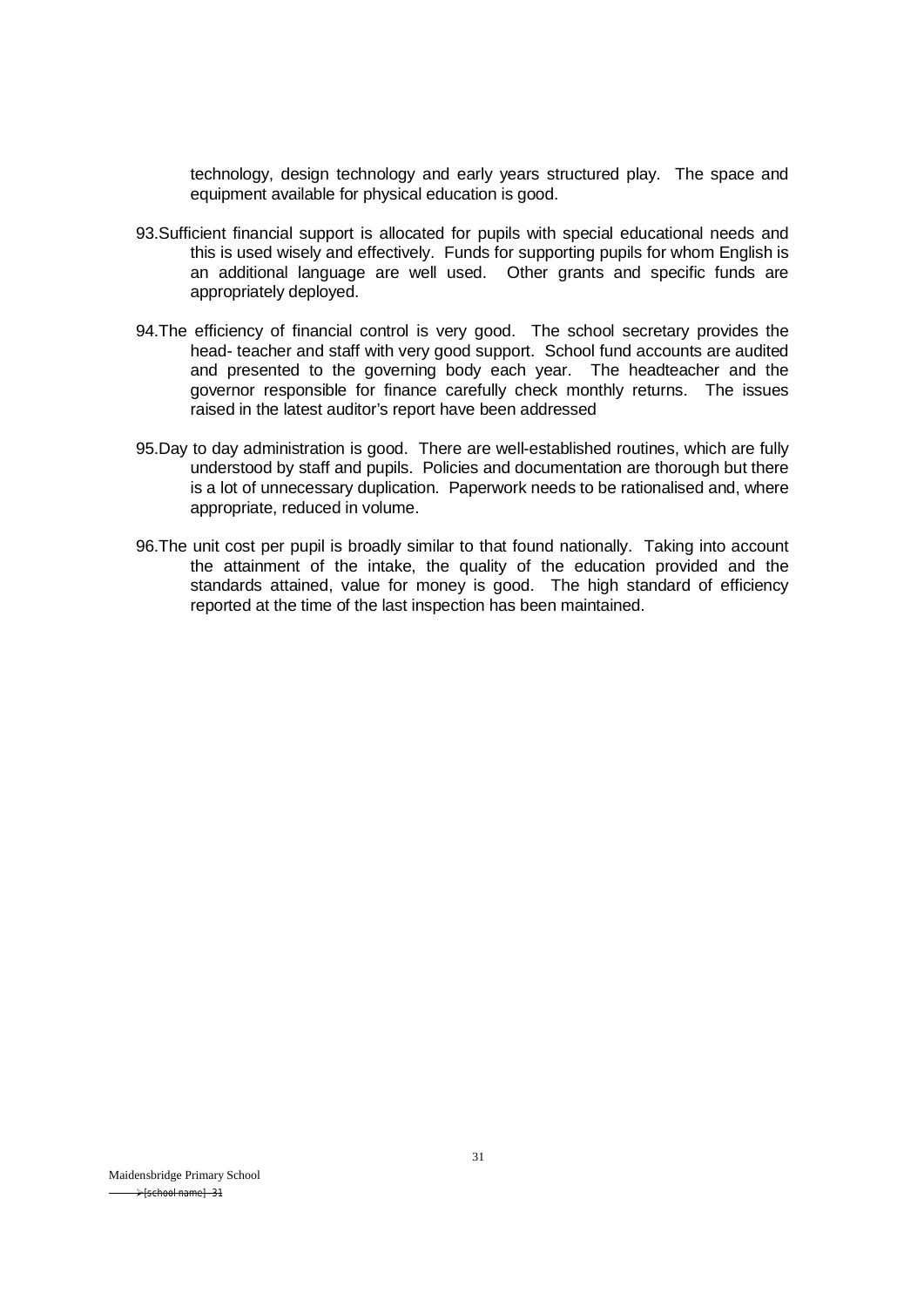# 96. **PART B: CURRICULUM AREAS AND SUBJECTS**

# **Areas of learning for children under five**

- 97.Provision for children under five is organised within the reception year. The school follows the agreed local education authority's guidelines for admission. At the time of the inspection six pupils were under five, the others having celebrated their fifth birthdays during the term. A programme of pre-school visits, and links with playgroups such as the 'toddler group' in school, provide a settled start to school life. Although most children benefit from some pre-school learning, experiences are wide. Early assessment indicates that attainment on entry is largely average. Speaking and listening skills are good and social skills are above average.
- 98.At the time of the previous inspection the curriculum for the under fives was good and standards were judged to be generally high. Today, provision is still of a high quality, enabling children to make good progress and to achieve above the expected levels for five year olds. When appropriate, children begin to work towards the first level of the National Curriculum, especially with language and literacy and in mathematics.
- 99.Teaching is very good and on occasions it is of the highest quality. Learning reflects the six areas of experience for younger children. Relationships are a strength. The reception teacher's expertise in how young children grow and learn and the skilful use of questioning encourages the children to become positive, confident learners. Early assessment, and teachers' continuous assessment of learning, is well used to inform the next steps in planning. Whilst physical and outdoor experiences are planned for all the year round, the practice and development of gross physical skills is less consistently taught.

#### **Personal and social development**

100.Children make very good progress and achieve above the nationally expected levels by the age of five years. Behaviour is very good and the children are successfully learning to know right from wrong. They discuss how they would like to look after their environment and design posters with their own rules. The children respond well in different social groups; they listen attentively in assemblies, take turns when choosing ingredients for ice-cream sundaes and show initiative with self-help skills when getting ready for physical activities. They are kind to each other and show respect for living things.

#### **Language and literacy**

- 101.By the age of five years children achieve above the expected levels in language and literacy. Speaking and listening skills are good and children make good progress with their reading and writing.
- 102.The children enjoy sharing stories and are eager to join in. They can ask and answer

Maidensbridge Primary School  $\rightarrow$  [school name] - 32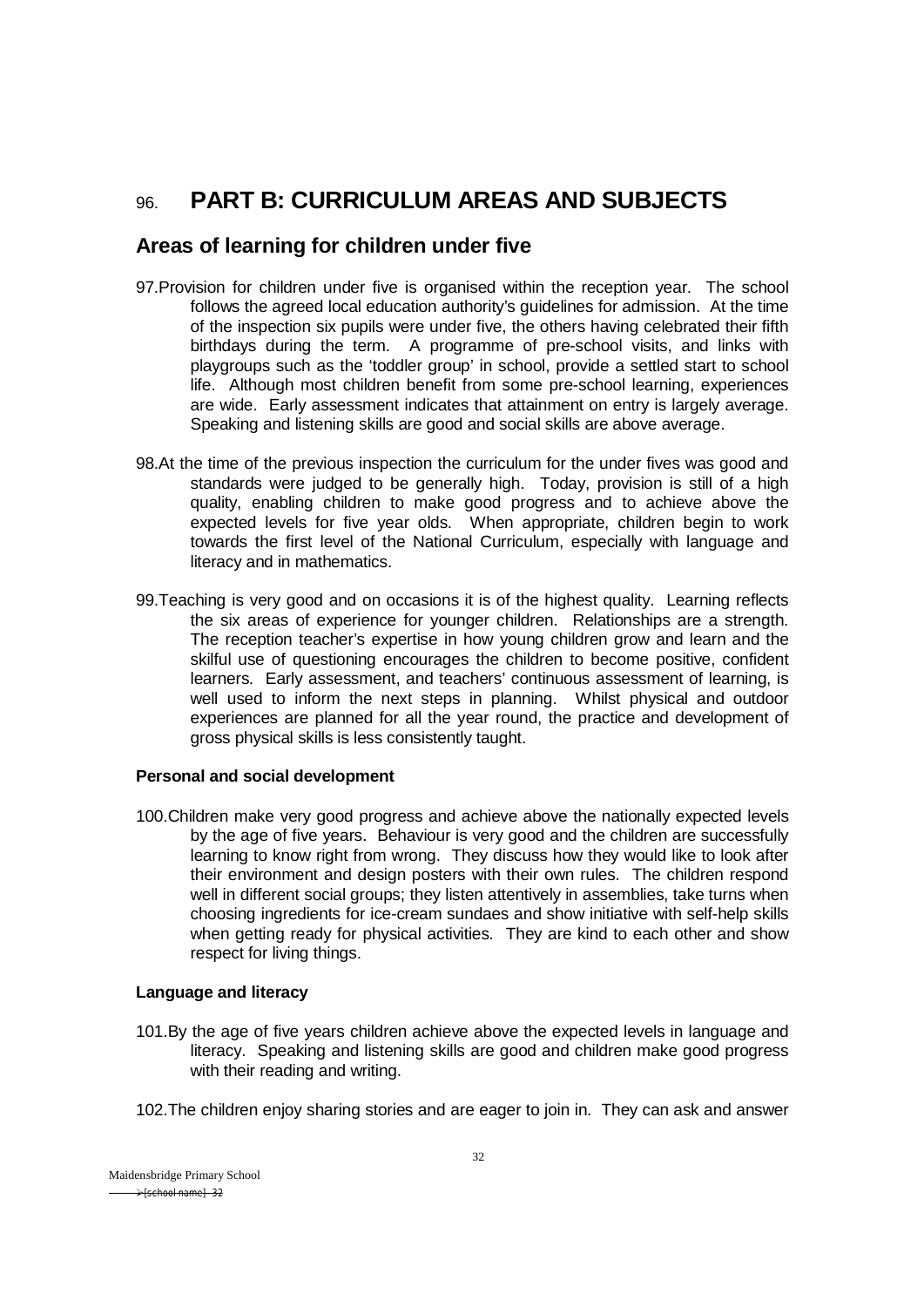questions confidently and recall the main events of their favourite stories such as 'Peace at Last'. Most children can recognise and begin to write their own name freely. They identify and link letters of the alphabet with their sounds and recognise well-used words. They enjoy library time, make choices of books and talk about characters with enthusiasm. Links are made with the spoken and written word as recipes, labels and instructions are discussed and followed. The children develop good pencil skills, gaining control over the shape and direction of their writing. Although early, independent writing skills are encouraged, opportunities to link writing with spontaneous or child-chosen activities are sometimes missed.

#### **Mathematics**

103.Attainment in mathematics is above the expected levels by the age of five years and progress is good. Most children can count to nine and many above this, recognising and writing numbers clearly. They understand mathematical language of 'how many', ' more' and ' less'. They can match, sort and count objects according to different criteria. Many begin to use their learning in other experiences; for instance, counting spoons in food technology and adding and subtracting numbers. Most children can name basic two-dimensional shapes and produce repeating patterns using colours and small apparatus. Understanding about size and weight is reinforced in experiences in sand and water play.

#### **Knowledge and understanding of the world**

104.The children achieve above the expected levels by the age of five years. Progress is generally very good. The children successfully study their local environment and the wider world. The high quality of the teacher's questioning skills and expertise in developing children's thinking and language skills supports these high standards. Interest in the living world, changes in materials, designing, making and testing, are part of the rich experiences provided. The children consider why ice-cream melts, relate this to conditions of hot and cold and give examples of frozen food. Teachers make good use of displays to reflect the 'topics' studied; for instance experiments with the best material to keep teddy dry.

#### **Creative development**

105.By the age of five years children achieve above the level expected. Progress is good. They experiment with painting, drawing, collage and develop finer control and dexterity with pencil and painting skills. They make observational drawings of teddies and make patterns using different colours. Most can join in with favourite songs and action rhymes, and learn to handle and use untuned percussion instruments. Children are very confident to use role-play, and they successfully use drama to enact their favourite stories, such as the journey to Bethlehem.

#### **Physical development**

106.Children achieve the expected levels by the age of five years. Progress is satisfactory. There are planned opportunities to use the school hall and outside

Maidensbridge Primary School  $\rightarrow$  [school name] - 33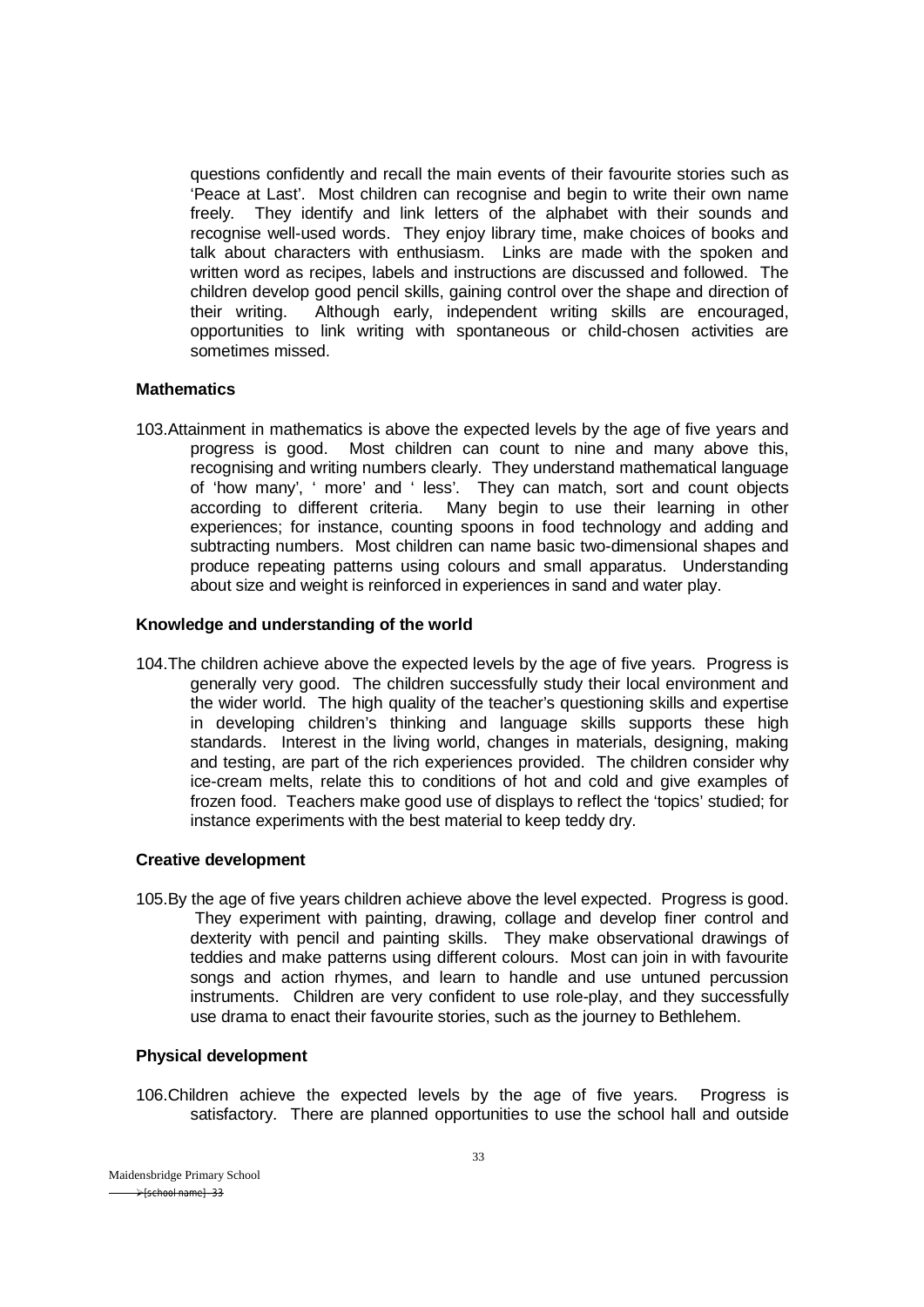play area to practise and to develop physical skills and co-ordination. However, the school does not, at present, monitor the regular and all year round use of these facilities by pupils. During hall time, the children move well in a larger space, follow commands and experiment with travelling on different body parts. They can run, hop and jump and are starting to balance with increased dexterity. Fine skills with cutting, pasting and sticking are developed with increasing competence.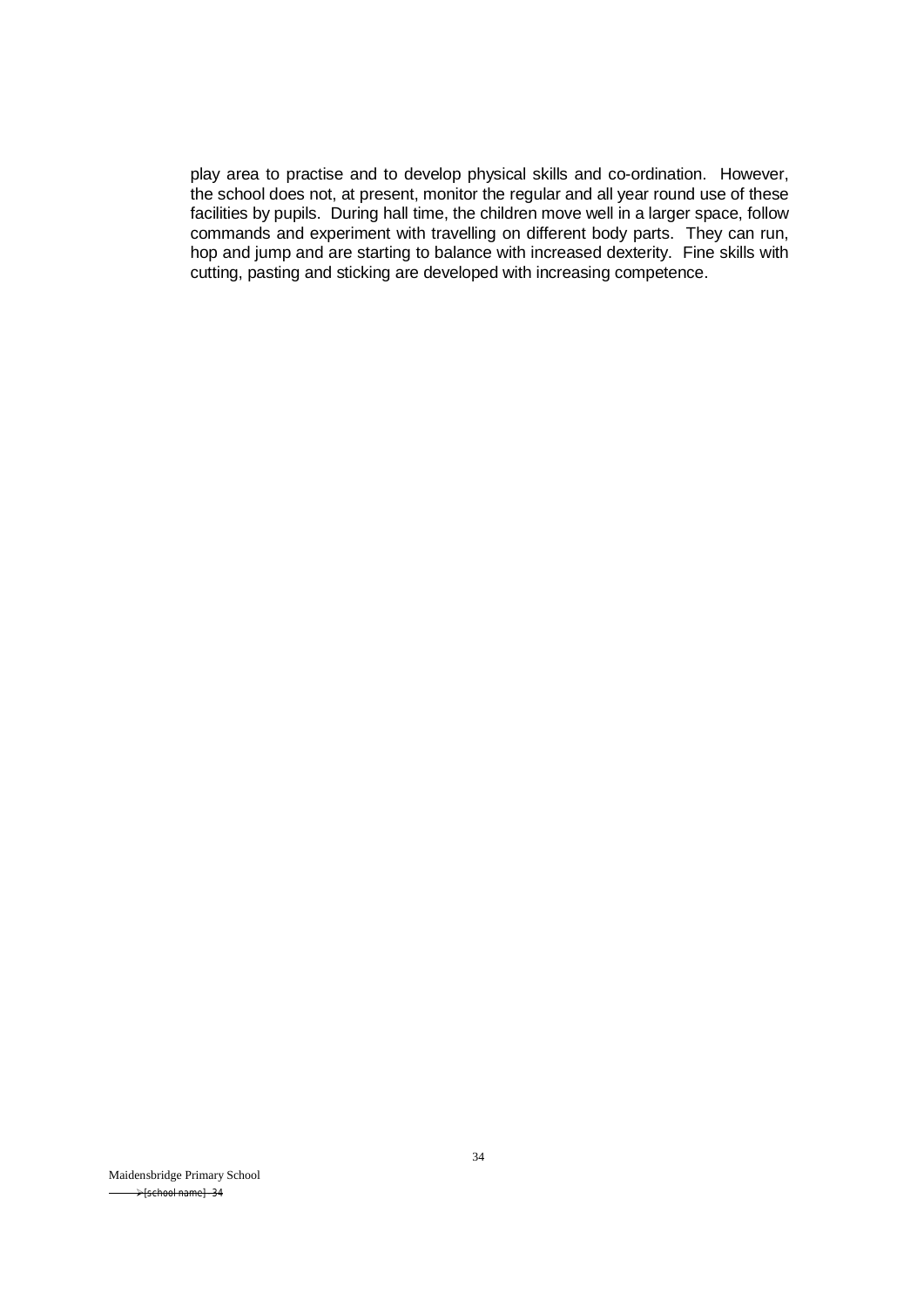# 106. **English, mathematics and science Information technology and religious education**

## **English**

- 107.In the previous inspection achievements in English were at least in line with the national expectation with many pupils achieving beyond it at both key stages. In the 1999 National Curriculum tests at the end of Key Stage 2 attainment was very high when compared to all schools and well above average in comparison with similar schools. Forty per cent of pupils gained Level 5, which is well above the national average. At the end of Key Stage 1, in the 1999 national tests, attainment in reading was above average compared to all schools and average when compared to similar schools. In writing, however, attainment was average when compared to all schools nationally but below average when compared to similar schools. Results indicate that standards in English evident in 1996 to 1998 have been maintained and improved in 1999. The majority of parents agree that the school promotes a good standard of work. The variation between the two key stages is partly related to the small cohorts of pupils. Other factors such as the use of specialist teaching in Key Stage 2 and the effect of 'booster' classes contributes to the accelerated progress in Key Stage 2, as does the quality of teaching for the older pupils, in Key Stage 2 in particular.
- 108.Inspection evidence supports these findings, indicating that levels of attainment have improved and that the standards of pupils' attainment at the end of both key stages are above average. The successful implementation of the Literacy Strategy and very good monitoring of results to identify weaknesses are examples of the initiatives which, together with the effective monitoring of teaching and thorough training for staff, are having a positive effect on standards.
- 109.In Year 2, at the end of Key Stage 1, standards in speaking and listening are above average. The pupils make good progress as they move through the key stage. Many pupils talk clearly and confidently. They listen carefully and are eager to contribute to oral discussions and respond to questions, a good proportion with clear articulation.
- 110.In Key Stage 1 pupils' attitudes to reading are positive and standards are above average at the end of the key stage. Progress is satisfactory. Although the majority of pupils demonstrate above average competence in their phonic skills, many lack fluency and expression in their reading. Higher attainers, in particular, have limited expression in their reading and are not always aware of the use of punctuation to enable fluency and meaning to be conveyed. Many are able to talk about their favourite author and show pleasure when discussing their reading but have insufficient opportunities to do so in lessons. They have a good understanding of letter sounds and are confident in many cases when attempting unfamiliar words. Higher attainers do not have sufficient opportunities for more demanding reading earlier in the key stage, with greater opportunities for all pupils to read widely, talk about their reading and to extend their reading skills through a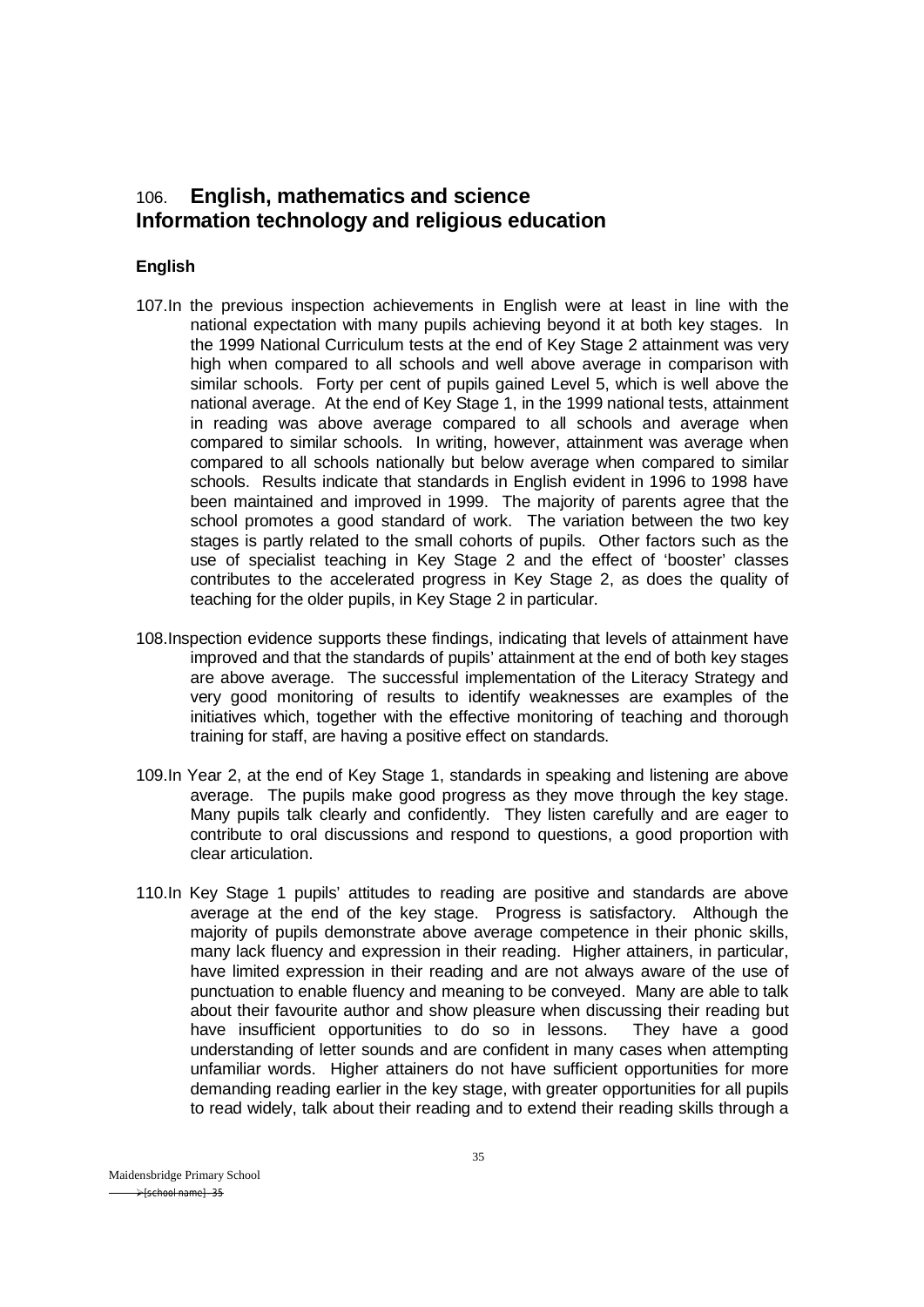variety of reading tasks such as book reviews, drama and role-play activities.

- 111.Standards of attainment in writing are average at the end of Key Stage 1. Although satisfactory overall, progress is uneven across the key stage. There is an overreliance on work sheets for basic skills. As a result, there is little opportunity for pupils to write at length. The range and purpose for writing are limited in Key Stage 1. This was a concern in the previous inspection report and remains an issue to be addressed. However, more recently there is evidence of the Literacy Hour beginning to have a more positive effect with the use of non-fiction text for instructions, for example. Handwriting and presentation skills are weak for a significant majority of pupils because these skills are not systematically developed. The practice of pupils copying from an un-joined text, to produce neat cursive handwriting, does not promote high standards or help pupils to improve letter formation and joining skills. Higher attaining pupils write more complex sentences, using simple connectives. Spellings and grammar are developed systematically through the Literacy Hour. Opportunities for imaginative writing for story and poetry are limited, particularly for the higher attaining pupils.
- 112.Pupils' attainment on entry to the school is largely average but spelling skills are above average for a significant proportion of pupils. The children make good progress in the reception class in developing early skills in reading and writing. However, progress in Key Stage 1, although satisfactory overall, is uneven. Pupils are encouraged to speak clearly and listen carefully. This improves their use of English and develops their confidence from an early age. As they move from Key Stage 1 to Key Stage 2, pupils extend the purpose for writing but, again, progress is uneven within Key Stage 2. The very good teaching at the end of the key stage has a positive effect on the amount of progress made by the oldest pupils. However, extended writing remains limited. This is a weakness and is an area for further development.
- 113.In Year 6, at the end of Key Stage 2, pupils' attainment is above average in speaking and listening. The good rate of progress found earlier in the school has been maintained. Pupils listen attentively and with interest. They reply thoughtfully to questions and many demonstrate the ability to structure their responses and express themselves clearly and articulately. When addressing the class within the Literacy Hour in Year 6, pupils demonstrated a good level of comprehension of a range of complex vocabulary and could explain the meanings well. There are good opportunities for pupils to gain awareness of standard English and its use, particularly for the older pupils in Key Stage 2.
- 114.By the end of Key Stage 2 pupils' attainment in reading is above average. Pupils read a varied range of literature, both fiction and non-fiction, many reading accurately and with good understanding. Higher attainers are able to skim and scan text to extract relevant information and are able to use inference and deduction. They have a good knowledge of different genres. However, although satisfactory overall, progress is uneven. Pupils are not being consistently challenged in their reading as they move through the school. Pupils in Year 6 are confident in their use of the library to locate and retrieve information but the development of independent study skills is not systematic, and the acquisition of library skills varies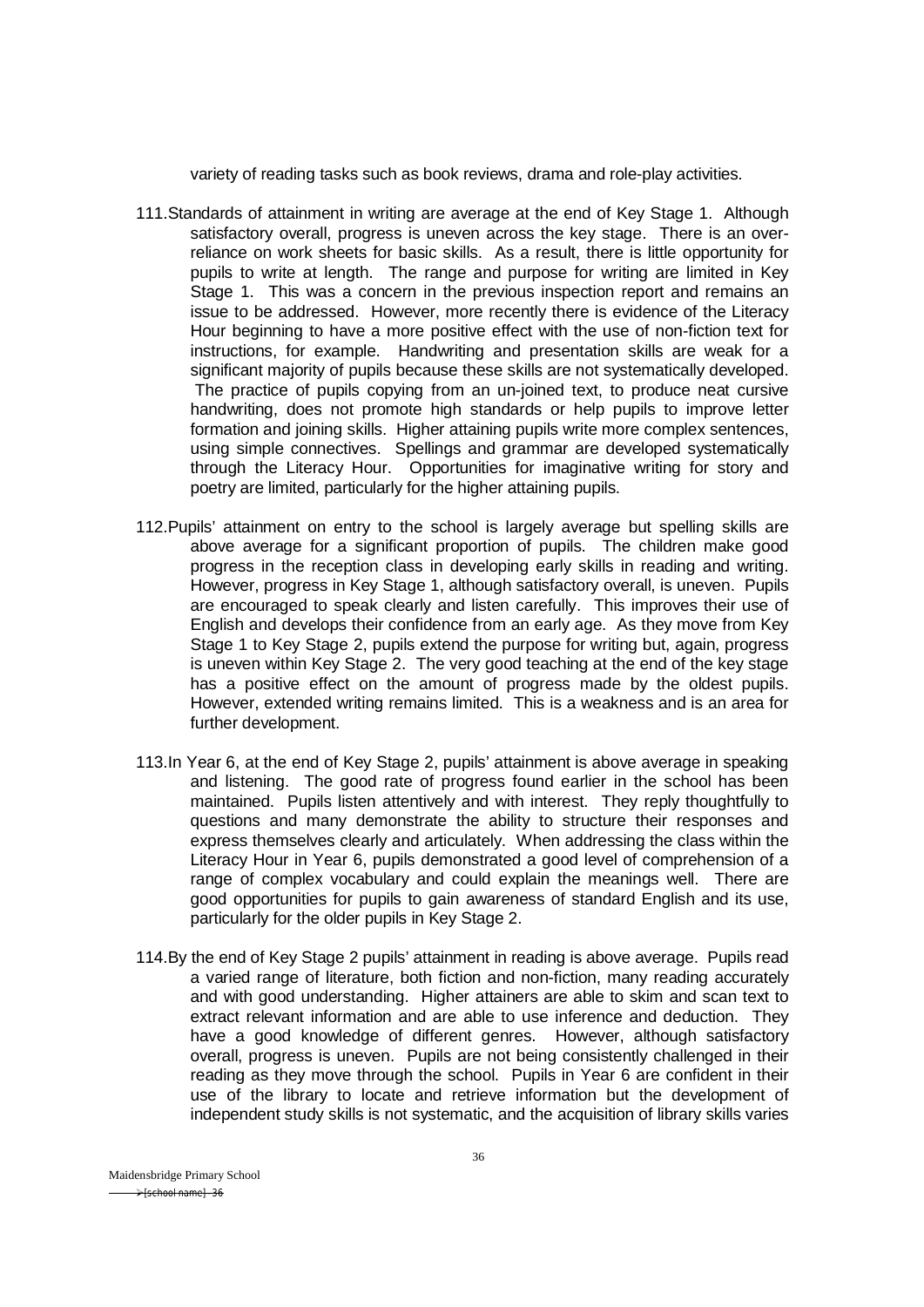between classes.

- 115.Pupils' standards in writing at the end of Key Stage 2 are just above average but progress is uneven across the key stage. The good teaching for the older pupils is particularly helpful in extending the range and purpose for writing, improving pupils' handwriting and the presentation of work. However, few pupils are able to write at length. Whilst they make good use of punctuation and there is evidence of improved spelling as a result of the Literacy Strategy, extended writing in English and across the curriculum is unsatisfactory. Pupils are able to plan and redraft their work demonstrating well-developed skills. They make good use of information technology to help them improve the quality of their writing.
- 116.Pupils with special educational needs and those with English as a second language are well supported. They make satisfactory progress in Key Stage 1 and good progress in Key Stage 2 in meeting the targets set in their individual education plans. Pupils for whom English is an additional language make good progress at both key stages. Opportunities are provided for them to work in small groups, often with a support assistant or first language specialist, in order to develop their range of vocabulary and increase their confidence.
- 117.Pupils behave very well in lessons, with good relationships enjoyed with teachers and each other. Pupils' attitudes to English and the Literacy Hour are very good in both key stages. They are well motivated to learn, take turns to speak and value each other's contributions. The majority are able to work well collaboratively in independent group work. They use their initiative, when given the opportunity, and concentrate well in lessons. All pupils demonstrate enjoyment of and respect for books. Throughout the school, pupils' very good attitudes are often reflected in the standards they achieve, although for some higher attainers there is the potential to achieve more.
- 118.The quality of teaching in Key Stage 1 is satisfactory and in Key Stage 2 it is good. Within both key stages there is evidence of a range of teaching from satisfactory to good, and in Key Stage 2, very good teaching. In the very good teaching, knowledge of the subject is secure and expectations are very high. The tasks are challenging and the lesson proceeds at a good pace. A good example of this was a Year 6 lesson in which pupils were studying the origins of English words, their roots and structure. In this lesson the teacher posed very good questions to stimulate thinking and extend learning. The teacher ensured that all pupils were very involved and remained on task. On-going assessment helped pupils to improve their work and the plenary session was used well to check learning and progress made. Planning in both key stages is good. However, in some lessons, the short term plans lack clearly defined and demanding tasks for higher attainers. Homework is used effectively to reinforce learning. However, wider use of homework is not being used to extend pupils' independent study skills and thus improve this aspect of pupils' personal development. While teaching is at least satisfactory in all lessons, the weaker areas relate to a lack of challenge for higher attainers, the pace of some lessons and, in Key Stage 1 particularly, overdependence on worksheets and the teacher.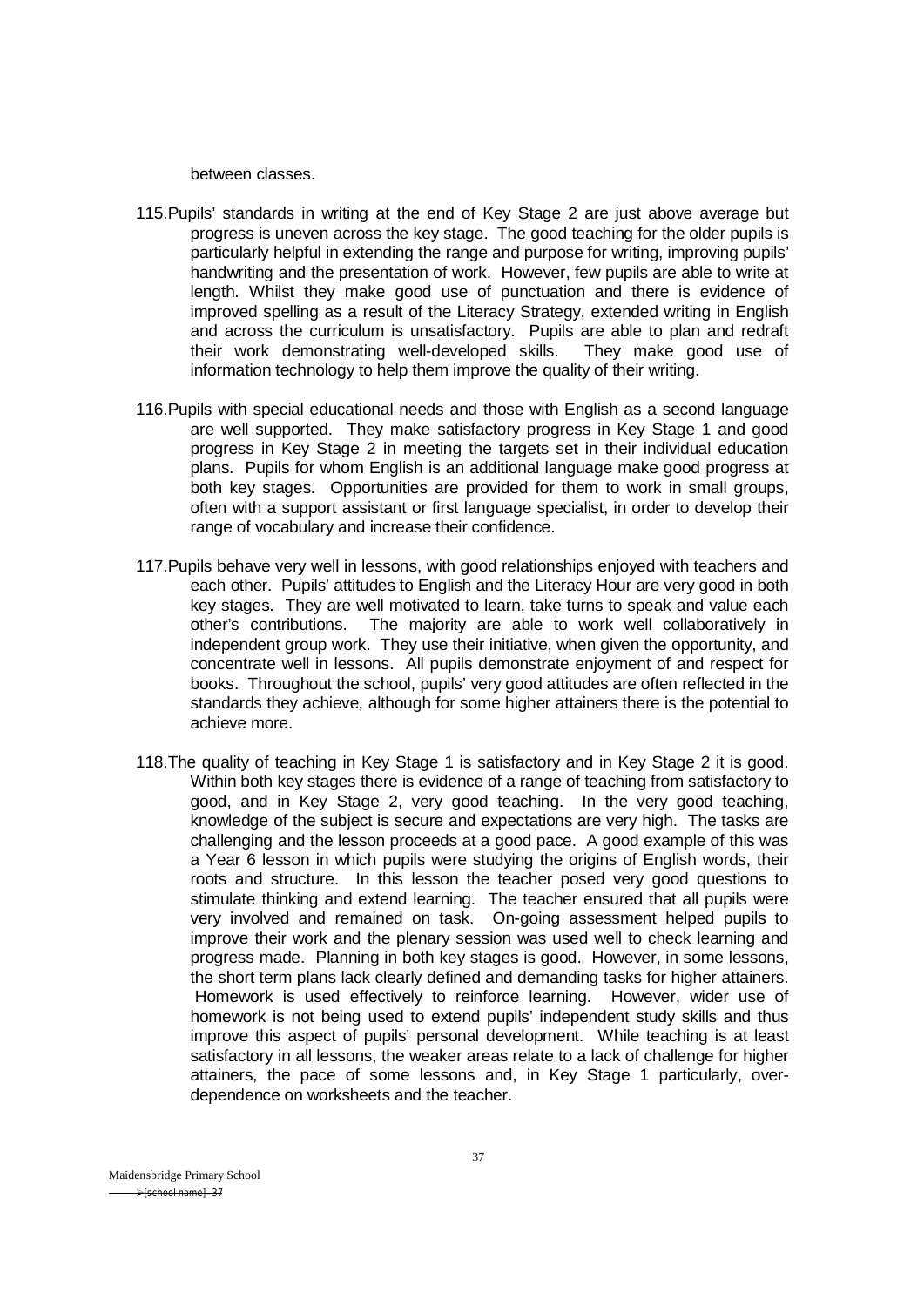119.The subject co-ordinator is hardworking, has a good knowledge of the subject and sets a good example through her own teaching. She has ensured, with governors, teachers and classroom support assistants, the successful implementation of the National Literacy Strategy. Procedures for assessing pupils' work, the use of assessment information to inform planning and the monitoring of pupils' achievements are all very good. Results of national tests are carefully analysed to identify areas of weakness that are then clearly targeted, both for the cohort and for individual pupils, to enable them to improve. The quality of marking remains inconsistent with the best examples clearly identifying where pupils need to improve. Such good practice is an example to others. Resources have been increased to take account of new requirements for the Literacy Strategy and are sufficient to enable the Literacy Hour and National Curriculum to be delivered well. The library is a very good resource which is well used to support teaching and, by some teachers, to develop library skills, although these are not systematically developed in all classes. The school makes effective use of theatre visits, library events such as quizzes and 'Readathon' fund-raising to increase pupils' eniovment, but drama is not a well-developed aspect of the curriculum. English makes a good contribution to pupils' spiritual, moral, social and cultural development.

#### **Mathematics**

- 120.Standards in the 1999 National Curriculum tests were the highest the school has achieved since national testing began. At the end of Key Stage 1, they were above average; at Key Stage 2 they were very high. Excluding the rise in 1999, standards over time in Key Stage1 have been similar to the national average. At Key Stage 2 standards have risen steadily above the average. At the time of the 1995 inspection, standards were judged to be broadly in line with national averages.
- 121.Present inspection evidence indicates that pupils in Year 2, at the end of Key Stage 1, and in Year 6, at the end of Key Stage 2, are attaining standards close to the national averages. Although progress is satisfactory overall, it can be uneven at times. For instance, the rate of progress accelerates at the end of Key Stage 2 as a result of specialist teaching and extra support through "booster classes".
- 122.The school is implementing the numeracy strategy well and teachers are gaining confidence with the framework. Oral work and mental mathematics are identified clearly in planning, and plenary sessions are used effectively to consolidate and share learning. However, there is an over-use of commercial mathematics schemes and worksheets, particularly at Key Stage 1. Scrutiny of pupils' work shows little evidence of other ways of recording work and insufficient opportunities for pupils to make decisions, solve problems and to use and apply their mathematical skills in real world situations.
- 123.Throughout the school, pupils present their work well. Pencil and paper skills and clear layout are helpful with calculations in Key Stage 2. Ordering and place value are clearly taught within each year group and successfully build upon previous skills and understanding. At both key stages pupils begin to explain their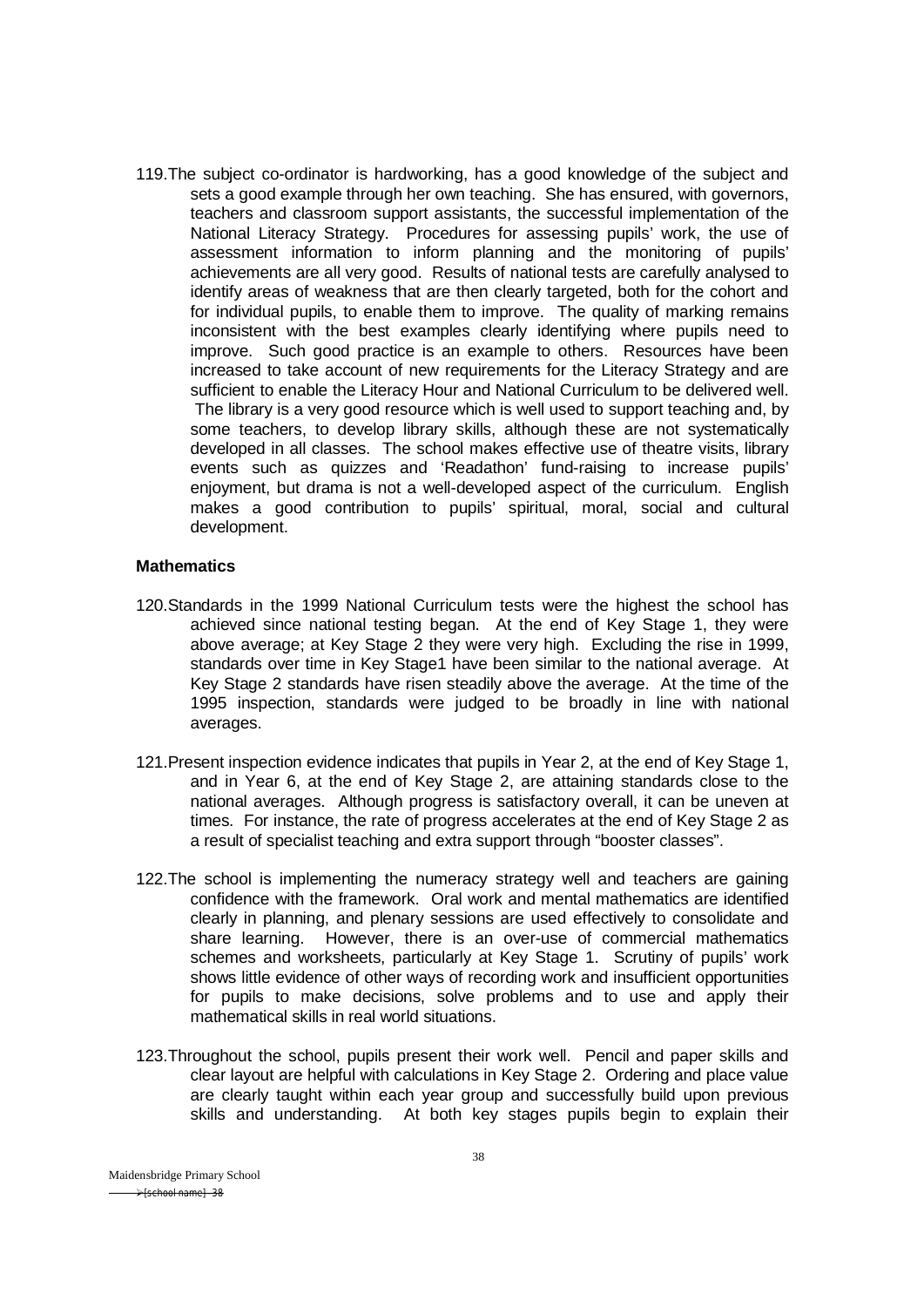strategies to solve problems in general terms. Mathematics is promoted in subjects such as science, design and technology and in geography, where data related to rainfall and temperature is interpreted in graphs.

- 124.Younger pupils have a good knowledge of counting and can add on and count back. They begin to use mathematical language such as ' more' and ' less' and recognise every day shapes. By Year 1 pupils become more accurate with simple addition and subtraction and start to form numbers clearly. By the end of the key stage, many pupils have a good knowledge of place value, start to work on simple problems and calculate 'how many more or less' in their heads. They understand some aspects of standard measurement, as when predicting and measuring in centimetres the length of hands, fingers and feet. More confident pupils attempt to represent the data they have gathered in simple charts and graphs.
- 125.At Key Stage 2 younger pupils develop their instant recall of tables. They begin to link their knowledge of the 3 times table to work with division and fractions. For instance, identifying that one-third of 30 or 30 divided by 3 equals 10. By Year 4, pupils increase the speed of their mental recall and can round up or down to the nearest 100. By the end of the key stage, pupils develop their understanding of long multiplication and can multiply large numbers by fractions. They work well with two- and three-dimensional shapes and can calculate perimeters. In some aspects of mathematics, for instance, when working out time duration, gaps in previous coverage mean that standards dip. However, thorough analysis of assessment results has identified these areas of weakness and the teachers take steps to address them. For instance, probability and work with co- ordinates are targeted so that standards may be improved and better progress made. Pupils, including those with special needs and pupils for whom English is an additional language have equality of access to all aspects of the curriculum and they make satisfactory progress with their learning at Key Stage 1 and in the younger classes in Key Stage 2; pupils in the older classes in Key Stage 2 make good progress.
- 126.Pupils' attitudes are good. They enjoy mathematics, collaborate well in lessons and are well motivated. Behaviour is generally good but, on a few occasions, a small number of pupils act in an immature way and find it hard to listen attentively. Younger pupils are confident to use new skills, whilst older pupils, given the opportunity to do so, learn to work independently.
- 127.The quality of teaching is sound at Key Stage 1 and good at Key Stage 2. In all year groups teachers plan to meet the learning objectives of the numeracy strategy; oral and mental work is sharp and challenging. Good teaching draws well on the expertise and subject knowledge of the teacher and makes good use of assessment information to identify the next steps in learning. Where teaching is satisfactory, opportunities to allow pupils to investigate and record their mathematical findings in different ways are often missed. Marking of older pupils' work in Key Stage 2 is used effectively to show pupils how to improve. Homework is regularly set. Over the past three years the subject co-ordinator has taught mathematics at the end of the key stage. This regular, extra support and wellmatched work has accelerated progress and influenced the steady rise in attainment at the end of the key stage.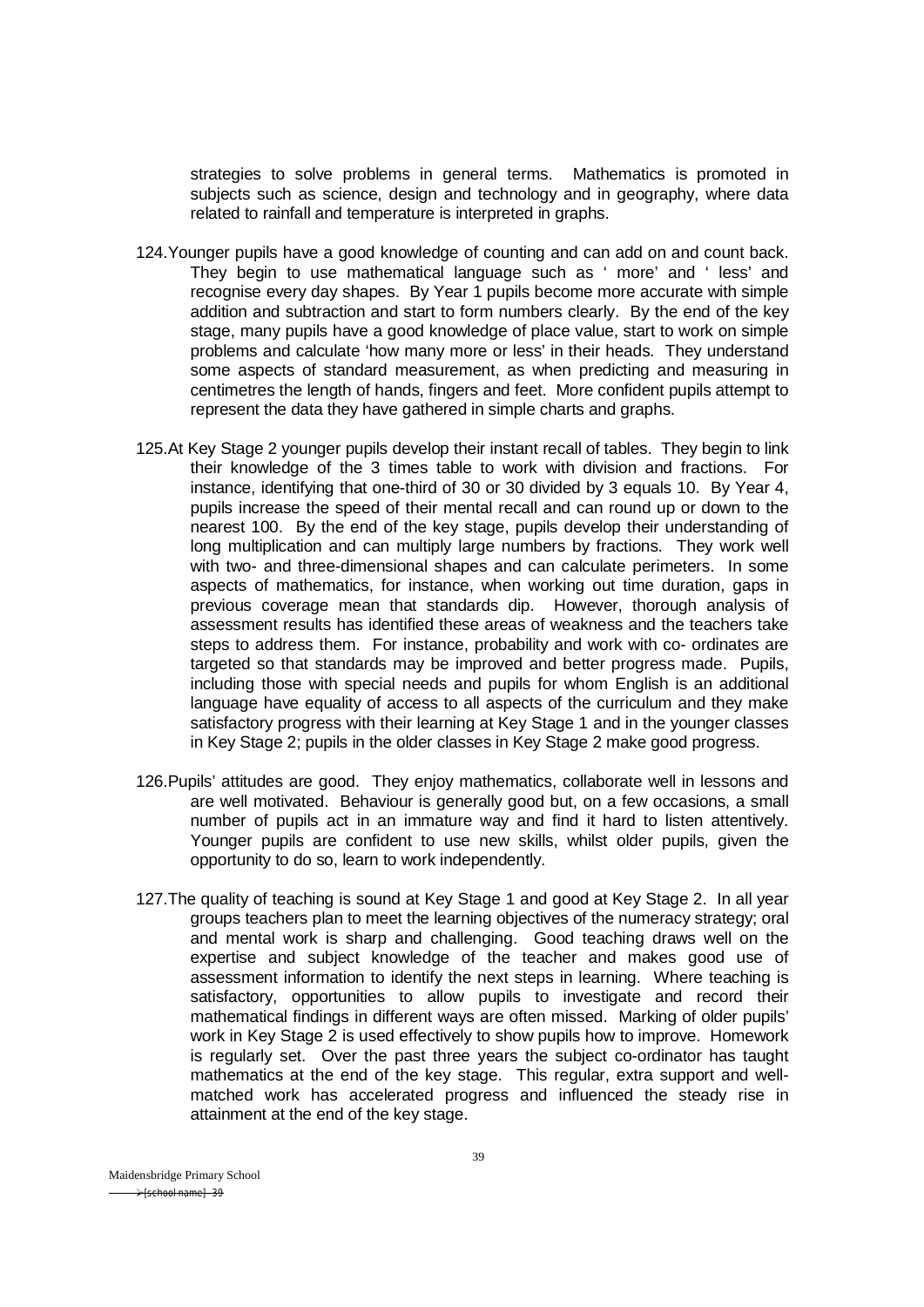128.The management of mathematics is good. The co-ordinator gives good support to colleagues and has identified, through rigorous monitoring and evaluation of assessment and planning, appropriate priorities for subject development. The school is well aware of the strengths and weaknesses of the subject. This contributes positively to improving standards of attainment. Resources are contributes positively to improving standards of attainment. effective in their support of learning and are accessible in lessons.

#### **Science**

- 129.In 1999 National Curriculum assessments at the end of Key Stage 1, all pupils were assessed as reaching the standard expected for this age. This is very high in comparison with the national average. The proportion of pupils assessed as reaching the higher levels was in line with that found nationally. In the 1999 National Curriculum tests at the end of Key Stage 2, the proportion of pupils reaching the standard expected for this age was well above the national average. The proportion of pupils gaining the higher levels was above the national average. Compared with all schools, the results at the end of Key Stage 2 were well above average.
- 130.At the time of the last inspection standards were in line with national averages at both key stages. Standards have risen since then. The school has undertaken a careful analysis of assessment and test results and has rigorously identified areas for improvement and development. The decision to provide specialist science teaching in Year 6 and the planned "booster classes" are two examples of the school's action plan to raise standards in the subject.
- 131.The findings of this inspection indicate that attainment in Year 2, at the end of Key Stage 1, is above that expected for pupils of this age. Pupils build effectively upon the good foundations established in the reception class. A strong emphasis on practical activities, particularly in Year 2, successfully engages pupils' interest and is reflected in their recorded work. Pupils in Year 2 are aware of the effects of exercise and they know which foods are healthy and those that should be taken in moderation. They are aware of how materials can change when heated or frozen and that some materials cannot return to their original state once changed. They can apply classification skills to foods and materials and can collect and display information on bar charts and interpret what they have found. Their observational skills, as when discovering how ice cubes change state, are of a good standard and pupils make good use of language to describe what they can see, feel and touch. They are starting to appreciate the importance of conducting a fair test.
- 132.In Year 6, at the end of Key Stage 2, attainment is above the national average. The strong emphasis being placed on the development of pupils' investigative and experimental skills in Year 6 is having a positive impact on standards. Pupils approach their work in a mature way. They have the confidence to make predictions knowing that these are not intended to be watertight conclusions but hypotheses that they will test. They are well aware of the importance of conducting a fair test and the necessity of only changing one variable at a time. For example, when investigating the dissolving of a solid in a liquid, pupils take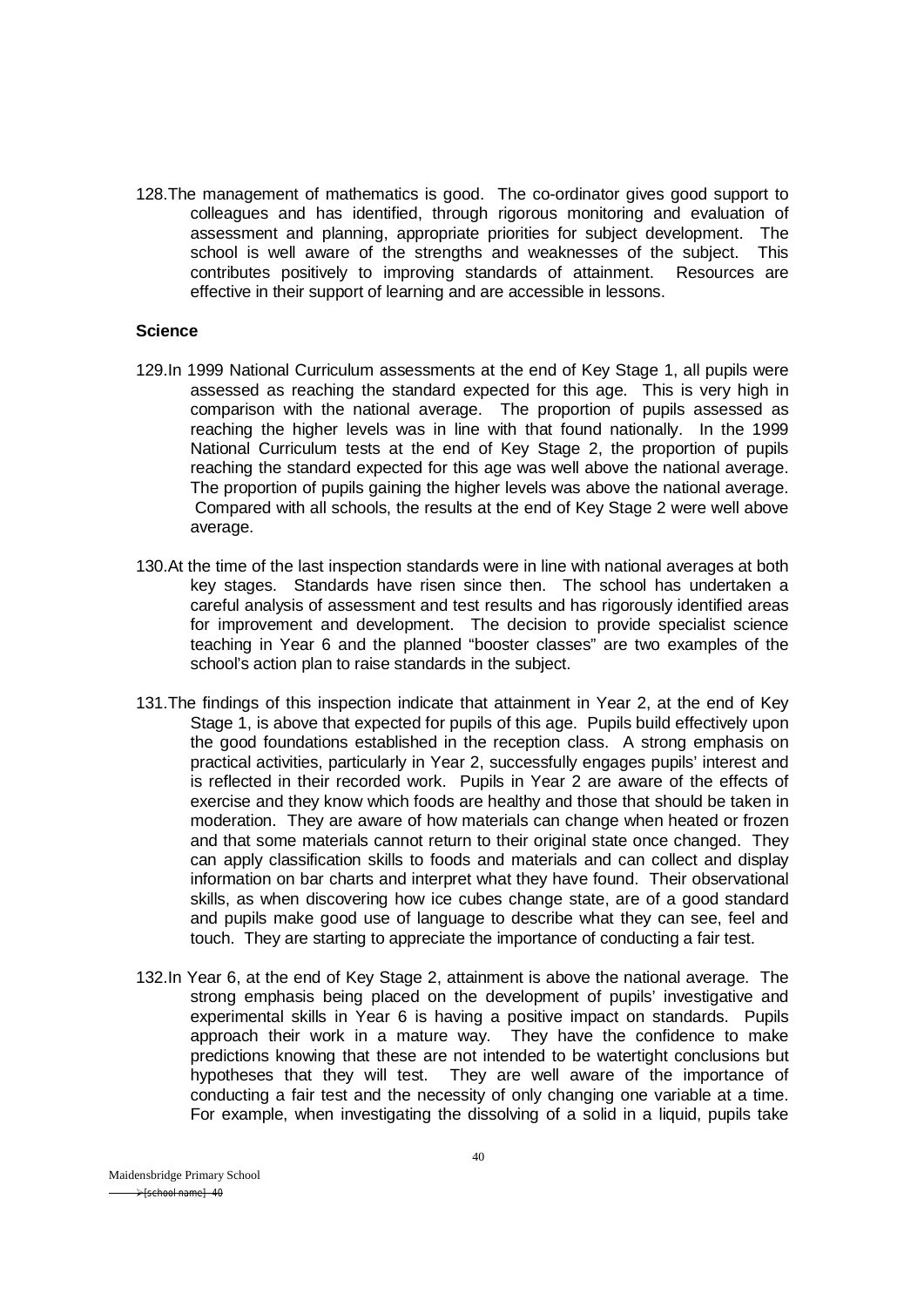care to record each step of their investigation and ensure that quantities are carefully measured. They are aware of the different properties of materials and can classify solids, liquids and gases. They can describe instances of reversible and irreversible change and use this information to predict whether other changes are reversible or not. They reach their conclusions by careful consideration of their findings and can suggest ways in which the investigation can be improved. They make good use of graphs and diagrams when recording their work.

- 133.Progress over time in Key Stage 1 is satisfactory. In the lessons seen in Year 2 it is good and scrutiny of pupils' work indicates that the rate of progress is accelerating. Pupils with special educational needs and those for whom English is an additional language make similar progress to other pupils. Progress in Key Stage 2 is also satisfactory over time. It accelerates at the end of the key stage. Within the key stage there is some unevenness in the planned development of pupils' investigative and experimental skills and in the challenge provided for higher attaining pupils. For example, in a Year 3 lesson on magnets, pupils made good progress in developing their knowledge and understanding of the properties of magnets. Pupils understand well that magnets can be used for a variety of purposes and use the correct vocabulary to describe the direction of force they exert. It was their curiosity and interest, rather than the planned provision, which resulted in the majority of pupils making good progress in their observational and investigative skills. In Year 5, pupils studying the circulatory system can measure a pulse rate, record and present their findings although not all are immediately able to link their results with their previous knowledge and understanding of the human body. At this key stage pupils with special educational needs made good progress, particularly when they have support in carrying out investigations and recording their results. Pupils for whom English is an additional language make good progress particularly when language support is available for them. Within both key stages higher attaining pupils are not always sufficiently challenged to further develop their independent thinking or investigative skills.
- 134.Pupils' attitudes to science are good. Occasionally a small minority of pupils at both key stages demonstrate immature behaviour but the vast majority show high levels of motivation particularly in investigative activities. They are keen and eager to get on with their work and this influences the progress they make in lessons. Pupils are courteous and listen carefully to what each other has to say. They carefully weigh up information and collaborate effectively.
- 135.Teaching is good at both key stages. Teachers plan appropriately and identify clear objectives for learning. The adoption of national guidelines has helped teachers to more accurately plan for the systematic development of pupils' scientific thinking and practical skills. Overall, good provision is made for lower attaining pupils and support staff are well informed as to how they can help these groups. Whilst the practical tasks given to higher attaining pupils are generally appropriate, insufficient attention is given to providing them with further opportunities to harness and develop their thinking and independent study.
- 136.Specialist teachers make good and confident use of their scientific knowledge and professional understanding, particularly with investigative and experimental work.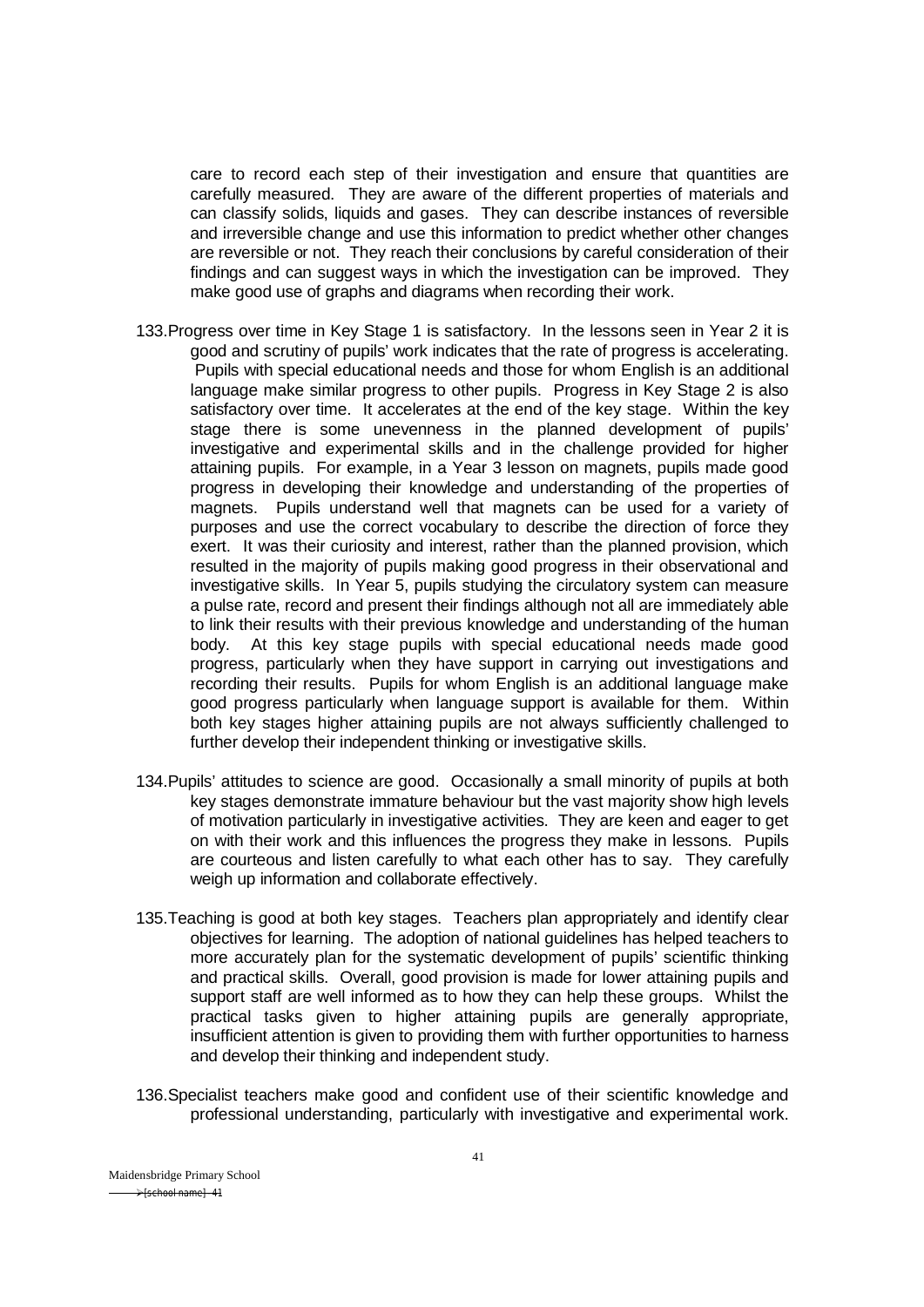All teachers use technical terms correctly and encourage the pupils to do the same. Although there is a good level of interaction between teacher and pupils and between pupils in the majority of lessons, in the best practice concentrated learning takes place through careful questioning and through listening to, and discussion of, the ideas put forward by others. In all lessons pupils' contributions are valued and this encourages them to put forward their own ideas.

- 137.Teachers assess pupils' progress during lessons and through marking their books. The quality of marking ranges from satisfactory to good. In the best practice, helpful comments are made and pupils are set realistic targets for future development.
- 138.The co-ordinator has recently taken over the management of the subject and is working with staff in implementing the new national guidelines. This provides a balanced programme of study that gives appropriate coverage to all areas of the subject. Learning resources support practical work well.

#### **Information technology**

- 139.The school has recently invested substantial funds in the creation of a computer suite and in the provision of a network connecting with all classrooms. The new facilities have been in use since May.
- 140.Attainment in Year 2, the end of Key Stage 1, is above the average found in schools nationally. Pupils are confident in their use of equipment and they have a good understanding of the contribution information technology makes to their everyday lives. They can confidently "log on" to the system, responding to prompts and entering their names and passwords without help. They are gaining both speed and accuracy in the use of the keyboard and can successfully use the mouse to click, drag and drop. They can effectively select a required program from a set of icons and follow instructions to select the appropriate level at which to work. They are able to retrieve their earlier work, make changes and then save and exit from the current program with the minimum of supervision.
- 141.Attainment in Year 6, at the end of Key Stage 2, is well above the average found in schools nationally. Pupils are familiar with the use of digital cameras, video recorders, telephones and computer-controlled equipment and can discuss the benefits of such equipment in everyday life. They know how to load and access a range of different programs, use the mouse to move around the screen and select the next stage of their work and prepare work for printing. They make full use of toolbars and confidently alter default settings to suit their particular needs. They confidently use electronic mail to communicate with others and readily access the Internet to source information.
- 142.Pupils and, according to the co-ordinator, teachers, have made rapid progress in the development of skills and understanding in the short time the suite has been operational. In lessons observed progress is good at both key stages. Skills are being progressively developed. For example, pupils in Year 1 have developed sufficient keyboard skills and understanding of a word-processing program to

Maidensbridge Primary School  $\rightarrow$  [school name] - 42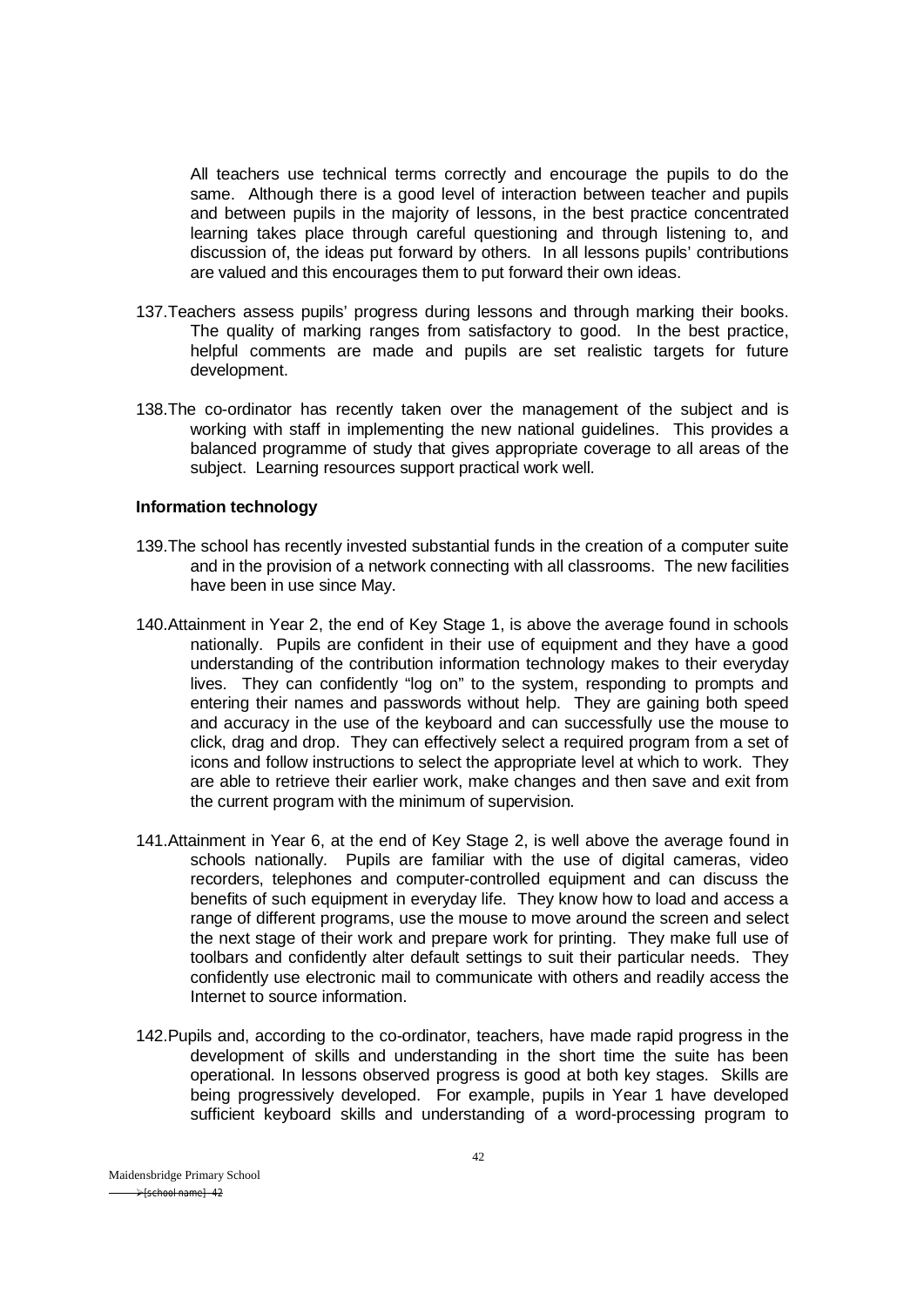correct a jumbled sentence. These skills are developed in Year 2 where pupils are writing the text to a sequence of pictures taken from the story of "The Snowman". Higher attaining pupils are able to successfully use the spell-checker.

- 143.In Year 3 pupils can amend a given text by inserting descriptive words and phrases, and identify and correct punctuation errors. Year 4 pupils are editing given text using the spell check and grammar check whilst those in Year 6 have designed and produced a multi-media presentation featuring text, graphics, sound and utilising a wide range of colours, sequences and control techniques. In Year 5 pupils are using a data-handling program to collate and display information comparing the different prices of soft drinks. Having entered this, they are able to select different ways in which information can be displayed and presented and then interpret this to an audience. Pupils are successfully acquiring skills that can be used across the curriculum. For example, pupils in Year 3 are able to successfully use a program to help them with mapping skills in geography.
- 144.Pupils with special educational needs and those for whom English is an additional language make equally good progress. Observations of a number of pupils with special educational needs during sessions in the computer suite indicated that they were making very good progress in relation to their needs and were achieving a good degree of success in their work.
- 145.At the time of the last inspection standards in both key stages were judged to be in line with national expectations. However, the use of information technology to support learning across the curriculum gave cause for concern and was a key issue for action. The establishment of the computer suite, together with the way in which the subject is being developed through the adoption of national guidelines, has significantly contributed to the school's successful response to this issue. The school plans to further extend the use of information technology in classrooms by upgrading the work stations in classrooms so that pupils can readily go on line to seek information, use word-processing packages or multi-media programs as part of their everyday class work.
- 146.Pupils have very positive attitudes to information technology. They are well motivated and concentrate carefully on the tasks they are set, maintaining their interest for extended periods of time. Pupils work well with each other in lessons and handle equipment with care. Many have access to computers at home but not, according to Year 6 pupils, to the standard of those they have at school. The school runs computer clubs for pupils at both key stages. Although two parallel clubs are run for each age range, they remain over-subscribed.
- 147.The quality of teaching is good at both key stages. Members of staff have worked very hard to improve and extend their own skills and to become familiar with the programs to be used with their classes. This has had a strong effect on the amount of progress pupils have made since the suite became operational. The pace of lessons is brisk and the amount of time available for pupils to use computers is used to the full. Instructions are clear and skills are progressively developed. Good support is given to pupils who need additional help. Assessment procedures are in place. However, in a small number of lessons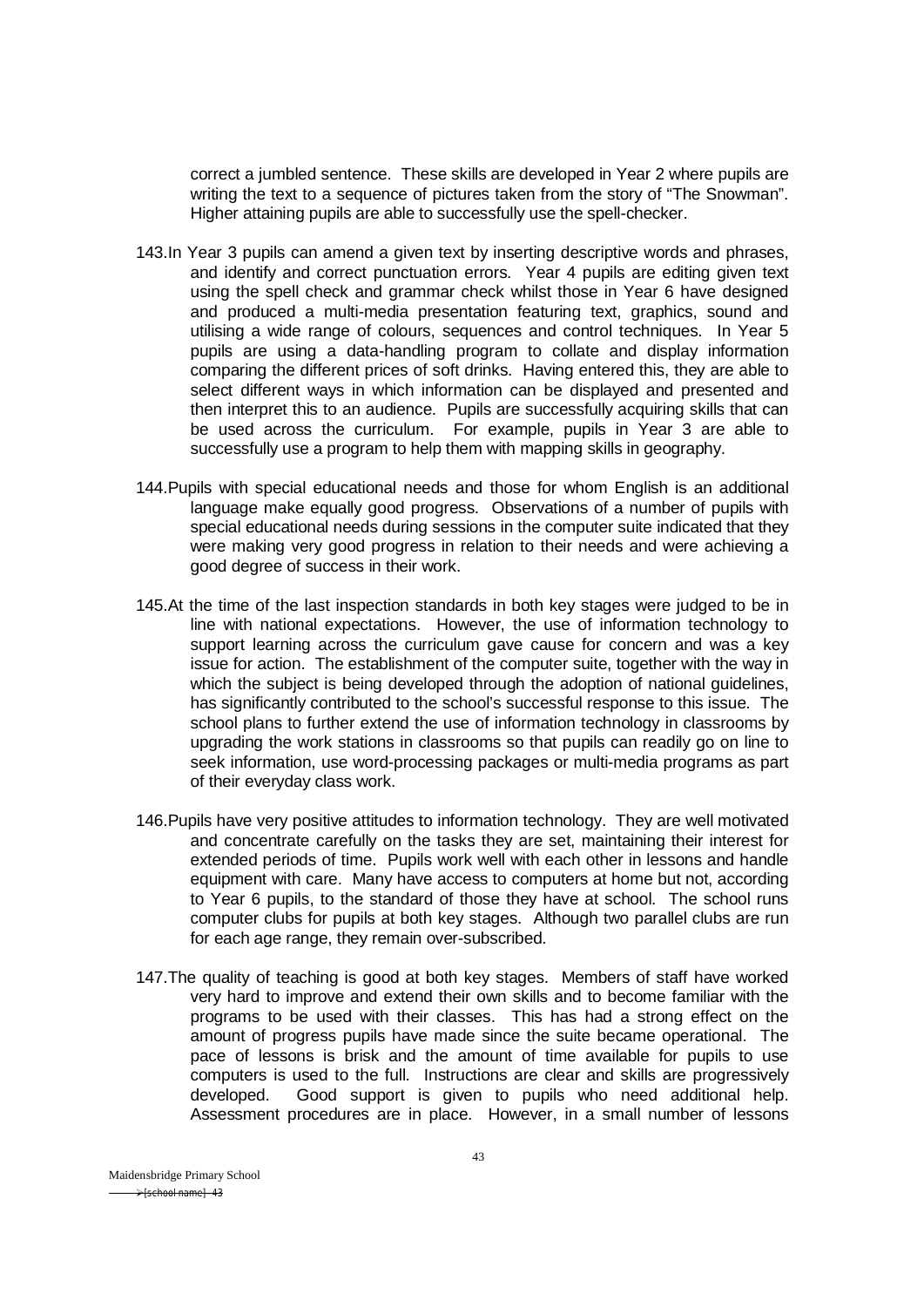teachers' expectations of what pupils can do fall short of what the pupils actually achieve, and planning does not consistently identify tasks that can provide a more strenuous challenge for higher attaining pupils.

148.The co-ordinator has worked very hard to establish the suite, develop and implement a scheme of work and curriculum guidance, and provide support and training for staff. Good strategic planning by governors and the management team has enabled the school to provide the latest equipment and establish a network that caters for future expansion. This has made a significant contribution to the standards being achieved by pupils.

#### **Religious education**

- 149.At the time of the last inspection standards were reported to be sound or good, with pupils achieving well in Key Stage 1 and appropriately or higher at Key Stage 2. The school continues to follow the requirements of the locally agreed syllabus but the school's recent review of teaching time has reduced the amount of time allocated for its delivery.
- 150.Attainment at the end of both key stages is in line with those expected in the locally agreed syllabus. At the end of Key Stage 2 pupils have a sound knowledge of Bible stories, which they continue to explore through festivals and celebrations. Pupils compare practices in Christianity with those of other faiths such as Judaism and the Muslim faith. They use role-play to explore stories behind major festivals and empathise with characters in those stories such as Moses, or the life of slaves in Egypt. Progress is satisfactory. The pupils reflect on Jesus' birth in Year 3 recalling well the story of the Nativity and describing Christmas symbols and festivities. Poetry written by Year 3 highlights their understanding of the contrasting beauty and evil in their topic 'Our wonderful world'. The oldest pupils have a sound understanding of rules such as the Ten Commandments and the Five Pillars of Islam. They are able to see the connection between these and the need for rules in their own lives as they explore the meaning of 'community' and 'leadership'.
- 1At Key Stage 1 pupils are aware of stories from the Bible. In a Year 1 class for example, pupils extended their understanding of religion as they considered the special time of the first Christmas. They discussed feelings and drew upon their own knowledge and experience empathising with Mary and Joseph.
- 1.Pupils in both key stages make satisfactory progress overall. In Key Stage 1 they have a growing awareness of special times and customs and know about the major festivals in the Christian faith as well as exploring values and beliefs in their study of 'Our wonderful world'. In Key Stage 2 they extend their knowledge of festivals, religious iourneys and compare and contrast life styles of Christianity, Islam and Judaism. Pupils with special educational needs make satisfactory progress.
- 2.Pupils' attitudes to learning are good. They listen attentively and concentrate well. They engage in discussions and role-play with enthusiasm and respect each other's points of views. They are able to work well in groups, sharing ideas and valuing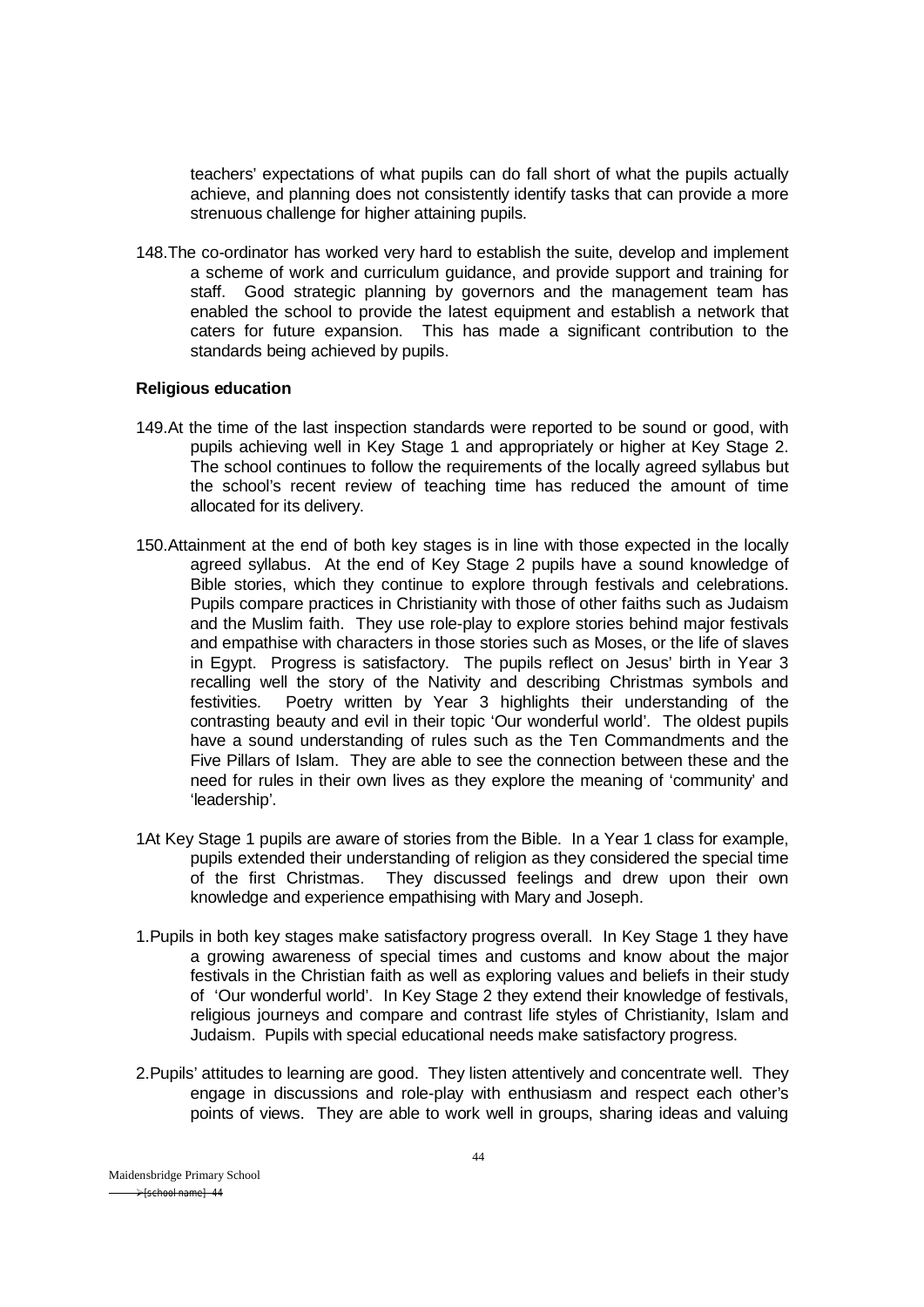the contribution made by other pupils.

3.The teaching of religious education is satisfactory in both key stages with good teaching observed in Key Stage 2 on occasions. Lessons are appropriately planned, following the locally agreed syllabus. Most teachers are confident and demonstrate secure subject knowledge. They relate pupils' learning to their everyday life situations. On occasions, teachers' expectations are too low and this results in undemanding tasks such as colouring in a picture in Key Stage 2. Such lessons fail to extend higher attaining pupils, in particular, sufficiently well. The constraints of time mean that very little written work is undertaken. At the present time there is no formal assessment in lessons and no system for assessing pupils' progress following the locally agreed syllabus. The resources for religious education are satisfactory although there is a shortage of appropriate bibles. Resources outside school, such as visits to places of worship are under-used although visitors from various faiths join school assemblies from time to time.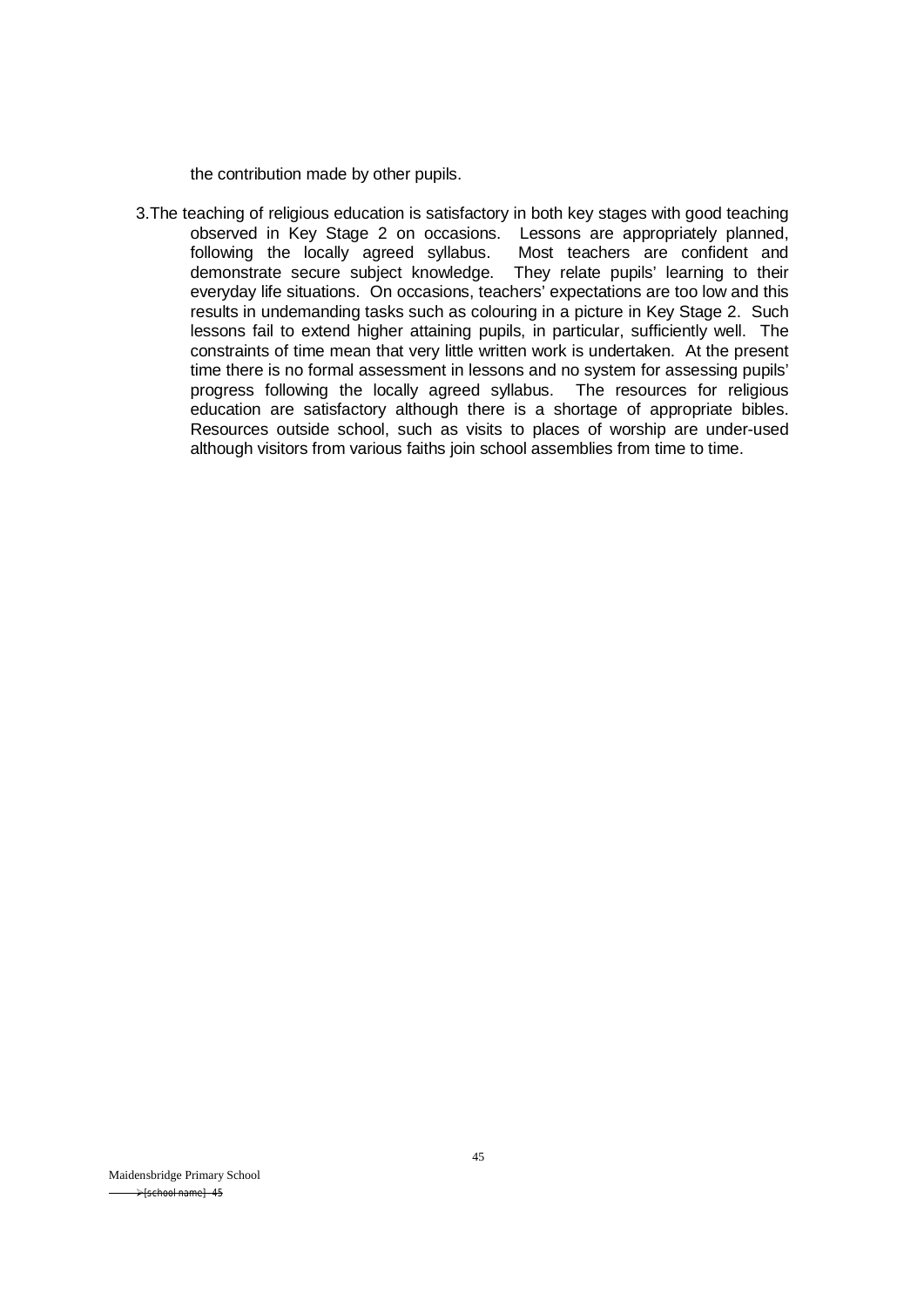# **Other subjects or courses**

**Art**

- 4.Progress, including that of pupils with special educational needs and for whom English is an additional language, is satisfactory at both key stages. Pupils are starting to assess and improve their work in an informal way and there is now consistent resourcing in both key stages. This is an improvement since the last inspection.
- 5.Pupils express their ideas and feelings in art through drawing, painting, and collage. They experiment with mixing and applying colour and study the techniques used by well-known artists such as Lowry. For example, older pupils create similar stylised images and reflect the grey tones of industrial landscapes in their own work. Often work is well linked to other subjects. Younger pupils in Key Stage 1 look at different examples of greetings paper to help with their own design and making. In history the study of the Ancient Greeks is used effectively to support work in creating masks. Pupils make good progress as they experiment with layering and moulding the exaggerated features of the masks in papier mache. Steady progress is made with the development of finer skills in drawing. Younger pupils can draw pictures of different teddies, whilst older pupils practise and bring greater detail and accuracy to their observational drawing. At times, personal creativity and choice are limited. For example, the use of templates when making Christmas cards and in displays that reflect little of the pupils' own original work.
- 6.Pupils' attitudes are good. They enjoy art lessons, share resources amicably and are keen to discuss their work with others. Behaviour is good. Pupils enjoy experimenting with new techniques such as sewing togas, responding in a sensible and mature way. They are proud of their work on the school's 'Millennium Tapestry' and are eager to show the contribution each class has made.
- 7.There were limited opportunities during the inspection to observe lessons at Key Stage 1. On the basis of planning and pupils' work, teaching is judged to be sound. Teaching at Key Stage 2 is sound. Teachers offer a wide range of experiences, including some work in clay and textiles. Lessons are resourced effectively and materials are readily accessible to support learning. Teachers' planning clearly shows what is to be taught and learned, but as yet skills do not always build upon previous learning.
- 8.The co-ordinator is new to the post and has a clear action plan for improving standards still further. This involves better coverage and less repetition of the curriculum. A clear, whole school overview and guidelines for each year group have recently been developed to help teachers build effectively on pupils' previous learning.

#### 159. **Design and technology**

9.Pupils in both key stages, including those with special educational needs and for whom English is an additional language, make sound progress. Standards reported at the time of the last inspection have been maintained. As they move through the school pupils undertake projects that provide opportunities for them to become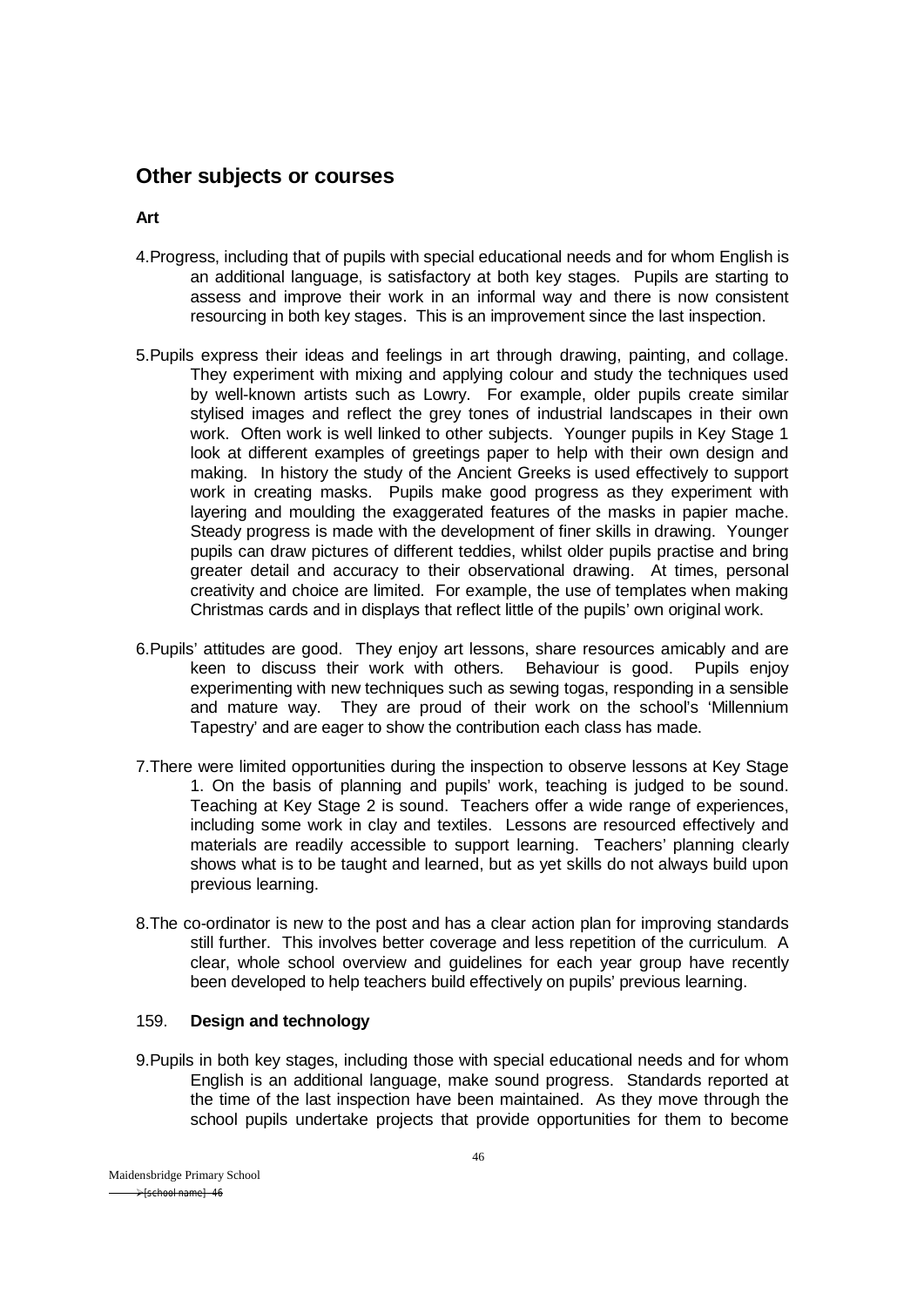familiar with a range of materials, including paper and card, textiles, wood, plastics and food. They successfully develop an understanding of the intended purpose of a proposed product. They learn and develop skills in designing and making objects. Their practical skills are effectively developed by learning to mark out and cut materials using scissors or by slicing and spreading using knives. As they move through the Key Stage 2 pupils learn from the work of others by evaluating finished work.

- 10.Pupils' experiences are progressively built upon in order to provide them with a body of knowledge and practical skills. In Year 2 pupils are currently designing and making a soft toy. Many pupils have annotated their sketches with such details of the type and colour of the material they plan to use and some have included, in detail, the pattern of stitching for the eyes. They are successfully using paper templates to cut out their fabric and are developing and refining their skills of cutting and stitching.
- 11.In Year 4 pupils develop their sketching skills and include measurements on their designs of purses and wallets. They are making sound progress in developing their thinking about the practical needs of the product. They understand the need to decide whether or not a particular feature is useful and are effectively using this information in their own designs. Pupils work successfully from a paper prototype and develop a clear view of what they want to achieve.
- 12.The school has traditionally placed a focus on food technology. Younger pupils in Key Stage 1 make healthy sandwiches, developing skills of slicing, chopping and spreading. Groups of pupils from Key Stage 2 make chocolate cookies. They successfully develop techniques such as weighing, measuring, mixing and rolling. Additionally, they develop an understanding of presentation and decoration.
- 13.In Year 6 pupils visit a local factory to observe the design and manufacture of garden products. Pupils have recently, with the help of students from Dudley College, designed and built a pergola in the school grounds.
- 14.Pupils' attitudes are good. The vast majority are well motivated by work in this subject. They approach their work sensibly, working safely and using materials economically. They collaborate well with each other and discuss their work sensibly.
- 15.The quality of teaching is sound. A suitable range of materials is provided and pupils are appropriately stimulated by the tasks they are set. Members of staff encourage pupils to be aware of health, safety and hygiene issues. Instructions are clear and pupils are encouraged to develop independence and overcome problems they encounter. Effective use is made of questioning to help pupils evaluate their work although, on occasions, questions tend to be closed.
- 16.The school has good facilities for technology including a dedicated food room and a multi-purpose work area. The subject is well resourced. The co-ordinator, who has recently taken over responsibility for this area of the curriculum, is in the process of tailoring national guidelines to the needs of the school.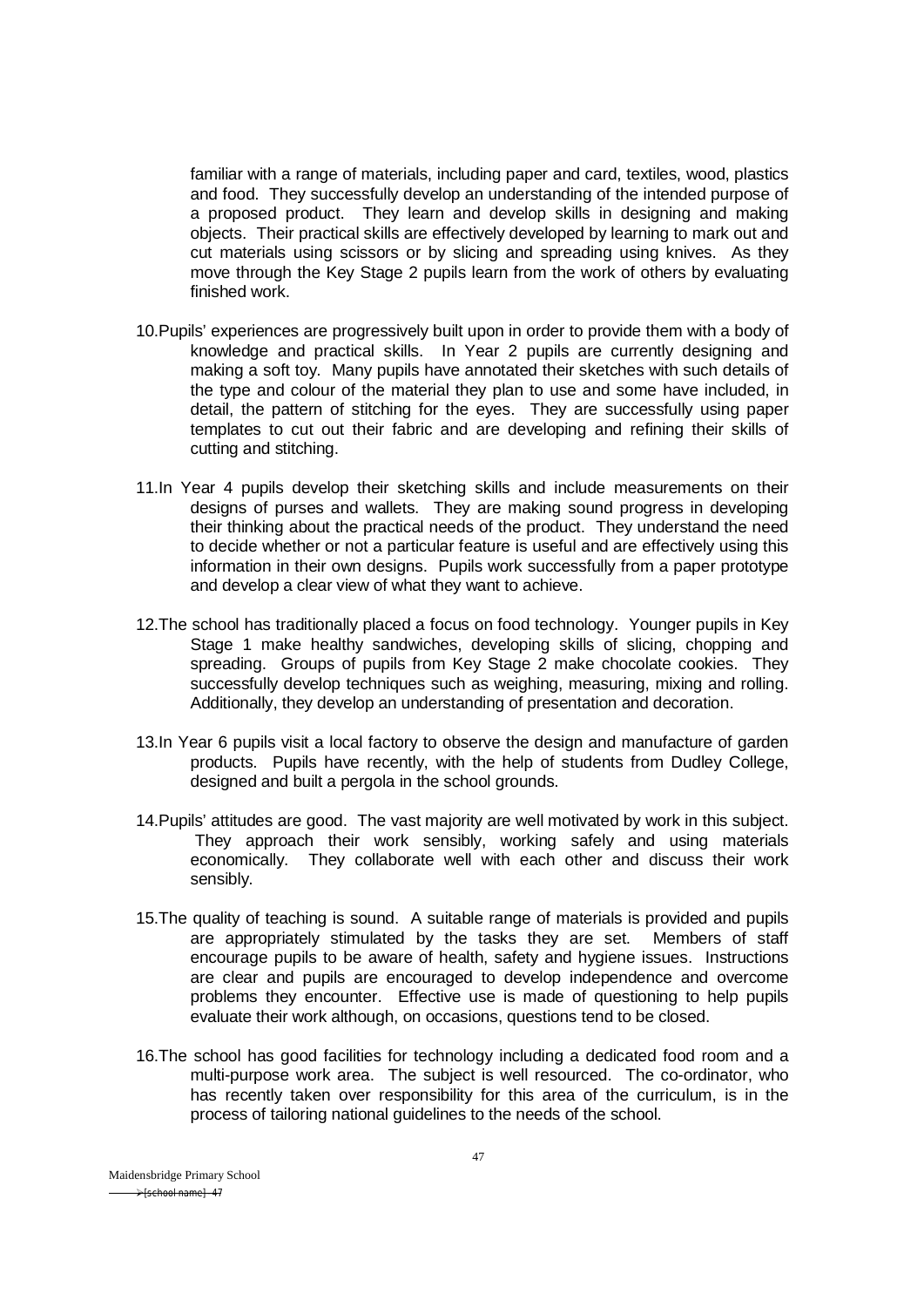#### **French**

- 17.Pupils in Year 6 are taught conversational French for one lesson a week. Although this is not a requirement of the National Curriculum at this key stage, the school chooses to use some of its discretionary time for this purpose.
- 18.Pupils are developing good vocabulary and a good accent. The majority can ask and respond to such questions as "Where do you live?" and "How old are you?" They can name parts of the body. Pupils with special education needs take a full part in lessons and make similarly good progress.
- 19.Pupils display a strong enthusiasm for their work. They respond confidently to questions and listen carefully.
- 20.The quality of teaching is good. The teacher is a linguist and has a very good grasp of the subject. Target language is well used. Lessons are conducted at a brisk pace and all pupils are actively involved.

#### **Geography**

- 21.No lessons were observed in Key Stage 1. Judgements for this key stage are based on a scrutiny of displays, pupils' work, and teachers' planning.
- 22.Pupils' progress, including those with special needs and for whom English is an additional language, in both key stages is satisfactory. This is similar to the findings of the previous inspection. However, improvements have been made to the school's provision by improving the monitoring of the early stages in geography and by establishing clearer links with information technology.
- 23.The local and school environments are used well for field trips and study. In Key Stage 1, younger pupils identify their route to school, observing buildings and resources. They can identify geographical features, such as roads, parks and churches and make simple plans of their routes. By the end of the key stage pupils develop a greater sense of place. They learn more about the British Isles and can compare and contrast their own environment with that of others. For instance, the story of Katie Morag and the Isle of Struay is well used to compare data on land use, buildings and occupations with Wall Heath.
- 24.In Key Stage 2, skills using plans and maps are developed further. Pupils in Year 3 can make a "bird's eye view" plan of the local park showing ideas for improvement. They also design maps of villages using the computer. By the end of the key stage, pupils can use co-ordinates and keys to find out the source and journey of world rivers. Pupils make good progress with their use of geographical language, using terms such as *drainage, delta* and *tributary* correctly. Older pupils widen their knowledge and understanding of different areas of the world and use atlases to identify places. An example is the study of St Lucia when pupils locate the tropics and retrieve and use data relating to rainfall and temperature. They begin to ask relevant geographical questions as to "why" and "how" the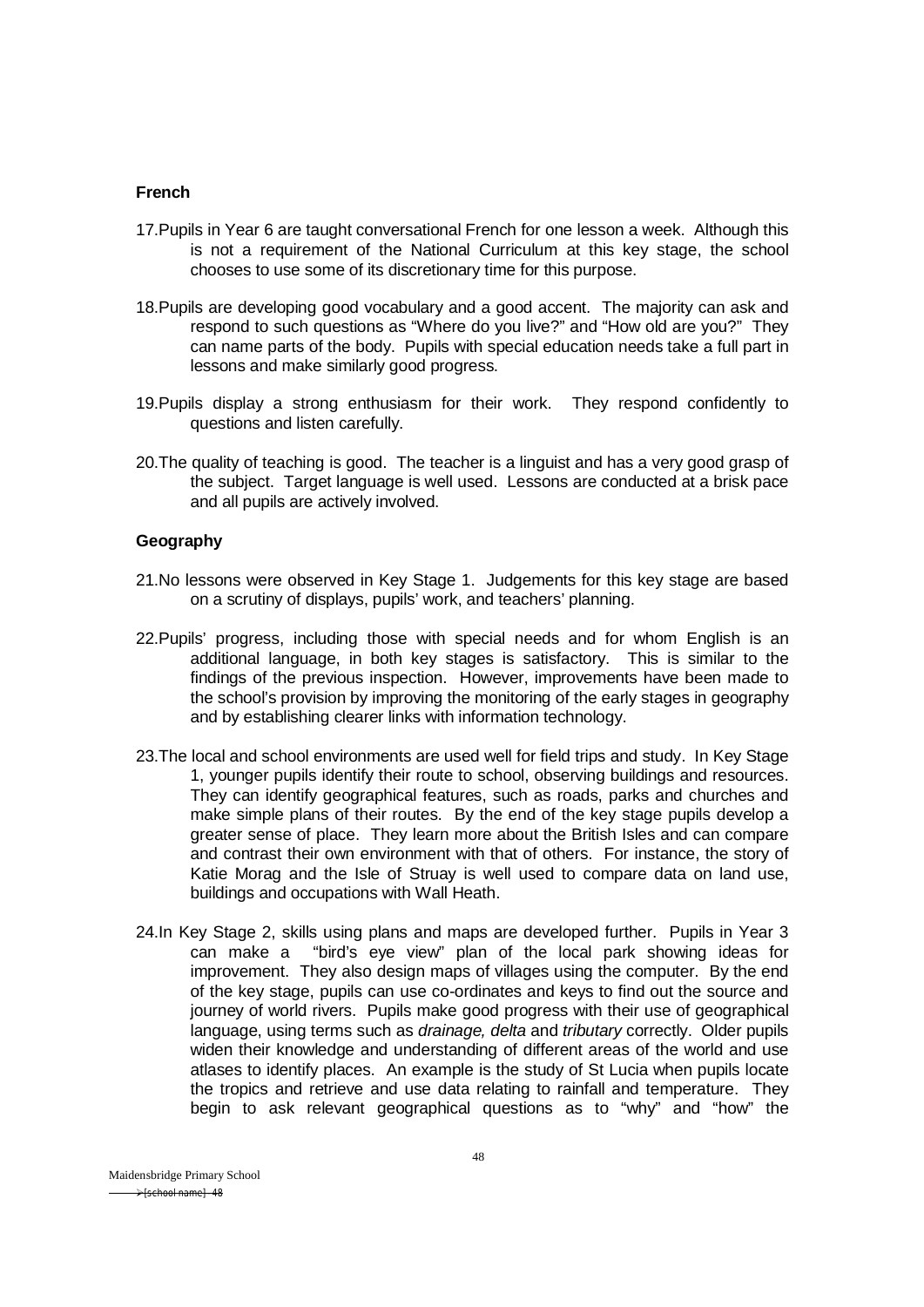environment is different from others studied.

- 25.Pupils' attitudes are good, they concentrate well in lessons and their behaviour is generally good. They are keen to use their information technology skills to access and record information. At times worksheets are used too frequently and can limit personal communication and recording. Pupils share resources sensibly and use them carefully.
- 26.No teaching was observed at Key Stage 1 but scrutiny of documentation indicates that it is sound. Teaching at Key Stage 2 is good. Planning shows clearly what is to be taught and learned and informal assessment in lessons gives pupils feedback on their progress. Teachers provide a broad, balanced curriculum and demonstrate good subject knowledge.
- 27. The subject is effectively managed and resourced.

#### **History**

- 28.Progress in history is good at both key stages. This is an improvement since the previous inspection.
- 29.Younger pupils begin to understand the passing of time. They use first-hand experiences, such as handling and observing everyday toys and objects, to help them find out about the past. They can discuss "old" and "new" as they compare and contrast teddies from the 1930s to the present day. When sequencing bears in order of age, pupils make links to "long ago" and relate to when their parents and grandparents were young. By the age of seven, pupils focus on famous people such as Guy Fawkes and begin to ask and answer historical questions.
- 30.At Key Stage 2 pupils study specific civilisations, such as the Aztecs and Ancients Greeks, in greater depth. They develop a clearer understanding of chronology. By 11 most can link periods of British history to relevant timescales. In Year 6 pupils study the Second World War and are aware of the impact of war on everyday life. In discussions pupils draw evidence from historical resources and can explain the messages behind propaganda, or explain why rationing took place. Pupils with special educational needs and those for whom English is an additional language work well alongside others and make good progress in history lessons.
- 31.Pupils' attitudes are good. They enjoy history and, for many older pupils, it is their favourite lesson. They are keen to share historical resources related to their own families but also listen attentively to others.
- 32.Teaching in history is good. Throughout the year groups teachers build upon the pupils' previous knowledge, skills and understanding and this helps to support good progress. Good questioning skills are consistently used and encourage pupils to be active and interested in learning. In Year 6 good links have been made with music where pupils have followed a workshop programme based on songs from the war years.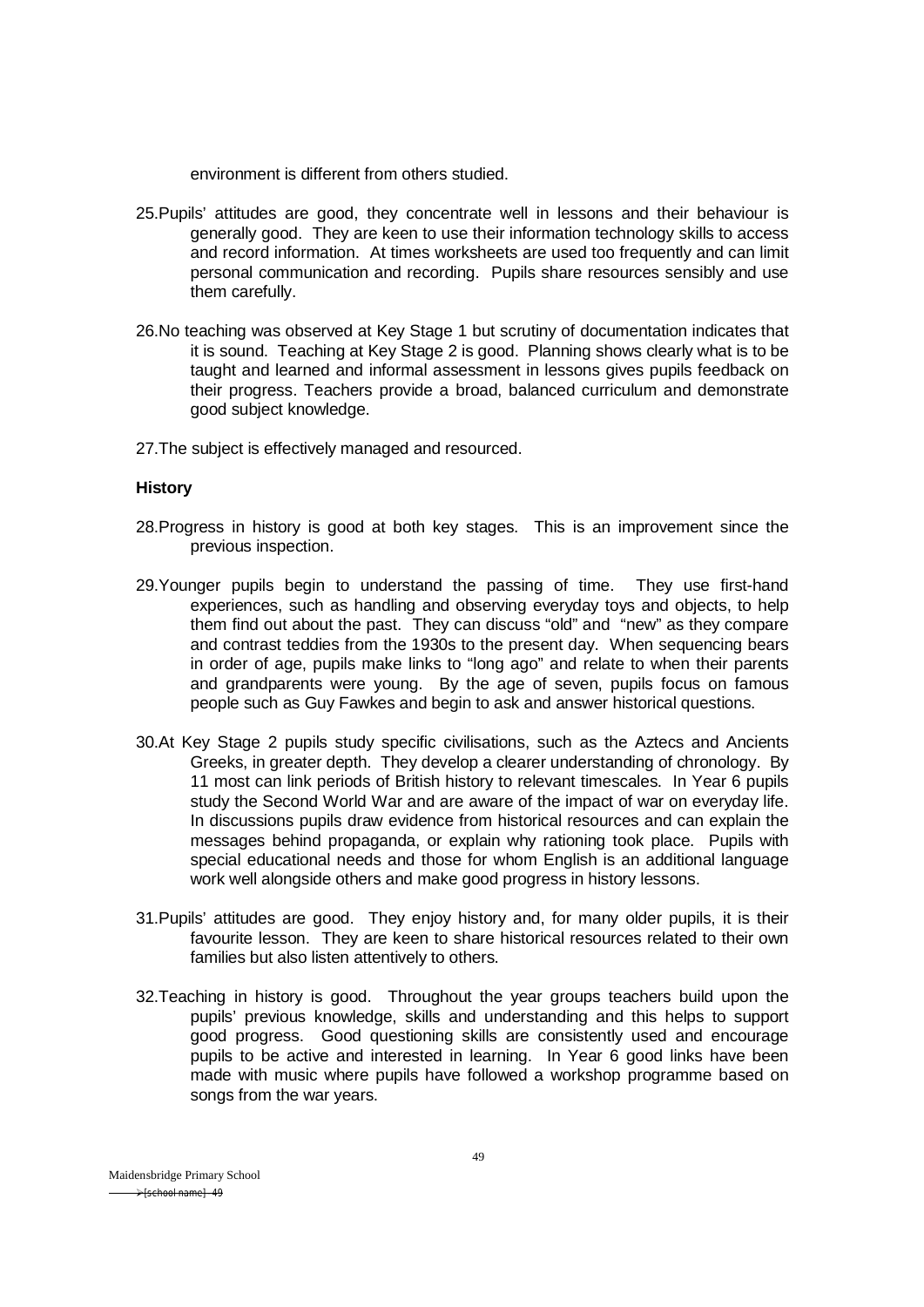33.The subject is well managed. Policy and guidelines are being updated in line with the latest national guidelines. Resources are well used and accessible in lessons.

#### **Music**

- 34.At the time of the last inspection the management of the subject was in a state of transition. The present co-ordinator has since taken over responsibility for the subject. A policy and planning documentation are now in place, providing for the different aspects of the subject to be developed as pupils move through the school.
- 35.At both key stages progress is satisfactory. The majority of pupils sing tunefully and successfully take the lead from a piano or recorded accompaniment. They listen and follow instructions carefully. Pupils at Key Stage 1 recognise loud and soft, high and low. They are able to recognise the source and describe the characteristics of a sound they hear. Pupils at Key Stage 2 develop a good sense of rhythm, imitating and responding to patterns of increasing complexity. Pupils in Year 3 are starting to sing in two parts; when singing a round they are successfully listening for leads in order to come in on time. Pupils in Year 6, who have followed a recorded workshop series linked with their history work on the Second World War, demonstrate a good sense of performance. Pupils, including those with special educational needs and those for whom English is an additional language, make satisfactory progress.
- 36.The majority of pupils have good attitudes to music. They enjoy lessons and take a full part in activities. The vast majority concentrate well and can sustain their concentration for extended periods. A small number of pupils, evident in both key stages, have difficulty in this and quickly become distracted.
- 37.The quality of teaching is satisfactory with some good practice evident at Key Stage 2. Teachers' planning is clear and the progressive development of skills is evident. However, expectations of what pupils know and can do are not always sufficiently rigorous, particularly for the higher attainers. Where teaching is good, lessons are conducted at a good pace and questions are well used to focus and direct learning for pupils who learn at different rates.
- 38.Instrumental music tuition is provided by visiting teachers. There is a good take up for lessons on a variety of instruments. This contributes positively to the progress achieved. Extra-curricular activities include a choir and instrumental groups.

#### **Physical education**

- 39.In both key stages the pupils make at least satisfactory progress, with good progress evident in some year groups in Key Stage 2 in particular. The standards achieved at the last inspection have been maintained. However, within key stages, progress is uneven.
- 40.Through the broad curriculum offered pupils enjoy a wide range of activities designed to promote their physical and social development. All aspects of physical

Maidensbridge Primary School  $\rightarrow$  [school name] - 50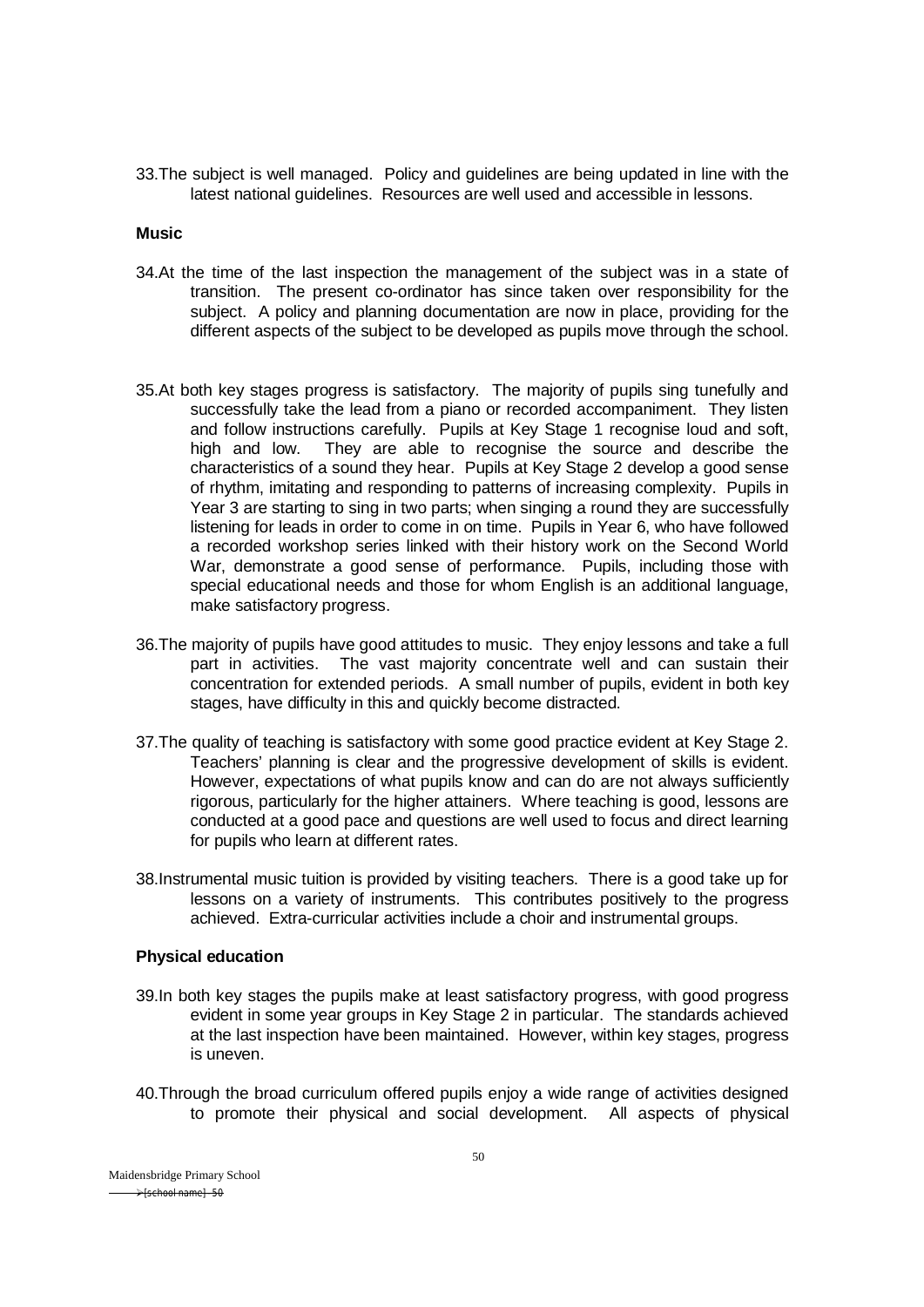education are covered through the year. Lessons in gymnastics, dance and indoor and outdoor games were observed during the course of the inspection. Pupils, including those with special educational needs, build on their previous learning and practice to improve performance.

- 41.In Year 2 pupils move confidently with increased co-ordination and control. They perform a range of movements involving jumping, stretching and balancing and are able to land carefully and safely. Many pupils are beginning to develop more imaginative movements. On the apparatus they are well co-ordinated as they stretch and curl. Pupils' games skills are soundly developed but they do not always use the space as well as they might. Sometimes undemanding tasks prevent pupils from making the progress in lessons of which they are capable.
- 42.Pupils in Key Stage 2 demonstrate good ball skills and are able to apply these effectively in small-sided games. A good example of this was observed in Year 4 where pupils applied their skills in dribbling and tapping a ball in small-sided games of football, skills in passing, sending and receiving, striking and travelling with a ball are systematically developed throughout the key stage. In Year 6 pupils made progress in acquiring and consolidating skills and techniques for volleyball, practising to improve performance. They incorporated these well in small-sided games, showing increased awareness of space. They show increasing ability to evaluate their performances. In a Year 5 dance lesson, for example, pupils perform dance sequences to 'War of the Worlds' contrasting movements of 'conquering' and 'defeating'. Through observation they compared and improved their movements and techniques, negotiating and making decisions about their sequence. Inspection evidence indicated that good progress is made in swimming in Year 4 where the majority are able to swim by the end of the year, with stronger swimmers acquiring competence in survival skills.
- 43.In both key stages pupils' attitudes are good, they enjoy their physical education lessons and the majority work with enthusiasm. They work with application, concentrate and behave well in most cases. They collaborate well when required to do so, working in pairs, small groups and teams as well as individually.
- 44.The quality of teaching is satisfactory in Key Stage 1. Pupils are well managed and skills are systematically developed. Sometimes expectations are too low and this is reflected in the progress made. In Key Stage 2 the teaching is good, a result of well-organised activities, good use of resources and a brisk pace of lessons. In these lessons specific skills are well taught.
- 45.The subject is effectively managed by the co-ordinator. The policy, which has recently been revised, provides good guidance and the scheme of work followed provides clear progression. Assessment and recording procedures are not in place. This is a weakness, which affects the progress made by pupils. Work in games is well supported by the 'Top play' and 'Top sport' material. Extra-curricular provision is good and includes football, netball, basketball, gymnastics, cricket and dance. These contribute effectively to the development of skills and to pupils' personal and social development.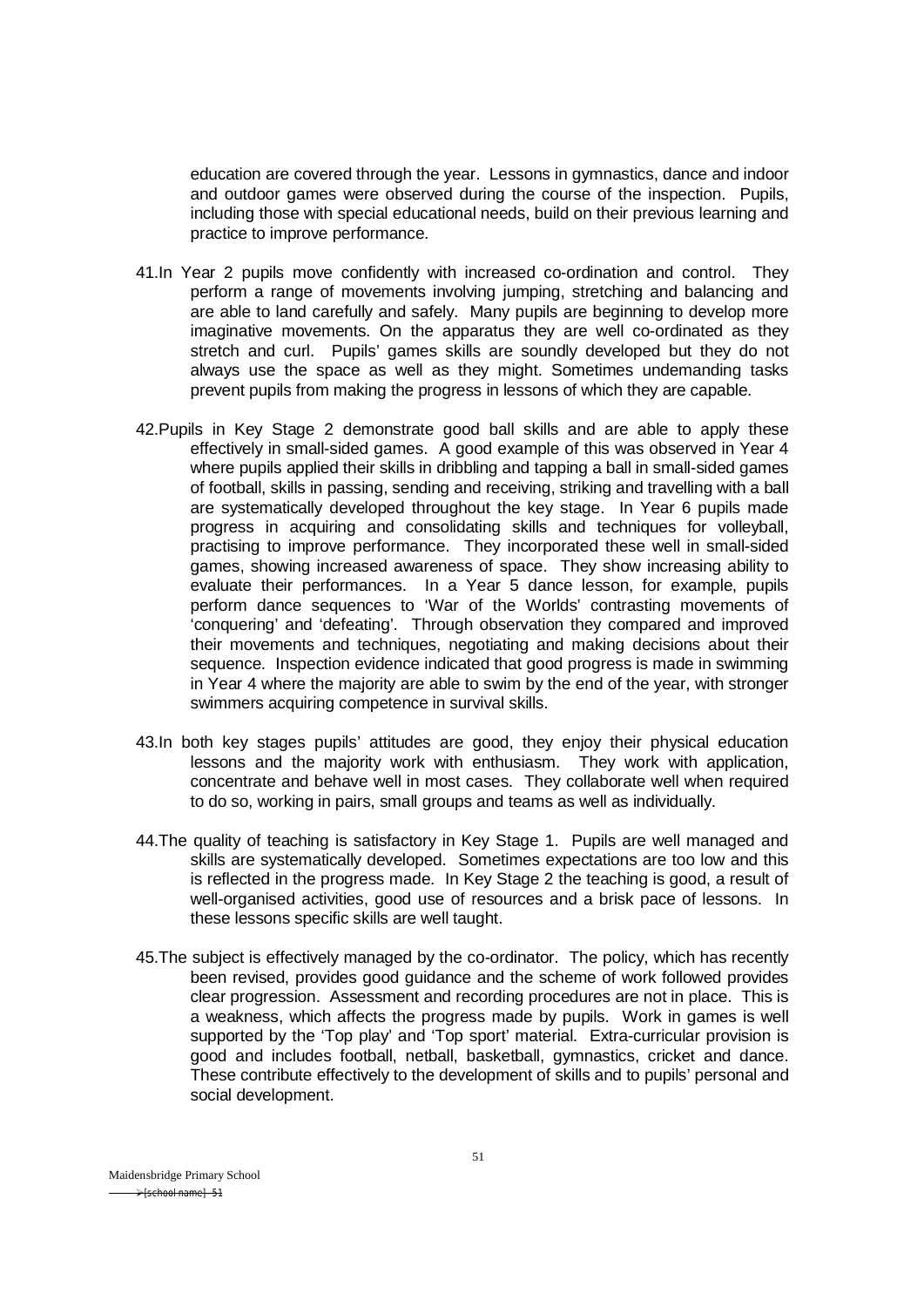# 196. **PART C: INSPECTION DATA**

# 196. **Summary of inspection evidence**

- 46.Four inspectors visited the school for fourteen and a half inspection days over a fourday period at the end of the autumn term. The work of pupils was inspected over a period in excess of 56 hours, including the observation of 76 lessons or part lessons and hearing a selection of pupils from each class read. A scrutiny of pupils' work was undertaken and teachers' planning and records were seen. A sample of pupils' annual reports was also scrutinised.
- 47.Discussions were held both with individuals and with groups of pupils. Registration periods were observed and assemblies were attended. Inspectors also observed breaktimes, lunchtimes and the periods before and after school.
- 48.Formal discussions were held with governors, the headteacher and teaching staff concerning their roles in co-ordinating aspects of the school's work, and with the support staff. The school's administrator spoke to inspectors about financial and administrative routines. Informal discussions also took place with parents. Informal discussions also took place with parents, governors, staff and pupils before, during and after the school day.
- 49.A range of documentation was studied. Some 38 questionnaires returned by parents were analysed. Fifteen parents attended a meeting with the Registered Inspector. Other parents and carers spoke to inspectors during the course of the inspection.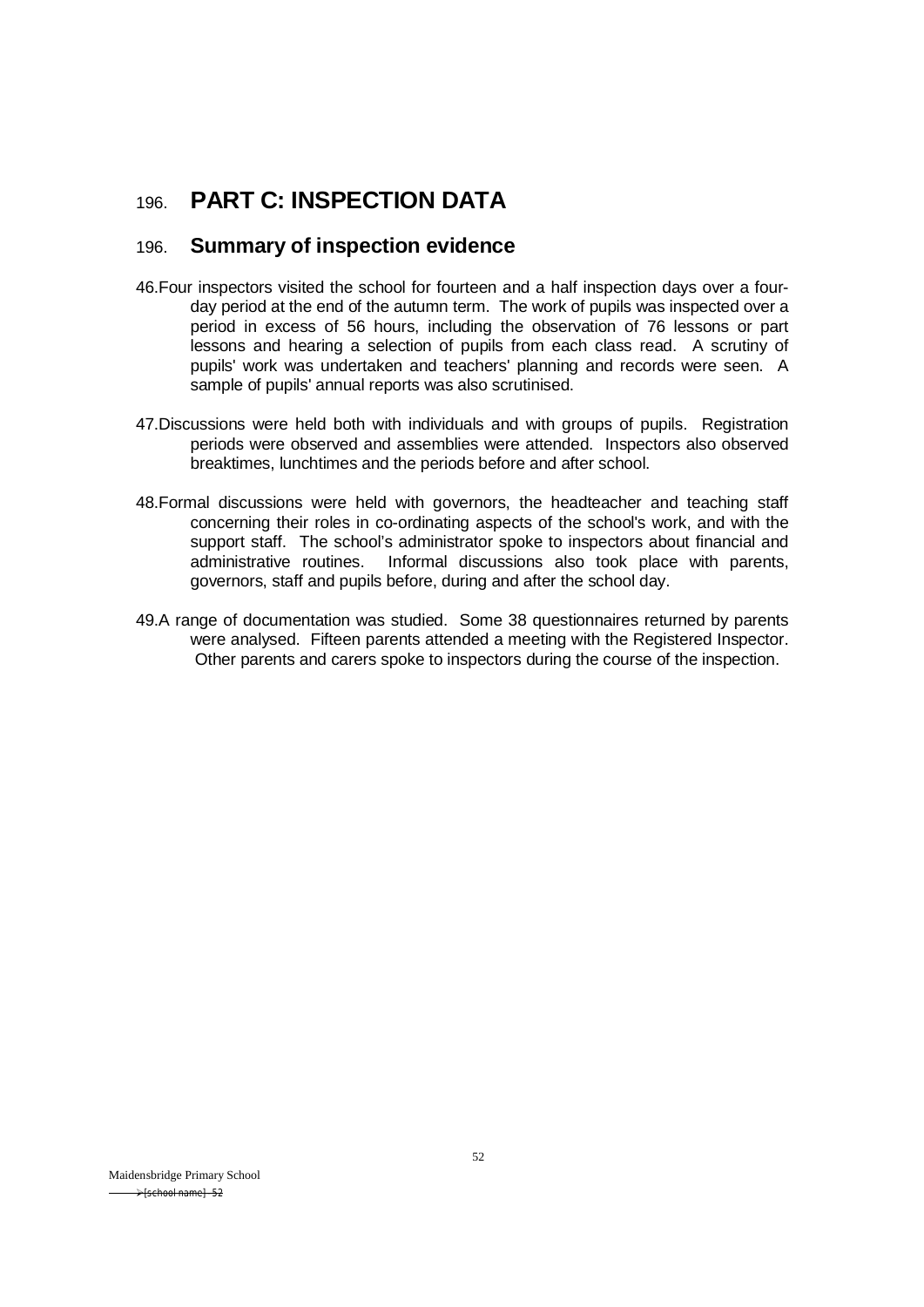### 200. **DATA AND INDICATORS**

### **Pupil data**

|                             | Number of pupils on<br>roll (full-time<br>equivalent) | Number of pupils<br>with statements of<br><b>SEN</b> | Number of pupils on<br>school's register of<br><b>SEN</b> | Number of full-time<br>pupils eligible for<br>free school meals |
|-----------------------------|-------------------------------------------------------|------------------------------------------------------|-----------------------------------------------------------|-----------------------------------------------------------------|
| $YR - Y6$                   | 191                                                   |                                                      | 25                                                        |                                                                 |
| <b>Teachers and classes</b> |                                                       |                                                      |                                                           |                                                                 |

## **Qualified teachers (YR – Y6)**

Total number of qualified teachers (full-time equivalent) 8 Number of pupils per qualified teacher

# **Education support staff (YR – Y6)**

| Total number of education support staff |     |
|-----------------------------------------|-----|
| Total aggregate hours worked each week  | 109 |

Average class size: 28

**Financial data**

Financial year: 1998/9

| Total Income                                           | 371,408  |
|--------------------------------------------------------|----------|
| <b>Total Expenditure</b>                               | 364,816  |
| Expenditure per pupil                                  | 1.771    |
| Balance brought forward from previous year (overspend) | (4, 517) |
| Balance carried forward to next year                   | 2,075    |